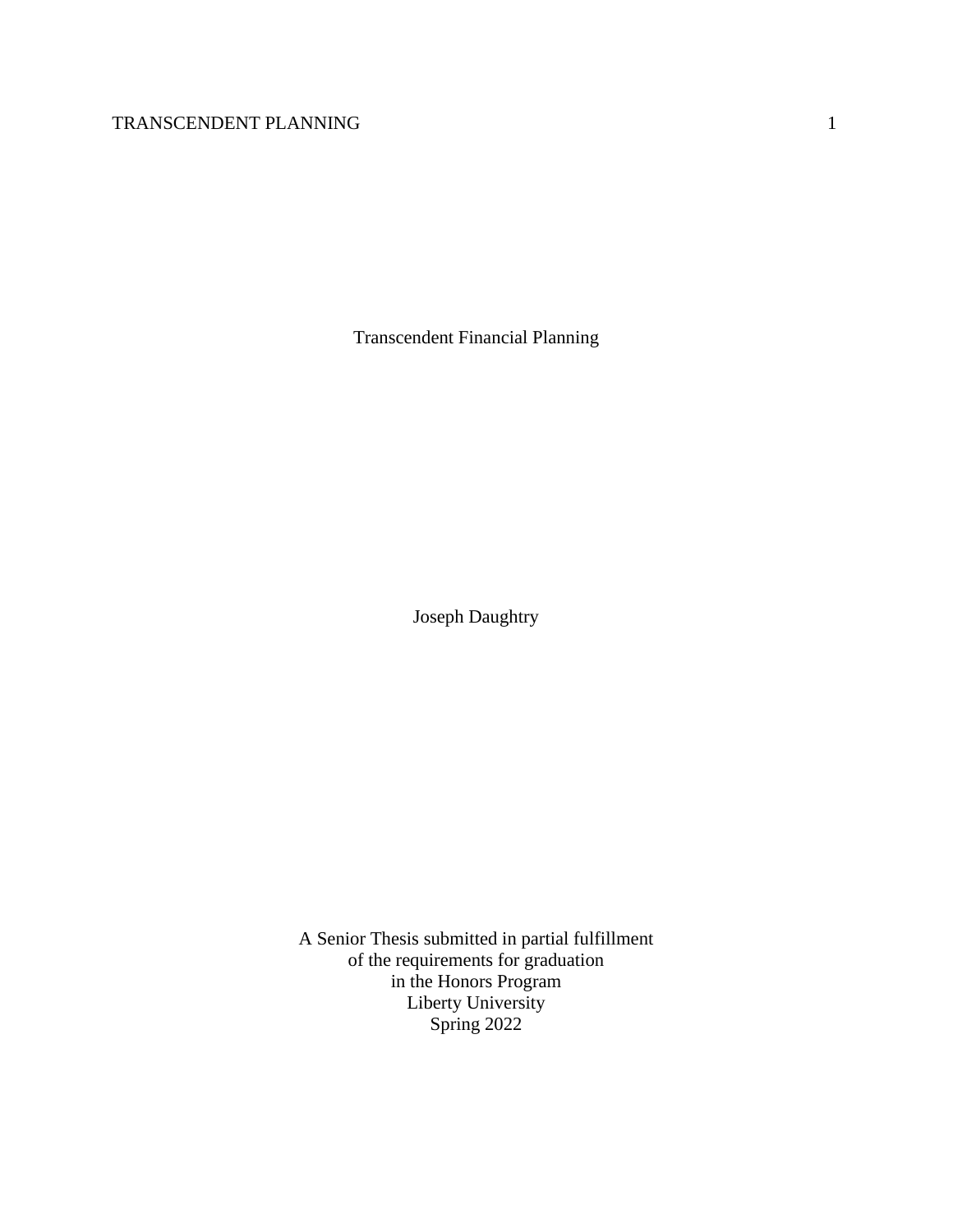Acceptance of Senior Honors Thesis

This Senior Honors Thesis is accepted in partial fulfillment of the requirements for graduation from the Honors Program of Liberty University.

> Scott Ehrhorn, Ph.D. Thesis Chair

\_\_\_\_\_\_\_\_\_\_\_\_\_\_\_\_\_\_\_\_\_\_\_\_\_\_\_

\_\_\_\_\_\_\_\_\_\_\_\_\_\_\_\_\_\_\_\_\_\_\_\_\_\_\_ Tammy Brown, D.B.A. Committee Member

Emily C. Knowles, D.B.A. Assistant Honors Director

\_\_\_\_\_\_\_\_\_\_\_\_\_\_\_\_\_\_\_\_\_\_\_\_\_\_\_

\_\_\_\_\_\_\_\_\_\_\_\_\_\_\_\_\_\_\_\_\_\_\_\_\_\_\_ Date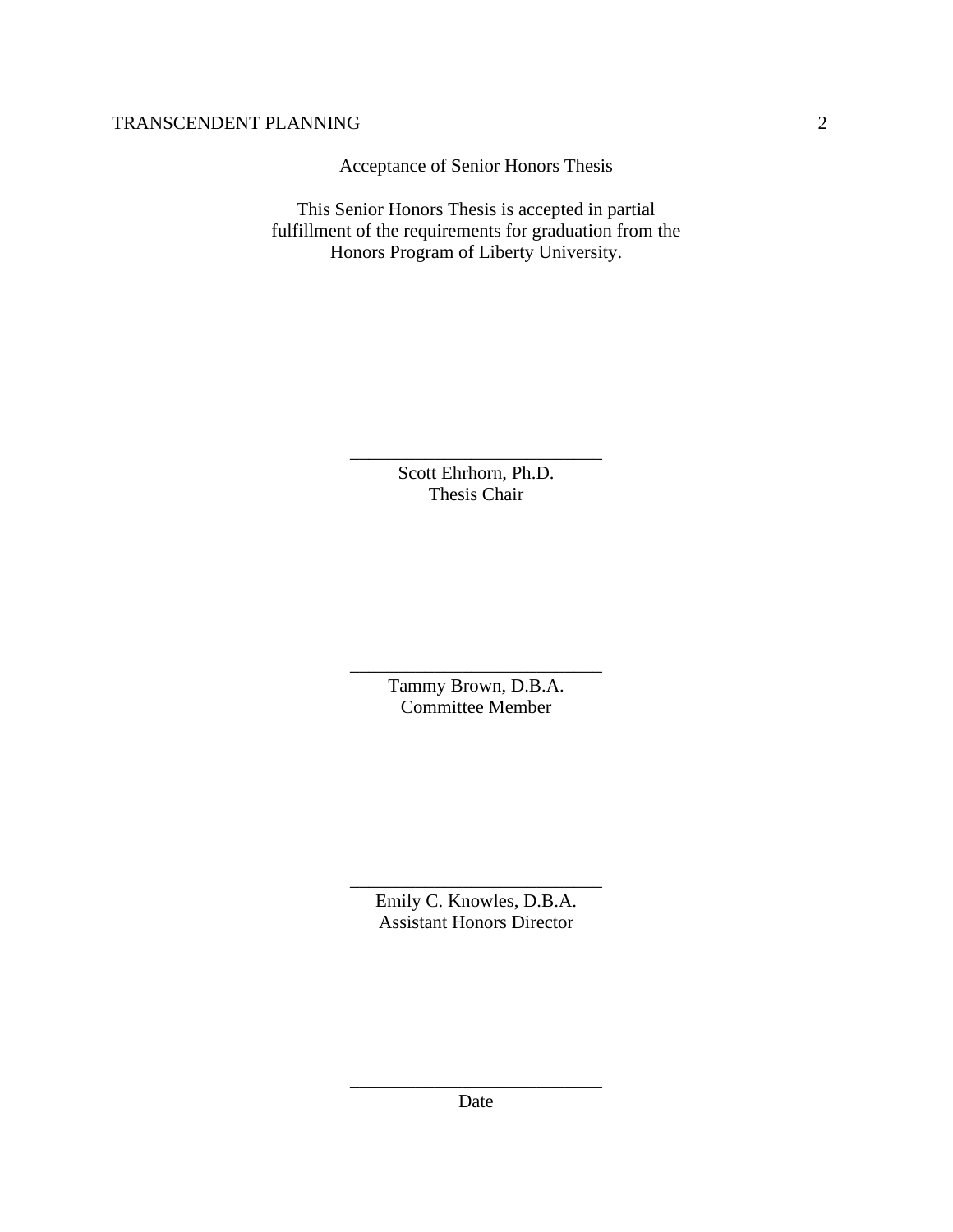## **Abstract**

Financial planning is a broad discipline that involves many different categories of work. Professionally, the goal of financial planning is to help a client invest according to his/her personal needs in such a way that minimizes risk. From a Christian perspective, financial planning is about stewarding what God has given. Combining these perspectives means helping a client invest their finances in such a way that minimizes risk and accomplishes the goals of God. While simply stated, this is a complex and profound topic. To bring greater clarity, financial planning can be broken down into categories, four of which are retirement planning, investing, insurance planning, and estate planning. These categories help isolate different aspects of financial planning to understand what the industry entails, as well as provide frameworks through which financial planners can search scripture for biblical principles on wealth management.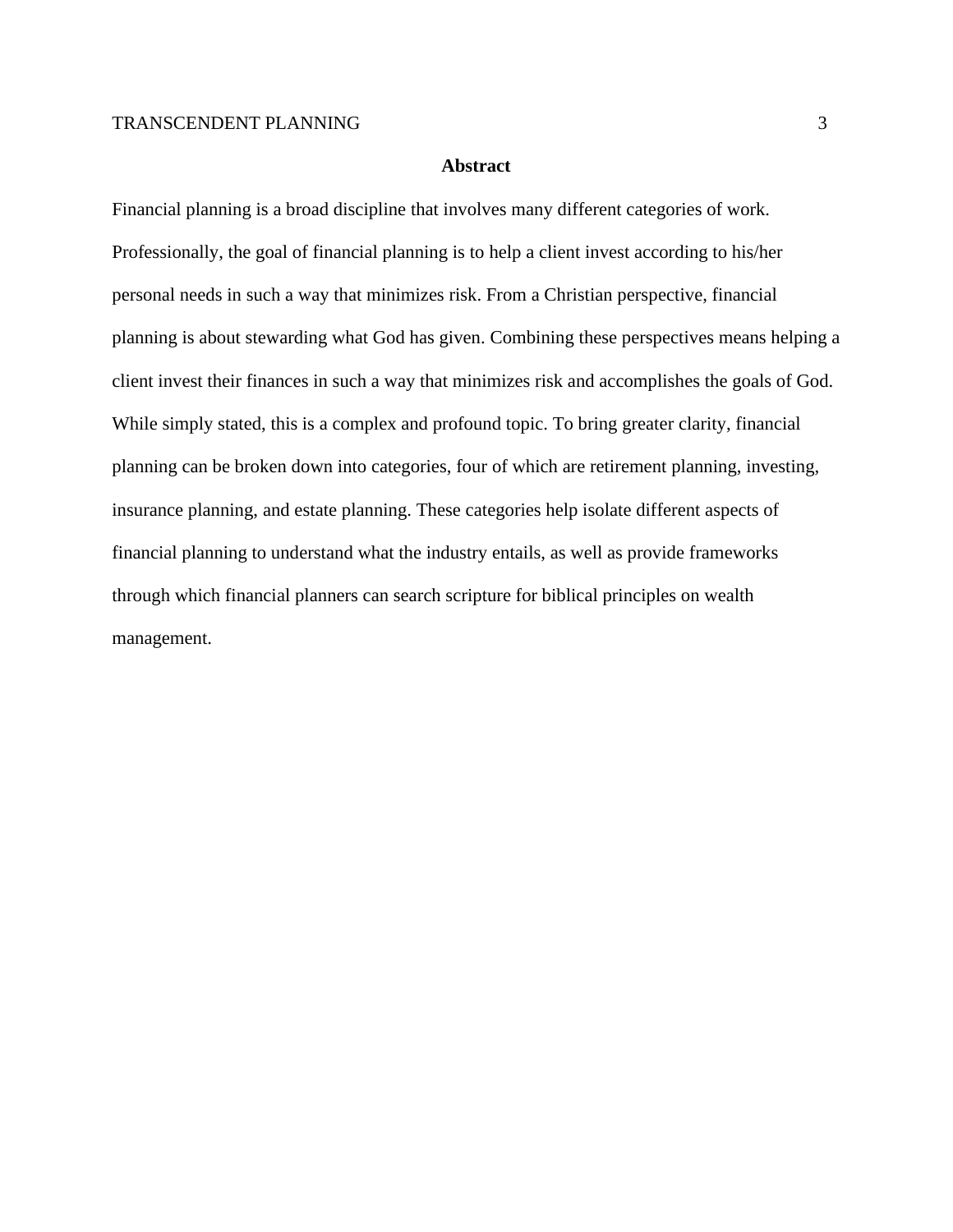#### **Retirement Planning**

Retirement is the phase of life where a person or family no longer receives their primary source of income from work, but from wealth they have accumulated over their lifetime. This is essential in the modern era, as retirement planning is growing in prevalence (Delibero, 2017). Kumar et al. (2019) stated: "Retirement planning is to make your money work so that it will help you in achieving goals in your later stage of life" (p. 973). According to Kurach et al. (2020), the process of retirement planning is making a plan to save wealth during the accumulation phase of a career and then how to manage that wealth with longevity, all while balancing the risk. For retirement planners, the goal is to provide clients with the knowledge and tools to plan well for retirement (Ryan & Cude, 2021). The aim of retirement planning is not only providing an investment return – it is ensuring that elderly people who are unable to work remain happy and healthy as well (Kumar et al., 2019). In fact, retirement planning is essential to make sure that elderly people are heathy physically and physiologically (Yeung & Zhou, 2019). In this way, then, retirement planning uses investments as a means to an end; retirement planning should not be mistaken as the end in and of itself. Retirement, however, can be hard to achieve. For example, those with specific health disorders can have difficulty in accumulating enough to retire because of the high levels of medical expenses (Zick et al., 2016). Sometimes unexpected events will cause changes to income and expenses that make planning for retirement less predictable. Even people without extra problems have difficulty making wise financial decisions merely because they have such poor financial understanding (Kurach, 2020). Changes within the economic system, such as shifts in inflation or normal economic trends, also lend to a growing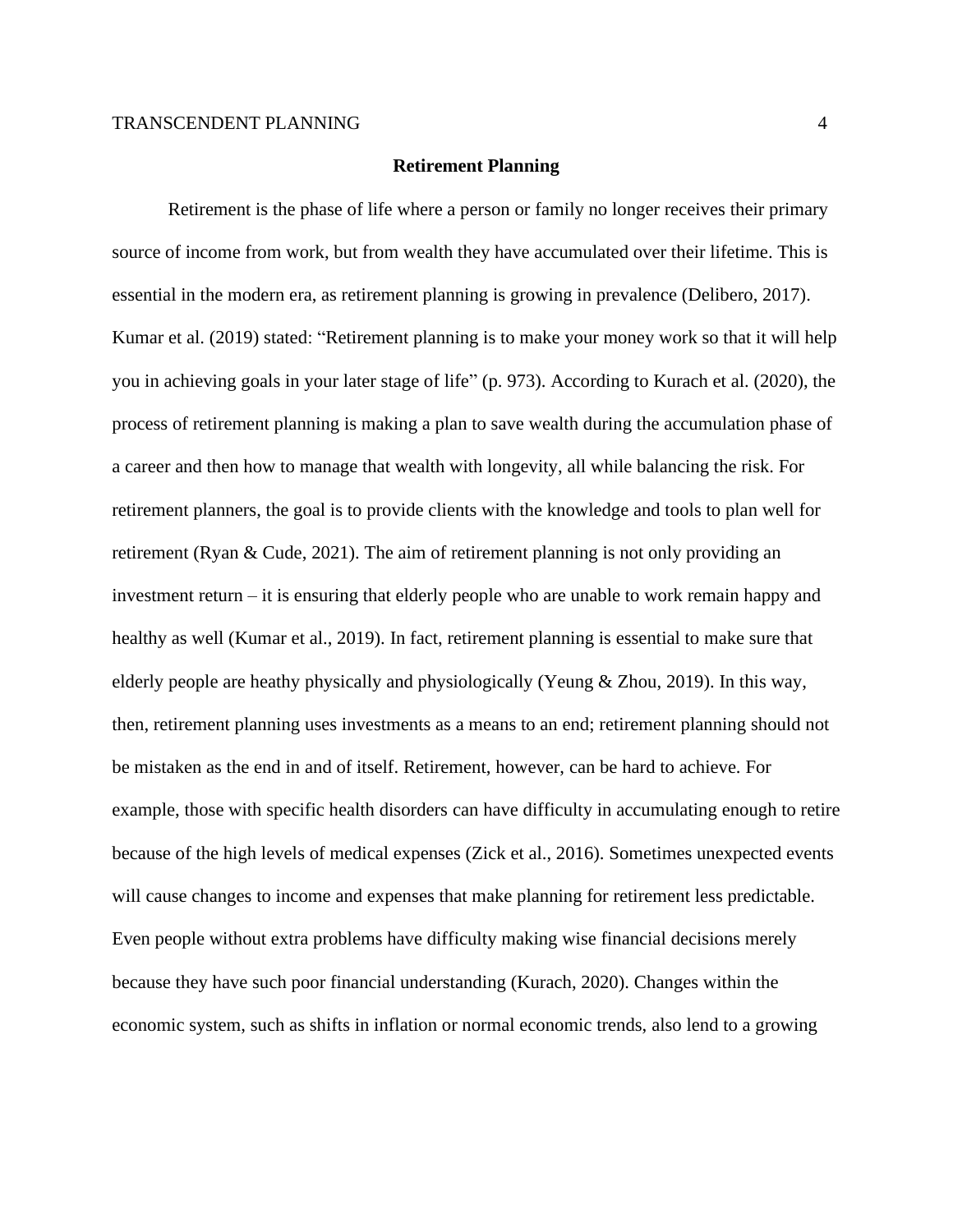need for retirement planning (Kumar et al., 2019). These problems are far-reaching, as only 12% of the U.S. population have adequately prepared for retirement (Kumar et al., 2019).

## **Factors that Influence Retirement Planning**

There are many factors that affect how a person approaches retirement planning. Due to the fact that preparing the future financial state of a client is an exceedingly broad topic, there are many specifics that impact the whole (Hill & Pfund, 2021; Kumar et al., 2018; Kumar et al., 2019). These factors affect policies as they are evaluated by policy makers, risk tolerance, and investment decisions (Kumar et al., 2019). The culture and country in which the client lives or is from also affects retirement planning (Blanco, 2017). For instance, people in India have a much more difficult time planning for retirement due to the lack of a helpful and efficient social security program (Kumar et al., 2019). Medical advances have decreased mortality rates, requiring people to save more to fund their living expenses in those later years (Kumar et al., 2019). Age also affects a person's perception of retirement planning. Young people are found to view retirement positively, while older people see it more negatively as they age. Surprisingly, older people are more likely to engage in retirement planning even though they see it less positively than their younger peers (Kumar et al., 2018). Even so, there is only a slight relationship between age and retirement planning (Hill & Pfund, 2021). Income is related to retirement planning directly, proportionately, and positively. In fact, waiting for an increase in income was a major reason for people to not lay aside money for retirement (Kumar et al., 2019). Occupation also had a large impact on a person's retirement planning decisions. Those who worked in managerial jobs were more proactive in retirement planning, but those in more industrious settings planned on waiting to think about planning for retirement until sometime in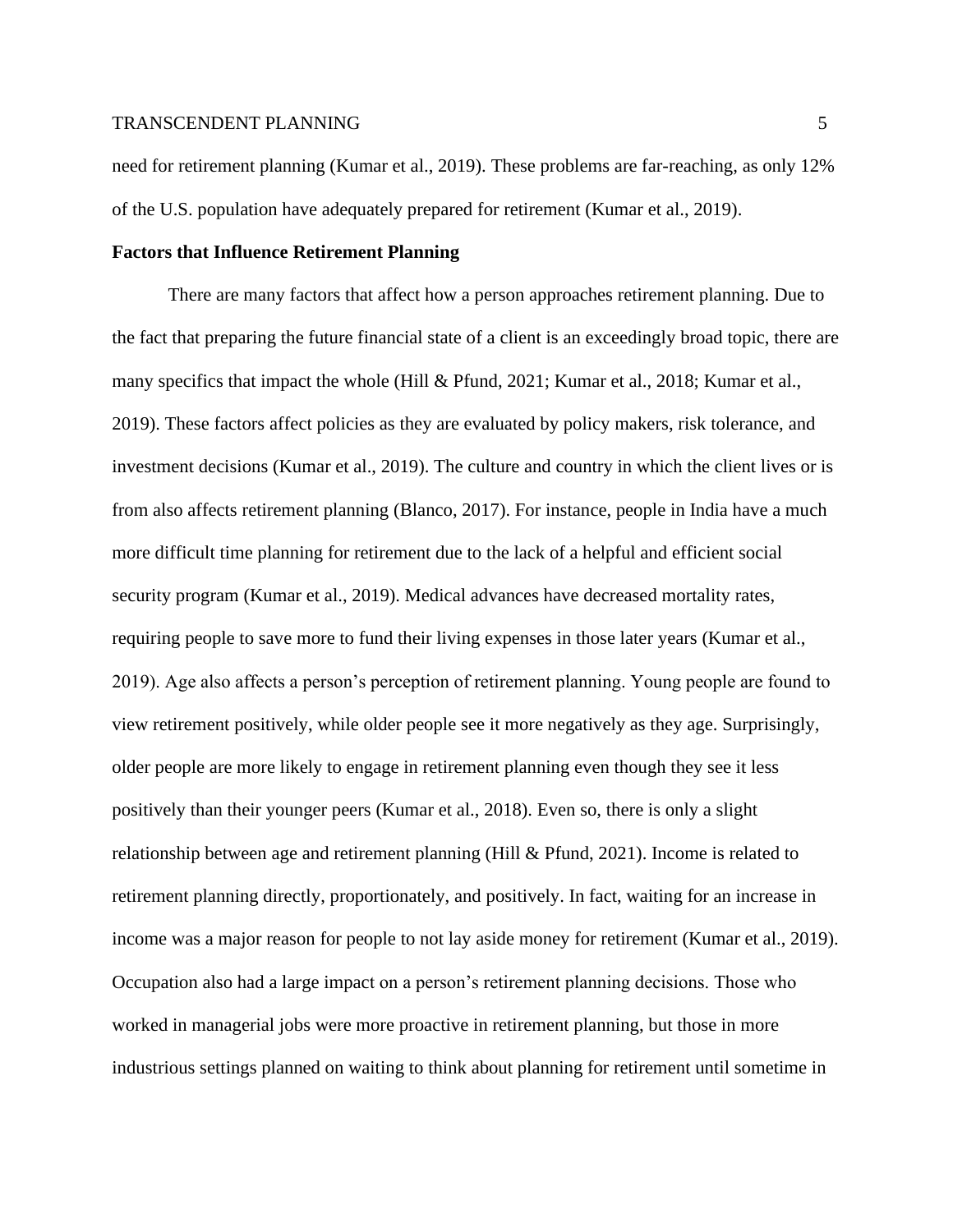their 40's (Kumar et al., 2018). Marriage also impacts a person's retirement planning (Chambers et al., 2019). It was discovered that married couples were more likely to plan for retirement than those who are single (Kumar et al., 2018). Individual's personalities also affect retirement planning. While many examples could be given, one is how clients differ in how they find meaning and therefore have different goals. Plans vary, then, as the different goals require different amounts of funding (Hill & Pfund, 2021). The more a person engages in pre-retirement activities the more assets they will have to fund their lifestyle in retirement (Yeung & Zhou, 2017). There is also an increase in social support as a person engages in pre-retirement planning, which results in increased well-being and life satisfaction (Yeung & Zhou, 2017).

Not all factors that affect retirement planning are controllable nor are they as significant as others. Therefore, not all factors need to be given equal attention. The most significant factors are risk appetite, financial literacy, financial dependency, psychological and cultural barriers, and goal clarity. These are the most significant because they have a high impact on retirement decisions, *and* can be changed by the client (Kumar, et al., 2019). Another area that requires the attention of financial planners is the impact of adjusting to retirement (Yeung & Zhou, 2017). For instance, 25% of all retirees report a decrease in health in the first year of retirement but bounce back within eight years. Retirement planning minimizes this health swing (Yeung & Zhou, 2017). Understanding what areas of retirement impact a client most allow a planner to help their clients focus on the most important decisions to allow them to enter retirement happy and healthy.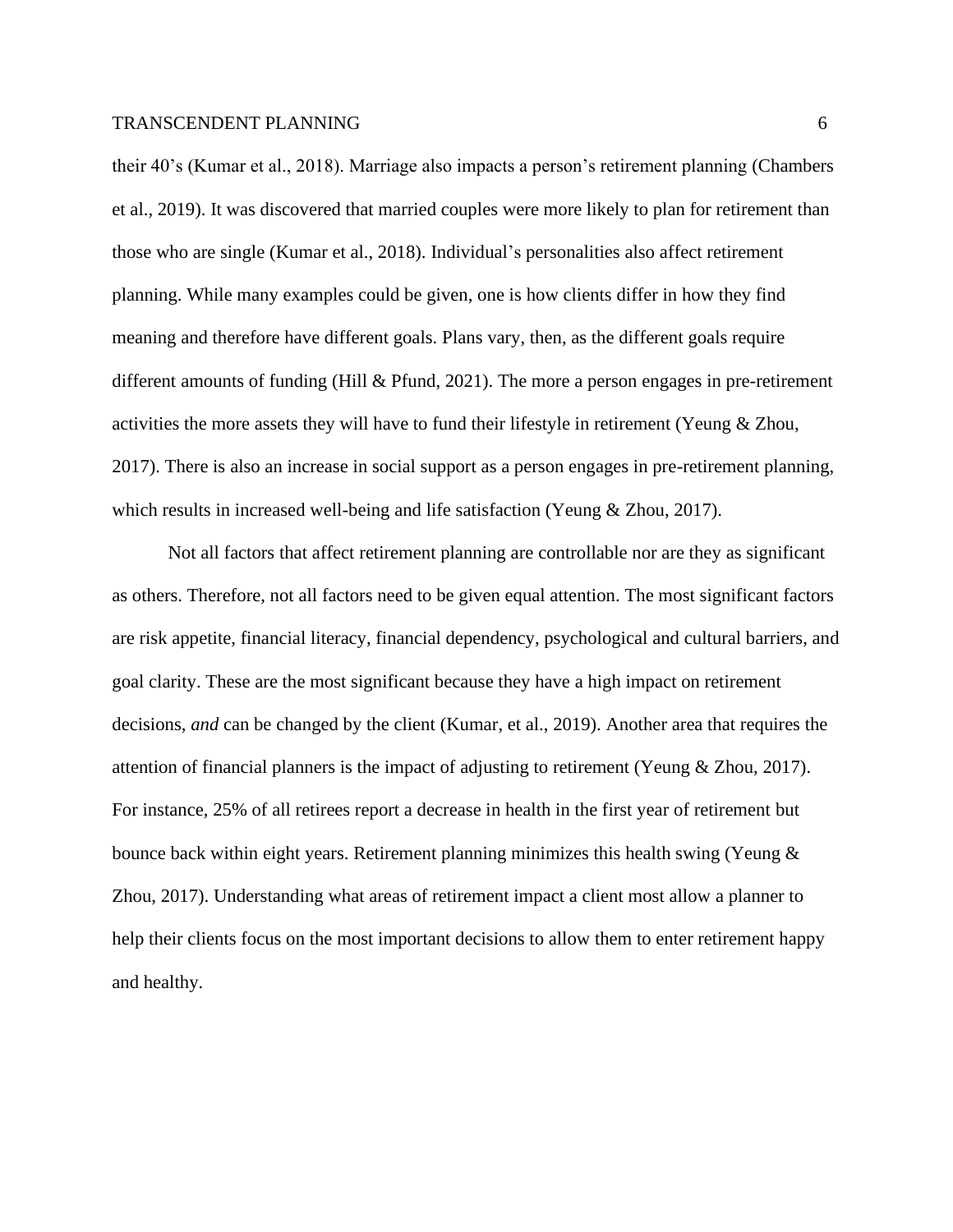#### **How to Plan for Retirement**

There are many different ways a financial planner can assist their clients in retirement planning. Financial planners can provide practical guidelines to help clients conceptualize their goals (Dudley et al., 2020). There is data that points to the importance of goal-setting regarding retirement, but there is often a gap in the goal-setting process (Dudley et al., 2020). Helping client's bridge this gap provides helpful guidance to their retirement planning process. One such method is the bucket method as prescribed by Kumar (2019). In this method, retirement assets are distributed into three buckets. The first bucket contains assets that will fund the first five years of retirement, and thus have high liquidity when entering retirement. The second bucket will have assets to fund years five to ten of retirement. These will be more secure than the previous, but will either be convertible to liquid assets or will automatically convert to liquid assets in five-to-ten year time range. In bucket three will be assets that fund the time range beyond the first ten years. Bucket three assets will be even more secure and represent the longterm focus of the portfolio. Splitting the client's assets up into categories like the buckets helps clients understand the significance of their portfolio balance as they enter into retirement (Kumar et al., 2019). Open communication also improves retirement planning contributions significantly (Bold, 2021).

Clients need help thinking through the many changes that will occur to their lifestyle when they enter retirement. One of these changes that is often overlooked is where people find purpose in their lives (Hill & Pfund, 2021). This is often difficult, as many people, especially men, find their purpose in their vocation. When men are separated from their vocation, they can be separated from their sense of purpose (Hill & Pfund, 2021). To prevent this problem, advisors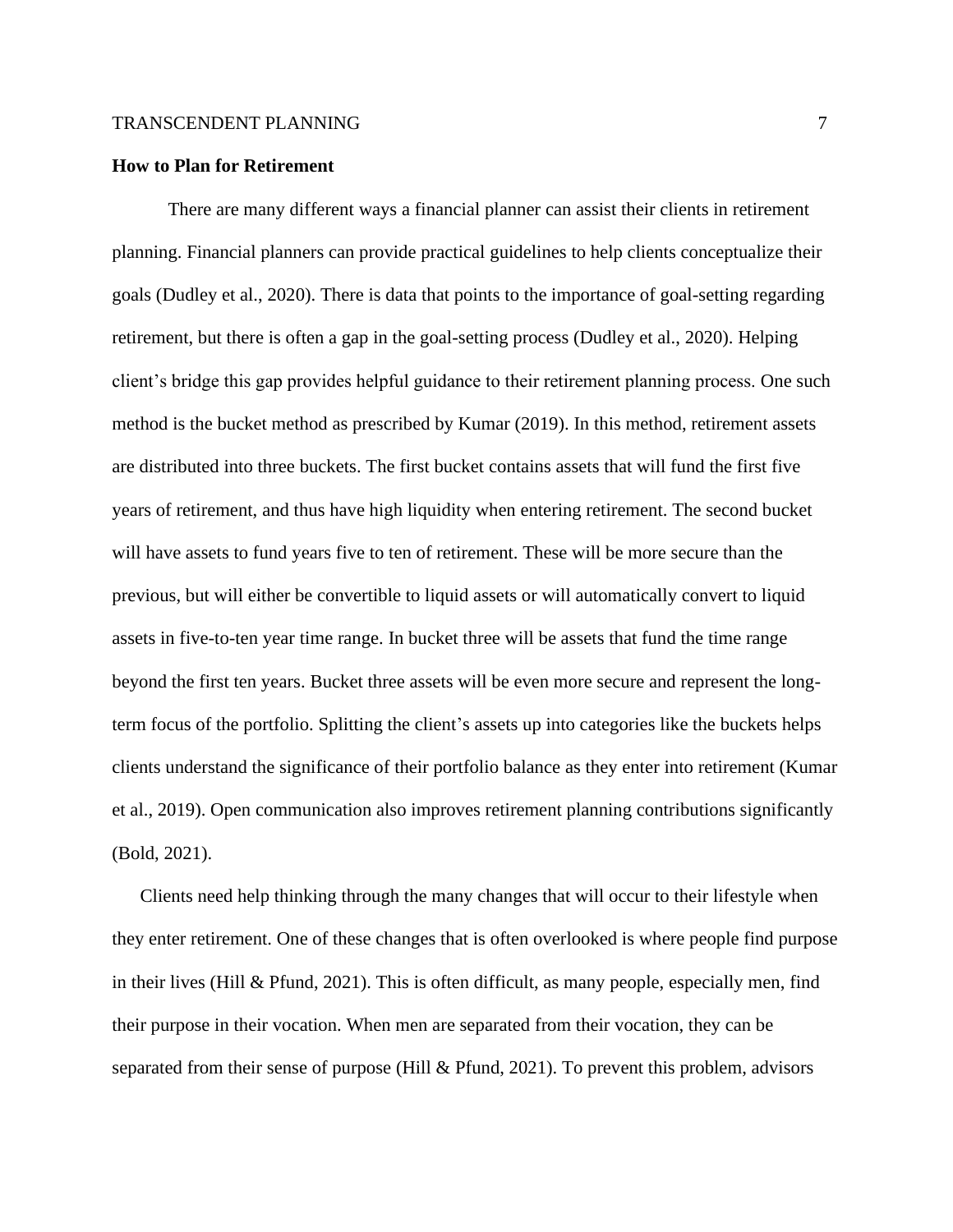should help clients think through if they want to pursue a purpose driven life, and depending on how they answer that question, how they desire to do that (Hill & Pfund, 2021). Dudley et al. (2020), posited that in all of the planning processes, it is important to avoid the word, "goal". This word had connotations related to discipline and work that discouraged clients from desiring to plan for the future beyond financial numbers (Dudley et al., 2020). The authors indicated that engaging in a conversation with specific tools will guide the meeting to setting goals in such a way that is clear, intentional, and provides more direction and satisfaction in decision making than using the word, goal (Dudley et al., 2020).

Those who have less financial knowledge are less likely to engage in retirement planning (Kumar et al., 2019). Blanco (2017) found this to be the case as he examined Hispanic's retirement planning in the United States. Due to the Hispanic's being generally less educated, they were less likely to pursue the creation of a retirement plan. Therefore, an advisor can focus on educating his/her clients to enable them to make better financial decisions (Blanco, 2017). Regarding how to achieve retirement planning goals, Kurach (2020) firmly stated, "financial knowledge is a key objective." (p.1703). Advisors should seek to educate their clients and encourage their clients to seek greater financial literacy.

Diagrams and technology can be helpful tools in the retirement planning process (McGowan & Lunn, 2020; Brüggen et al., 2019). According to McGowan & Lunn (2020), pension contributions are too complex for the average person to understand. Because of the complexity, clients are sometimes hesitant to make contributions to pensions or trusts. It was discovered that diagrams have been found to help clients better understand the implications of the various factors of retirement planning (McGowan & Lunn, 2020). Diagrams do not aid in the learning process,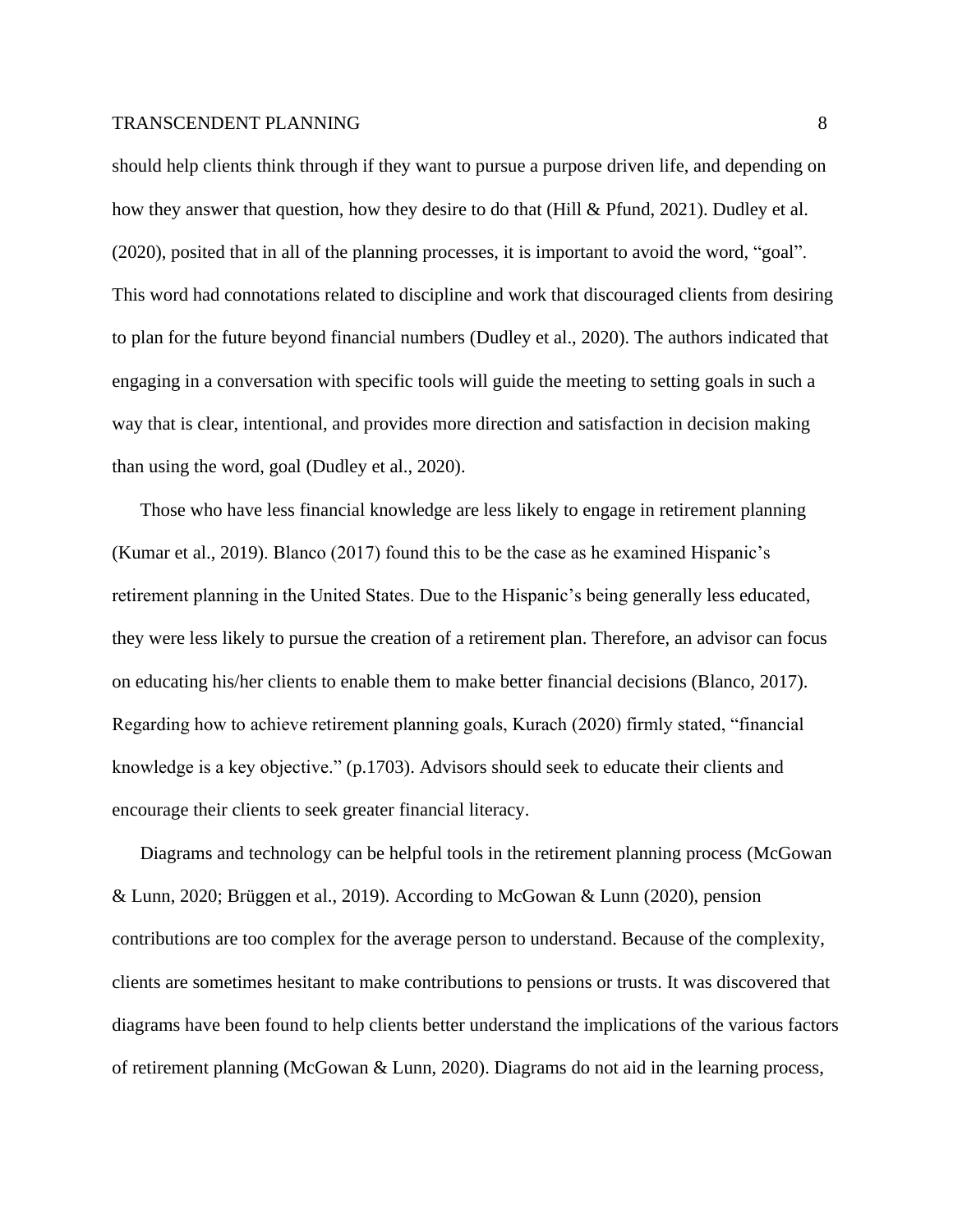but help the client understand why certain things matter to their financial decisions (McGowan & Lunn, 2020). In fact, clients increased their contributions when advisors presented information to them in diagrams as opposed to when no diagrams were used (McGowan & Lunn, 2020). The use of technology can also be an aid in helping clients plan for retirement. Despite people around the world not pursing sufficient retirement planning, technology has been found to help engage clients and encourage them to make prudent financial decisions for when they are unable to work (Brüggen et al., 2019). Therefore, advisors seeking to encourage their clients to contribute more should invest in using diagrams and technology.

Advisors can help clients by helping them think about the people who will be in their lives to help them through the retirement process (Yeung & Zhoe, 2017). The physiological well-being of the client in retirement is the top priority and must be considered in the retirement planning process. One of the greatest factors of success in a retired person's health and happiness was their social support as they entered into retirement (Yeung & Zhoe, 2017). Many clients already make retirement decisions with their spouses, but find difficulty in making these decisions at times (Chambers et al., 2019). Consideration should also be given to the possibility of incapacitation and elder abuse as older people are vulnerable as they enter retirement (Dancy & Loe, 2021). Simply asking questions to clients about this aspect of retirement will help clients enter into retirement with a clear understanding of the support of their friends and family while being unified with their spouse; this can equip them to entire retirement with financial, physical, and relational health.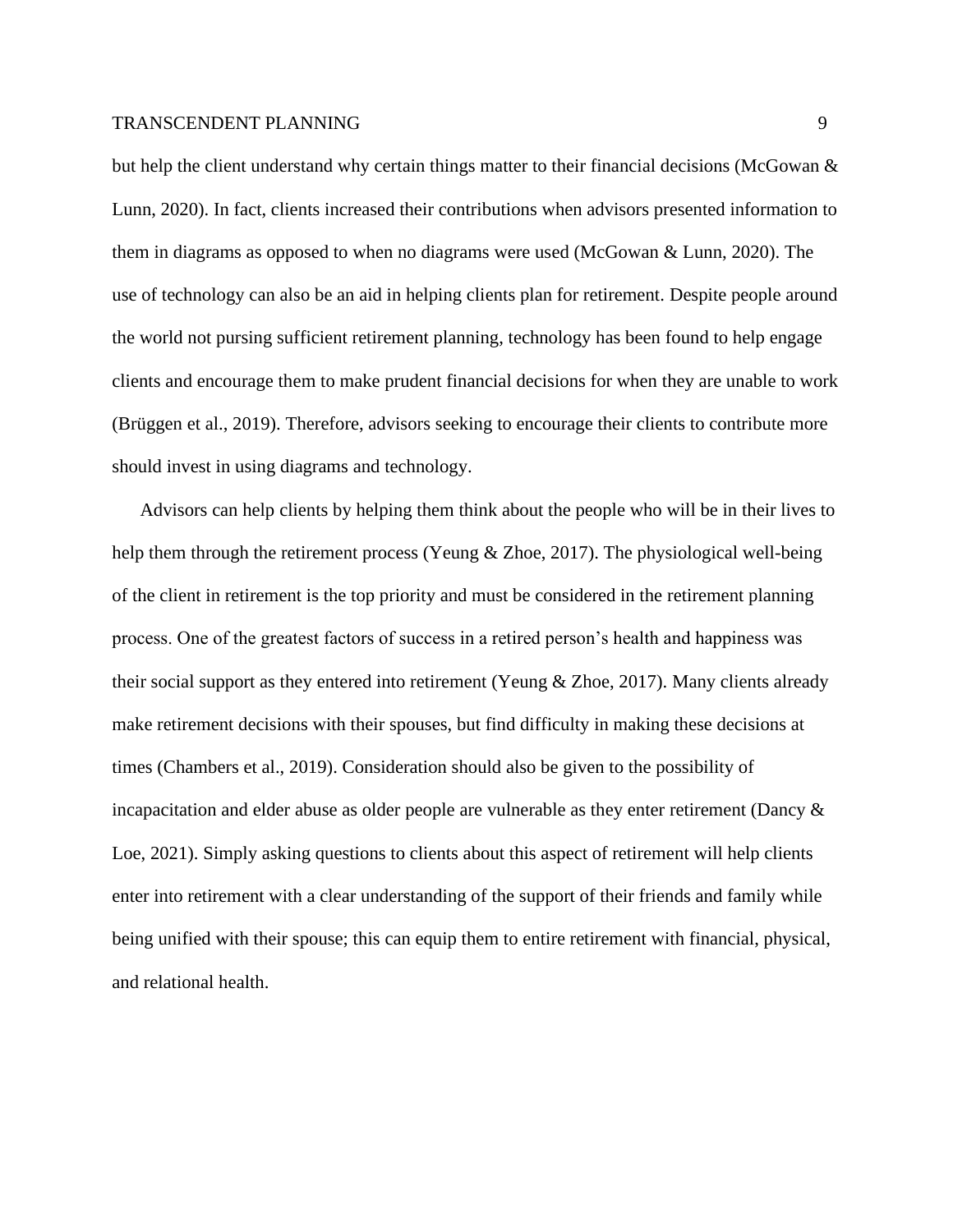## **Biblical Perspective**

The Biblical perspective of retirement planning is where the standard worldview differs from the Christian worldview; they have different end goals. The world tells people to save wealth for this life only, and to do so as relying ultimately upon their own income. God tells his people through scriptures to rely on him for money and to invest their money in things that will bear eternal fruit (ESV, Matthew 5-7). People should not rely on themselves to make money, nor should they rely on money for security, for money does not last (ESV, Proverbs 23:5). Rather, God should be trusted because God is the only one who is trustworthy for all eternity. However, the Bible does encourage people to look to the future and prepare for coming danger (ESV, Proverbs 22:3; Porter & Steen, 2012). There are many health dangers that come from failing to plan for retirement (Yeung & Zhou, 2017). To some Christians, failing to plan for retirement is an unwise decision to not prepare for coming danger. Retirement according to scripture, then, must be done to provide for people in their later years, but not in such a way that people find rest and security in their money. Rather, they should continue to seek to steward their money unto God's ends even in retirement (Porter & Steen, 2012).

Alongside these scriptural principles, many of the practical aspects developed in secular financial planning still apply, but their purpose and aim are different. In fact, the typical aim of retirement is rebuked by Jesus himself in Luke 12 (ESV). The Christian perspective guides people on how to use the practical skills of retirement planning in a way that maximizes their later years for God's kingdom. Therefore, retirement planning is not condemned as a general practice. Rather, it is redirected from selfish gain to God's purposes.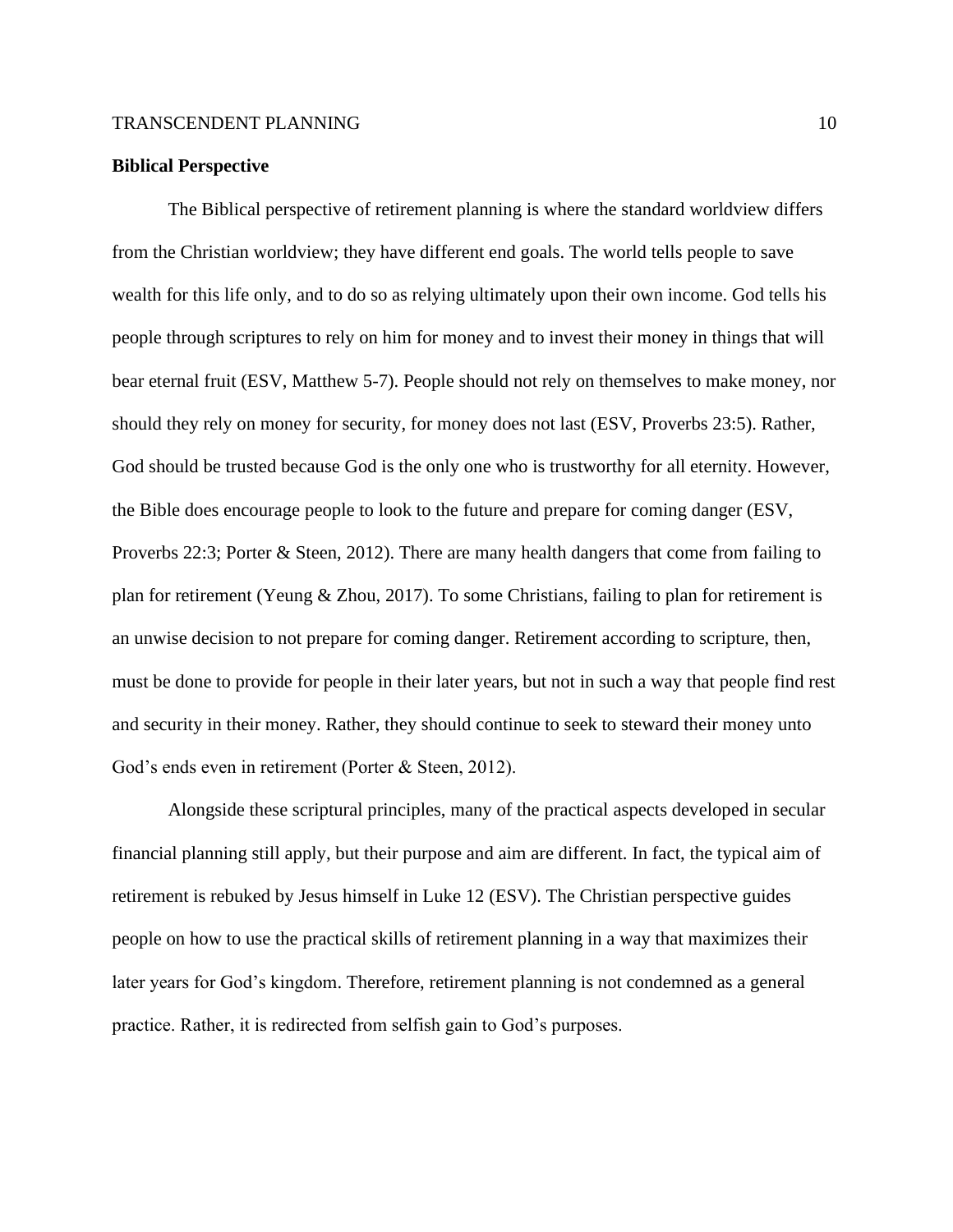The Bible speaks about storing up treasures in heaven many times (Roller, 2021). There have been some who have interpreted this to translate solely to "sending your money ahead" to heaven by giving to ministries and churches (Lifewater, 2018). This mindset has become pervasive in the Christian financial planning realm due to the natural emphasis on how to use wealth while on earth. To gain clarity on this topic, it is important to clarify what eternal treasure in heaven will be. Roller (2021) argued that what worldly treasures anyone has now will be so abundant in heaven that they will hardly be considered treasures. When Christ encouraged his disciples to store up treasures in heaven, he did not merely instruct them in how to utilize their wealth. Rather, Christ explained that storing up treasure in heaven happens through making disciples. He knew that disciples are the building blocks of God's house and disciples have opportunity to provide treasures *in* each other as a way to build God's temple (Roller, 2021). While money *can* be used to invest in eternal treasure this way, it is not the only way. Furthermore, investing our money in eternal things is not about yielding a similar monetary reward in heaven. Rather, it is all about making sure that there are people in heaven for eternity, and that they have built on the foundation of Christ with gold and gems rather than stubble and straw (Roller, 2021).

#### **Impact Investing**

In 2007, the Rockefellers coined the phrase impact investing – the type of investing that maintains the goal of generating both financial returns as well as social and environmental impact (Höchstädter & Scheck, 2015). The market for impact investing funds has grown significantly in recent years (Höchstädter & Scheck, 2015). This set the stage for people to engage in investing in such a way that creates a financial return and achieves a greater good.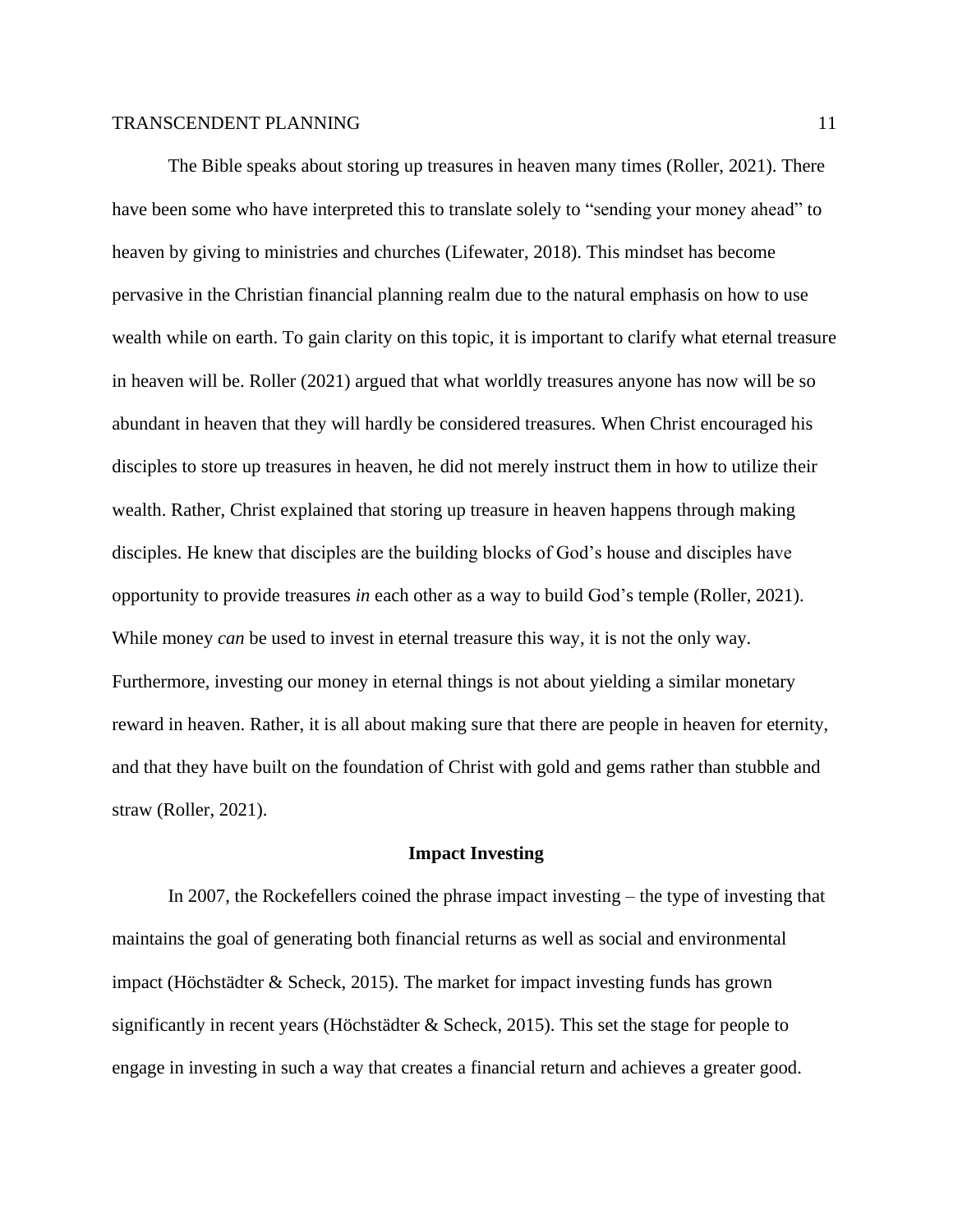Impact investing dovetails with what the authors of Scripture wrote about investing, such as the principle of reaping what was sown, both materially and spiritually, and beyond. Therefore, impact investing can be engaged in by Christians in such a way that it achieves God's kingdom while creating a financial return that can also be used for God's kingdom. It is a win-win scenario. However, there are some arguments against impact investing that must be addressed, such as impact washing, the inability to "kill two birds with one stone," and the problem of avoiding stocks that appear immoral without pursuing genuine social impact. These arguments raise concerns and doubts about impact investing, but when they are examined carefully, the arguments are not sufficient to discredit impact investing. The authors of the Bible also provided specific principles that can be applied to guide impact investing decisions. Understanding each of these enables Christians to engage in investing in such a way that maximizes their wealth for the glory of God.

#### **Investing**

Investing is a major portion of the financial market; it has become common place in the business world and the lives of most Americans (Porter, 2013). Much of the business and nonbusiness world invests. Investing is purchasing shares of ownership in a company in hopes of sharing in the company's success. This gives implicit support for all the values and actions that the company makes, even if the shareholder is not an active holder within the company (Porter, 2013). The greater the number of shares the investor has, the more support the investor gives. In this way, he/she invests not only their money, but their own name in the company. Investing has a wide impact, affecting both individual and corporate investors, as well as the socio-economic spheres the investors function within (Ryan and Cude, 2021). This is from risks like portfolio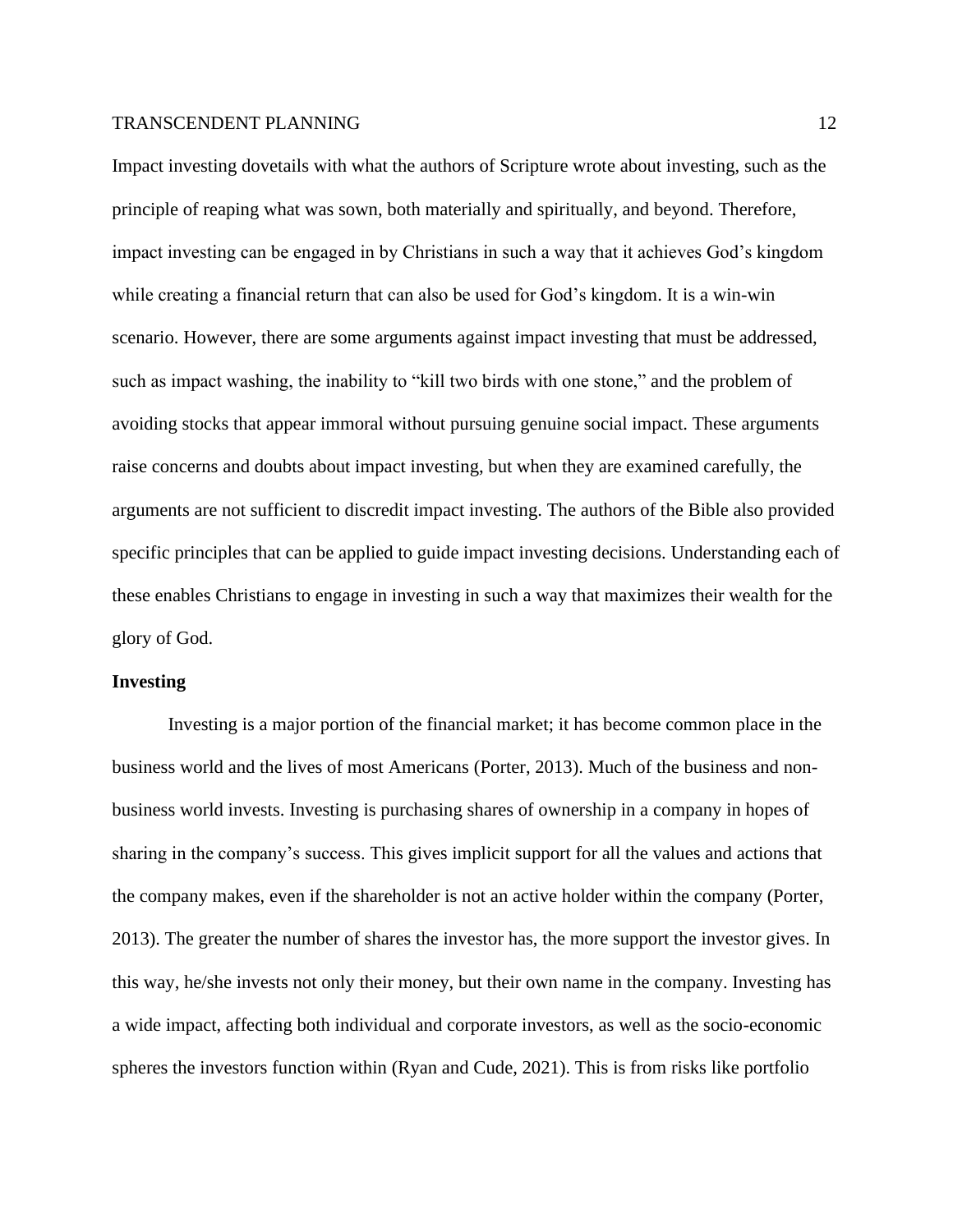risk, market risk, and others. Another impact of investments is the exacerbation of social inequality. According to scholars Cohen and Rosenman (2020), "there is so much evidence of its destructive effects on social and environmental conditions worldwide." (p. 3). The negative effects of investing have led people and businesses to consider what impact their investments are making. This planted a desire to invest in companies that not only provide a financial return, but make a socio-economical impact as well. Thus, the stage for impact investing was set.

## **Impact Investing**

Impact investing is investing with the goal of creating financial yields as well as positive impacts (Höchstädter & Scheck, 2015). The impacts they make are typically socio-economical benefits (Cohen and Rosenman, 2020). In 2007, the Rockefellers coined the phrase impact investing. Impact investing is different than typical investing in that one of the primary determining factors is the *impact* the investment will make. Traditional investors can invest in stocks that will create a positive impact, but they make the decision solely on the financial return they can gain. Impact investors, on the other hand, focus on the impact *and* the financial return (Kish and Fairbairn, 2018). This type of investing is not a new idea, but the market for impact funds has boomed in recent years (Höchstädter & Scheck, 2015). The growth in this type of investing has provided benefits in the financial realm as well as in the socio-economic sphere. In fact, the new market of impact investing has increased capital flows in various geographic locations and arenas (Cohen & Rosenman, 2020). The growth and benefits in both spheres in which it operates affirm that impact investing is not a fad. It works and is expected to become normal for investing (Addy et al., 2019). Even so, it will still need some time to develop because there is more demand than supply (Phillips et al., 2019).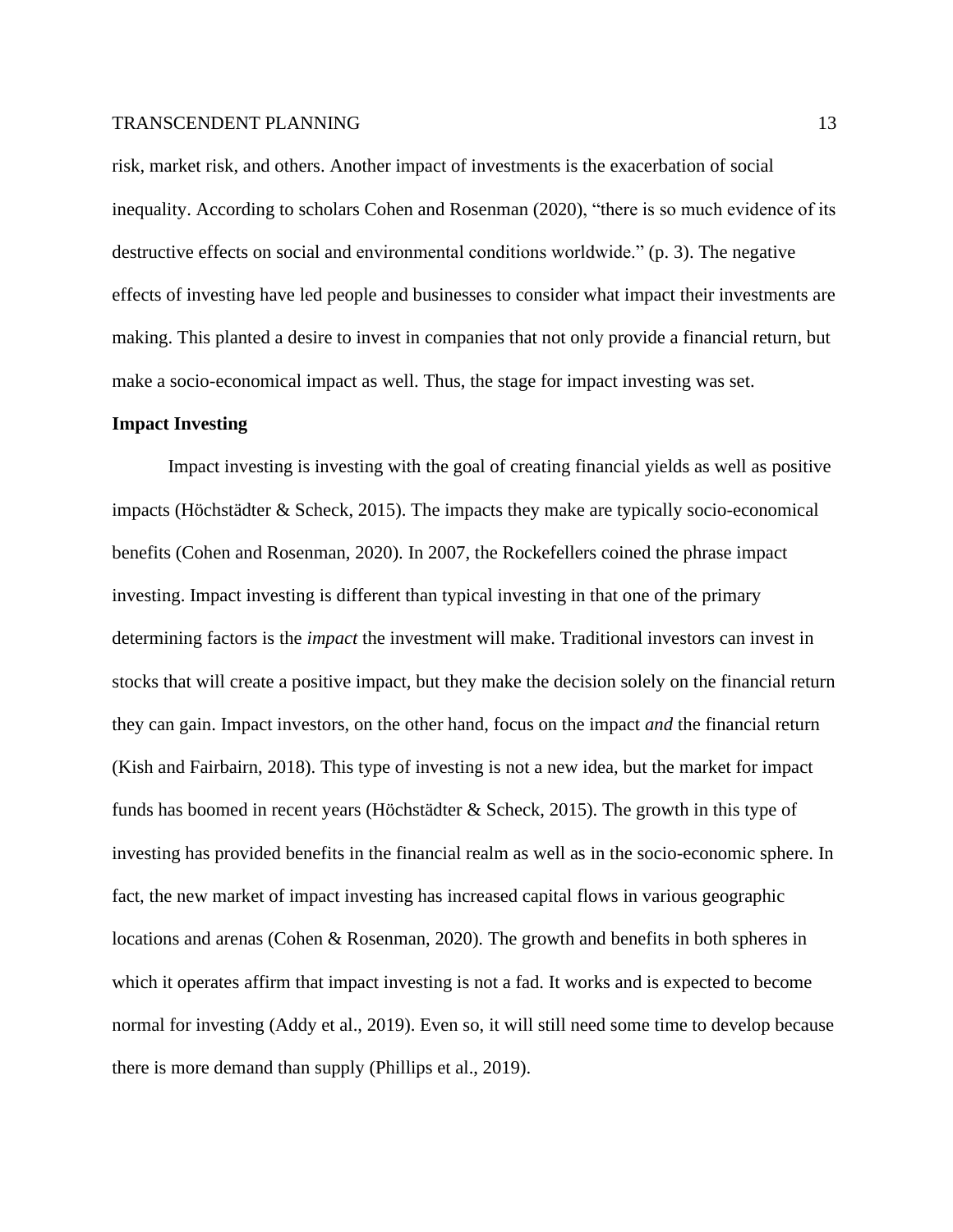While there have been many models to measure the financial return of investments, measurements of return on the impact of investments have only been developed recently. One is the Impact Measurement Model (IMM), and the other is when an impact investor places monetary value on the impact to help categorize and measure the impact (Addy et al., 2019; de Sousa Gabriel & Rodeiro-Pazos, 2020). Admittedly, it is impossible to put an exact representation of an impact with money, but it still helps to compare between impacts and give investors a picture of how much is being accomplished with their money. The Monetization method is especially helpful because it uses dollars, a language that every investor can understand (de Sousa Gabriel & Rodeiro-Pazos, 2020). Using the IMM and the Monetization Model, it has been discovered that most impact investment indices respond differently to market conditions than most traditional indices. "Therefore," de Sousa Gabriel & Rodeiro-Pazos (2020) explained, "investors can make decisions about investment mix and policy, matching investments to economic and environmental objectives." (p. 13). In this way, impact investing can attract traditional investors with the benefits of diversification and socio-economically conscious investors with impact benefits. Understanding these attractions helps advisors present the investment options that are best for their clients.

## **Are Christians Able to Engage in Investing? Which Type?**

If many Americans are pressured to engage in investing, and many Christians are Americans, then the question should be asked, "Should Christians engage in investing?" and if so, "How should they invest?" Christian doctrine does not provide a straightforward answer to this question (Porter, 2013). Porter (2013) has referenced more than 10 scriptures that can be used to support reasons to invest and reasons not to invest when the verses are interpreted outside of the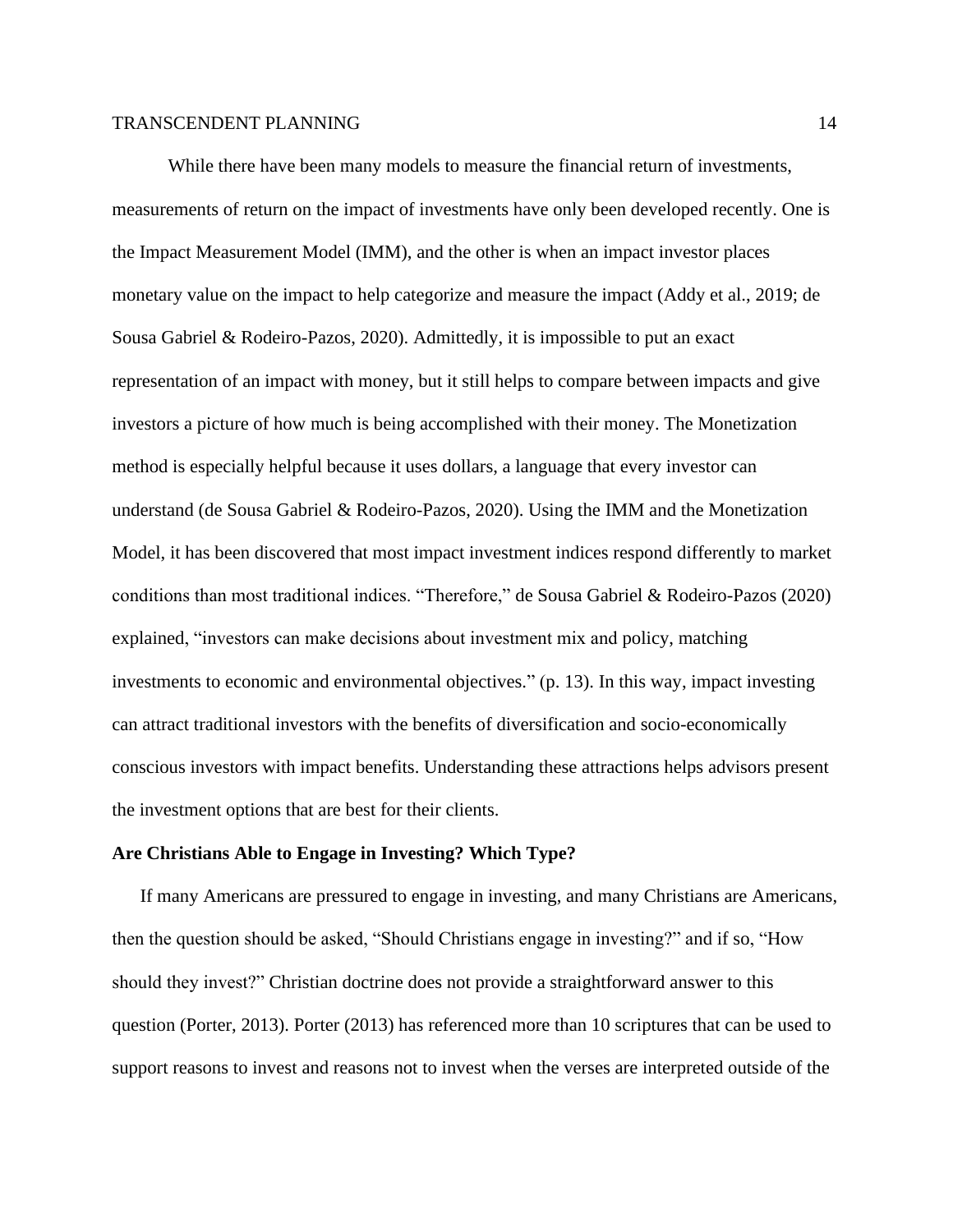Biblical conversation about money. However, these apparent contradictions should not be seen as fallacies that prevent a person from coming to a conclusion. Rather, they should be seen as Biblical principles that guide believers through the different nuances of investing as Christians.

Ultimately, the principles the Bible provides are quite helpful in understanding how to interact with investing (Porter, 2013). To start, the Bible encourages investing. In the parable of the talents, each of the servants who made a return on their investment presented it to their master. They were praised because they used what they were given to create a return, as well as the fact that they did it entirely for their master, not themselves (ESV, Matthew 25:15-30; Reeve et al., 2020). From this passage, Christians can learn that investing is good in all areas of life, money included, and should done with the aim to make a return that is honoring to God. For instance, Jesus commands his people to lay up treasures in heaven, not earth, thus showing the need to lay up treasure in a kingdom manner, not a worldly manner (ESV, Matthew 6:19-20). He also commands his disciples to not worry about how much money or possessions they have, but to seek his kingdom first and trust him to provide (ESV, Matthew 6:25-34). Paul praises hard work in Ephesians 4:28 (ESV) because it provides an income that enables the believer to share with those in need. In all these verses, the theme of using money for God's kingdom is the focus. Practically, Solomon spoke of the prudence of diversification (ESV, Eccl. 11:2). Thus, it is okay to seek to make money and steward it well if the money is used in stewardship for God, not for selfish ambitions (Reeve et al., 2020). The Christian must be wary in any dealing with money, however, as Paul warned, "the love of money is the root of all kinds of evils." (ESV, 1 Tim. 6:10).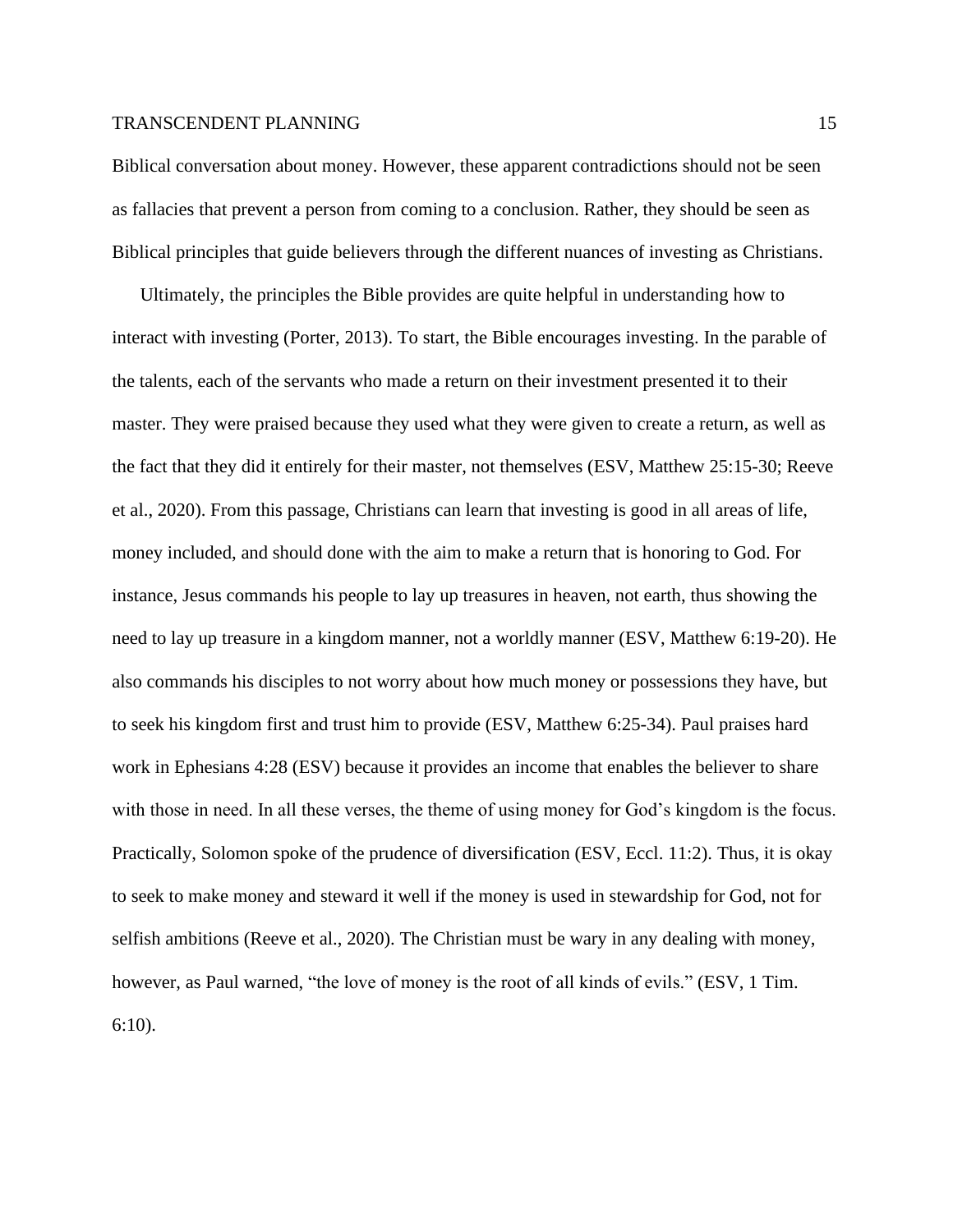Jesus also commanded his people to put their treasure in heaven, not on earth, to keep their hearts set on the right things (ESV, Matt. 6:19-21). Paul also said in 1 Timothy 6:17 (ESV), "As for the rich in this present age, charge them not to be haughty, nor to set their hopes on the uncertainty of riches, but on God who richly provides us with everything to enjoy." The Bible commands Christians not to place their hearts in money or the things of this earth, but in God. Christians should remember that their ultimate treasure is in the Lord and not let their heart become tied to their portfolios. For godly things come from the heart that is set on the things of God, but from the heart that is set on money comes only evil (ESV, Luke 6:45; 1 Tim. 6:17). This investing cannot be done with the get rich quick mindset. According to Proverbs, the key to accumulating wealth is with a diligent plan and gathering little by little (ESV, Prov. 13:11, 21:5). Ultimately, however, it must be understood that investing is primarily a spiritual matter, not a material matter. Paul exhorts the believers to not be deceived, but to realize that what one sows, that will he reap (ESV, Gal. 6:7-8). Christians should invest their funds primarily in such a way that has an eternal impact for God's kingdom rather than investing in empty, temporary, earthly things. To invest spiritually, Christians can give their money to the poor and serve other Christians (ESV, Prov. 19:17; Luke 18:22; Matt. 25:31-46). These principles that the Bible provides clarify that investing is good, but should be done cautiously and for God's kingdom.

Christians who desire to invest, must be aware of the dangers of investing without being informed. Many mutual funds contain companies that support things that are against the teachings of the Bible (Porter, 2013). Christians must be aware of these companies and should avoid them, lest they give their support to furthering evil (Reeve et al., 2020; Porter, 2013). Furthermore, Christians are encouraged to not only avoid immoral companies, but intentionally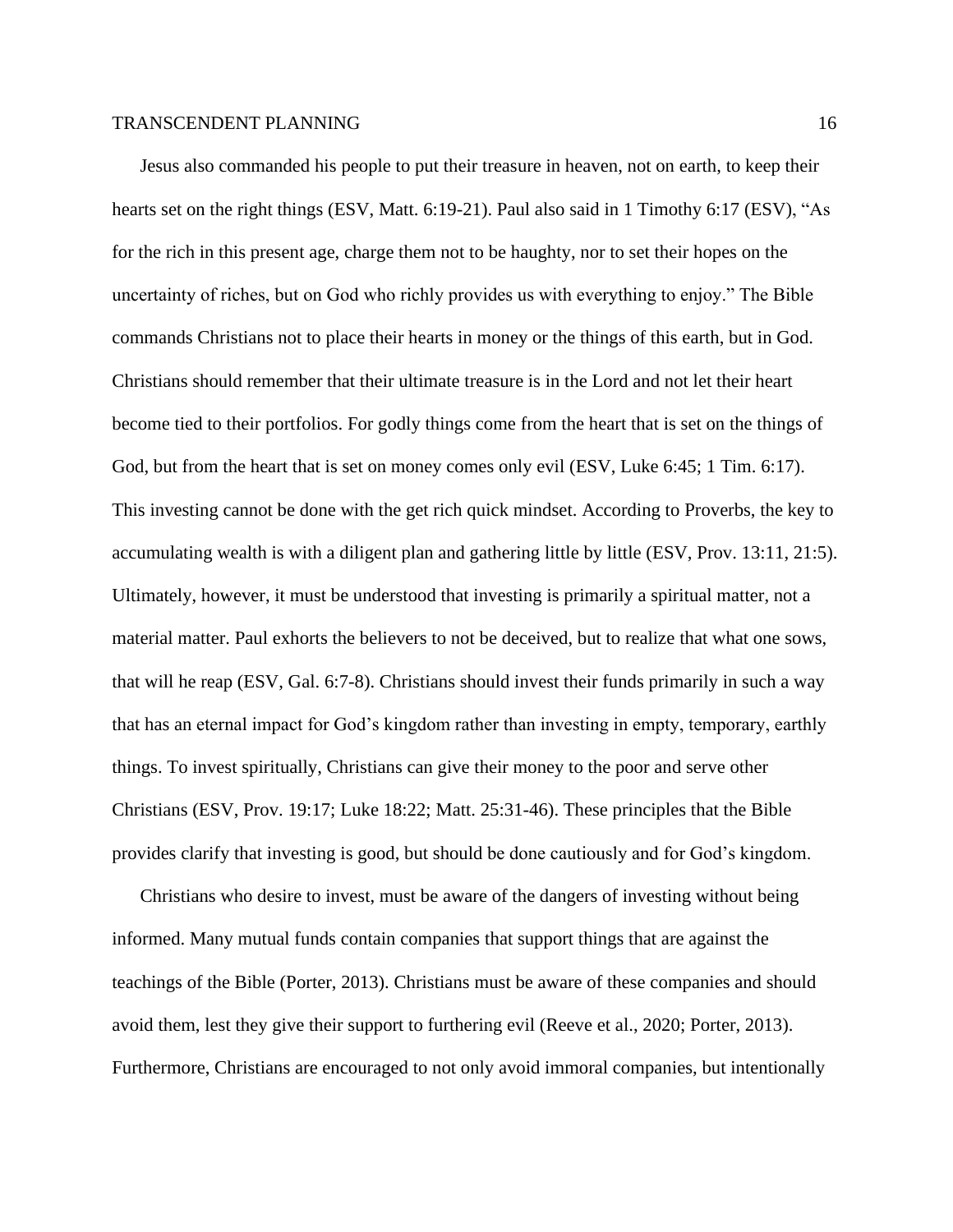invest according to spiritual-ethical principles (Bøsterud and Vorster, 2017). Even amidst choosing Christian named funds, Christians must be careful. As impact investing has grown in popularity, so have Christian-value funds and social impact bonds (Reeve et al., 2020). These funds identify as Christian and support specific core values that they claim are aligned with the Bible. However, even among Christians funds there can be significant differences (Porter, 2013). For instance, two Christian funds, The Timothy Plan and the Eversource Fund, embrace different values, ideals, and investments that many Christians consider unacceptable (Porter, 2013). Therefore, as Christian investors seek out funds that will create an impact they should use discretion. Otherwise, a Christian could naively invest in a fund that has the title of Christian, but does not actually support Christian values. On the other hand, research has found that there are many funds that are not Christian, yet align with the values of many Christian funds (Porter, 2013). Christians who desire to achieve a specific impact, then, are not limited to invest in funds that are Christian by name. Rather, if they desire, they have the freedom to invest based on the general impact that the investment will make whether or not it is labeled Christian. Wise financial decisions require not only due diligence on the financial risk and return, but also in understanding the Biblical principles of investing and the different values of impact funds.

## **Objections with Impact Investing**

Impact investing, while growing in popularity, is still perceived as unable to create significant impact without sacrificing financial return. Some argue that it is difficult to value impact investments correctly due to the fact that most return-valuation calculations do not account for the impact the investment can have. Therefore, it is hard to convince investors that they can measure socio-economic benefit as well as the economic return (Kish and Fairbairn,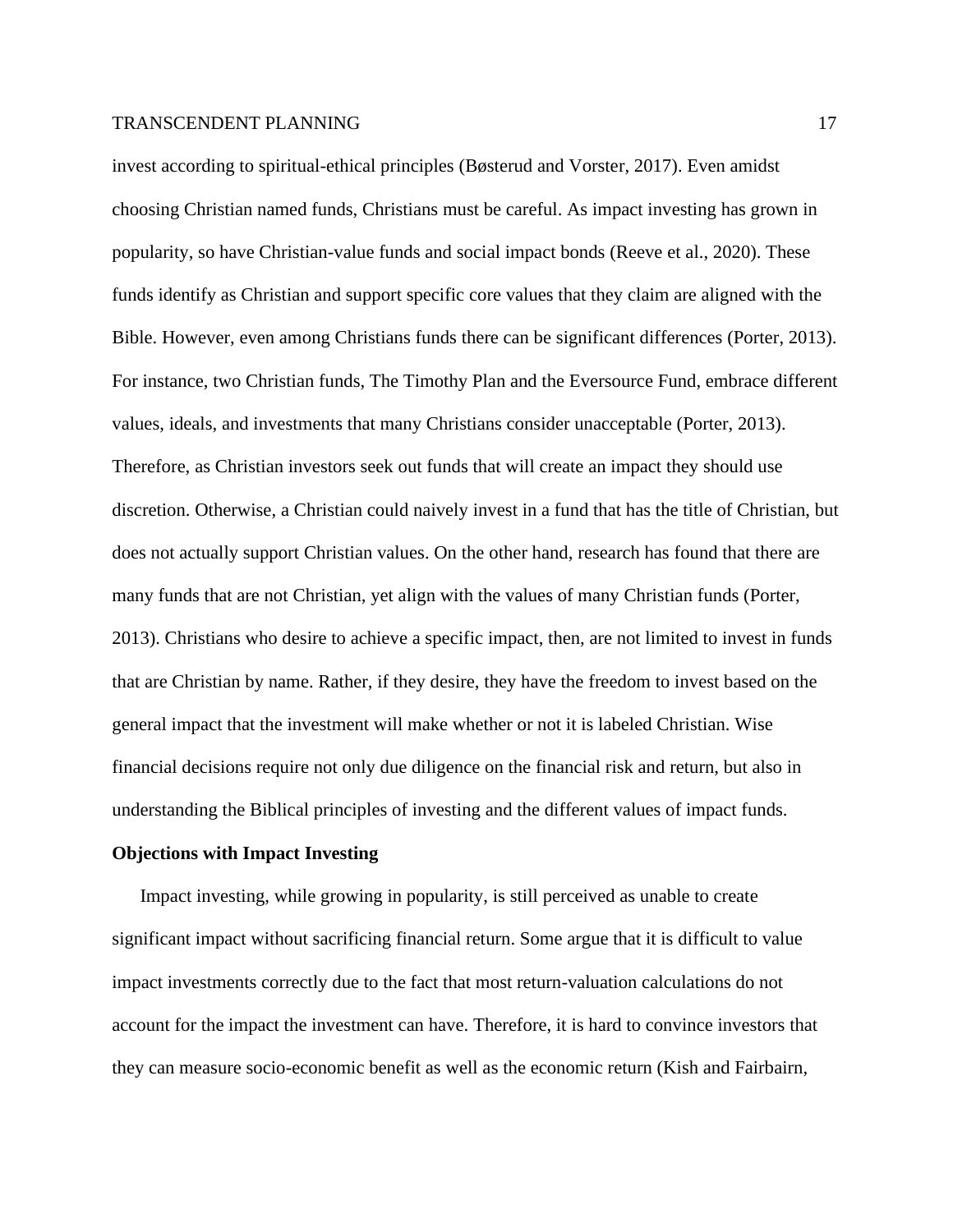2018). However, means of measuring both the financial as well as socio-economic returns are being made (Fischer, 2020). Furthermore, the idea of monetizing impact for the sake of understanding helps the investor believe that impact is valuable in and of itself; this belief is the first step in an investor's decision-making process (Kish and Fairbairn, 2018; de Sousa Gabriel, Rodeiro-Pazos, 2020). Financial professionals can also aid in debunking this argument by frequently cultivating and calming the circumstances in which impact metrics generate value (Kish and Fairbairn, 2018). A balance must also be achieved in impact investing. There cannot be too little impact, lest it turn into a normal investment, nor too much, lest it appear unreasonable and cast a negative shadow on the industry (Kish and Fairbairn, 2018).

All that said, there is one genuine pitfall of impact investing – the inability to guarantee that an impact will be made to the degree expected, if at all (Reeve et al., 2020). To mitigate this risk, Kish and Fairbairn (2018) stated that investors should "deeply engag(e) with cultural, political, and economic contexts that enable financial narrators to set their own terms and limits for ethical discourse." (p. 584). This is necessary as some companies try to gain money from investors by selling their impact goals, but fail to follow through (Kish and Fairbairn, 2018). If an investor desires to create value with their funds, then the investor should give time and effort to understand the organization and evaluate whether or not impact will be achieved. Furthermore, impact investors should be held accountable for when they make claims on which they cannot follow through to discourage unethical behavior (Kish and Fairbairn, 2018).

Impact investing is a new development within the investment field. It is growing quickly, and demand for it is growing even faster. This is a good thing for Christians, because impact investing has led to many funds being openly Christian in an effort to draw Christian clients and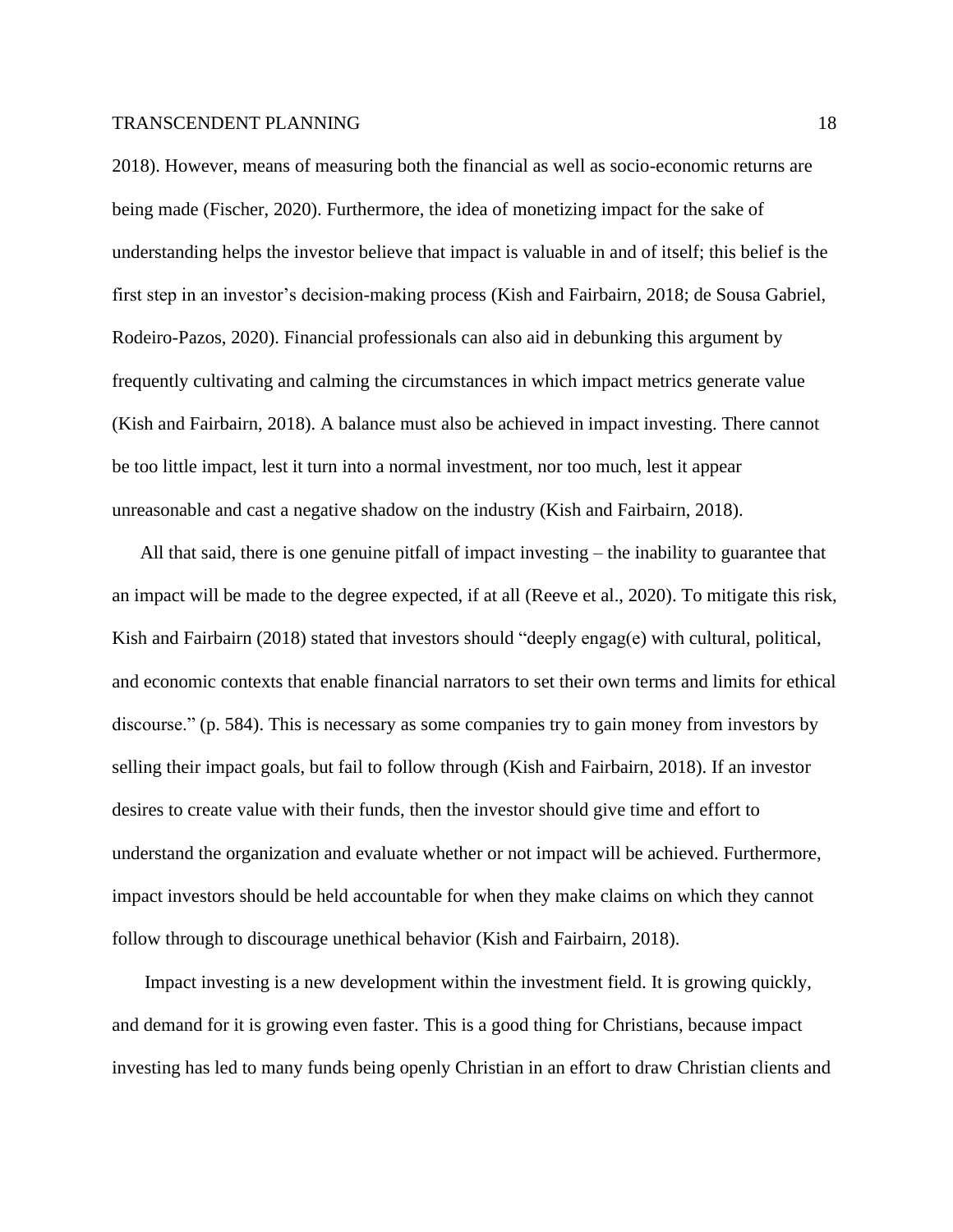guide money into God's kingdom (Reeve et al., 2020). This enables Christians to use funds and advisors to maximize their wealth for God's kingdom according to the principles the Bible provides. While impact investing does have some arguments against it, these arguments are not sufficient to discredit impact investing. Rather, the arguments should be seen as potential shortcomings of impact investing that urge the investor to engage in investing with caution, due diligence, and wisdom. Advisors who are Christian can use impact investing as an avenue to encourage their Christian and non-Christian clients to make an impact with their money as well as yield a financial return.

#### **Insurance Planning**

Insurance planning is the process of evaluating a client's risk exposure and helping the client decide which assets he/she should insure. Insurance can be complicated and confusing, so many clients approach their financial advisors on how to approach this area of financial planning.

#### **Risk Assessment**

Risk analysis of clients is the baseline for determining the rates of the insurance, including deductibles, payments, and timelines (Logan et al., 2021). Risk analysis is done with various complex statistical models, such as the one prescribed by Kang et al. (2021). According to Hashemi et al. (2019), risk can be assessed with many probabilistic models as well. These models help a person understand how much risk to which they are exposed and it helps the insurance company determine their rates. People seek to avoid risk and uncertainty (Huber & Schlager, 2018). This avoidance behavior leads them to seek products that will reduce the consequences of risk, which also reduces uncertainty of what will happen if that risk leads to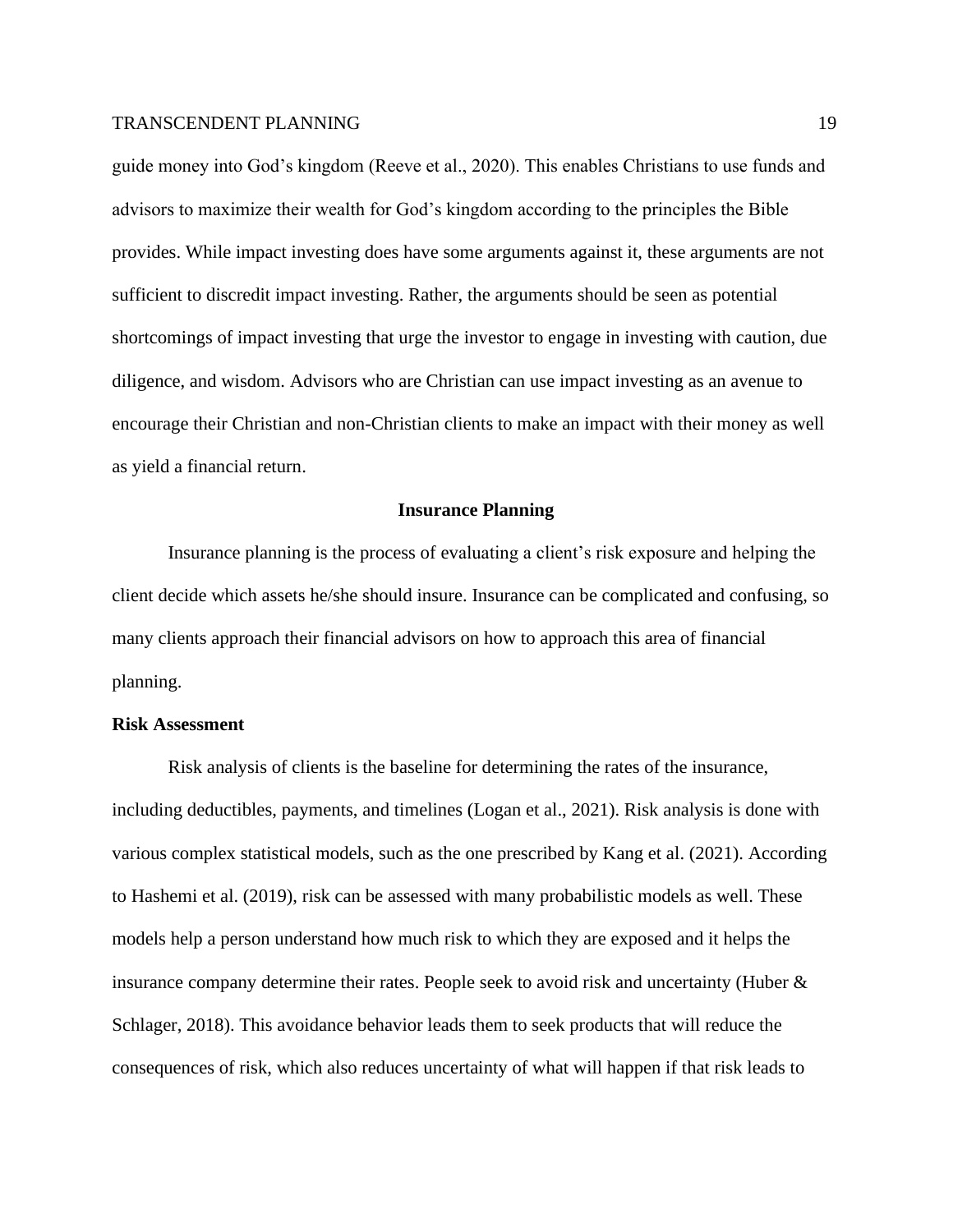actual damage (Huber & Schlager, 2018). This inherent human trait is, in many ways, what has created the market for a product like insurance.

## **Health Insurance and Healthcare Cost Management**

There are many different facets to health insurance and healthcare cost management within the realm of insurance planning. While they are difficult to ascertain specifically, health insurance has a significant impact on the U.S. culture and economy (Remler et al., 2017). In fact, Medicaid and Medicare are arguably some of the most important anti-poverty programs (Remler et al., 2017). While they are certainly helpful, healthcare treatments and insurance programs are often complex and it is difficult to make decisions on which products to choose due to most adults possessing low financial and health literacy, specifically in health insurance literacy (Macleod et al., 2017). This area of literacy is particularly low among Americans as 88% of Americans do not know how to calculate their portion of payments on health insurance costs (Macleod et al., 2017). This lack of literacy is why it is important for financial planners to engage their clients in health insurance planning. Furthermore, financial planners must understand the different markets to best supply advice to their clients. While there are relatively similar outcomes between insurance markets regarding deductibles and out of pocket spending maximums, Abraham et al. (2019) stated that the small-group market (which was compared to the individual on-marketplace and individual off-marketplace) has "greater plan choice and lower premiums-outcomes that appear to be associated with higher insurer participation." (p. 675). Understanding the different markets is crucial for financial planners to advise their clients well (Abraham et al., 2019).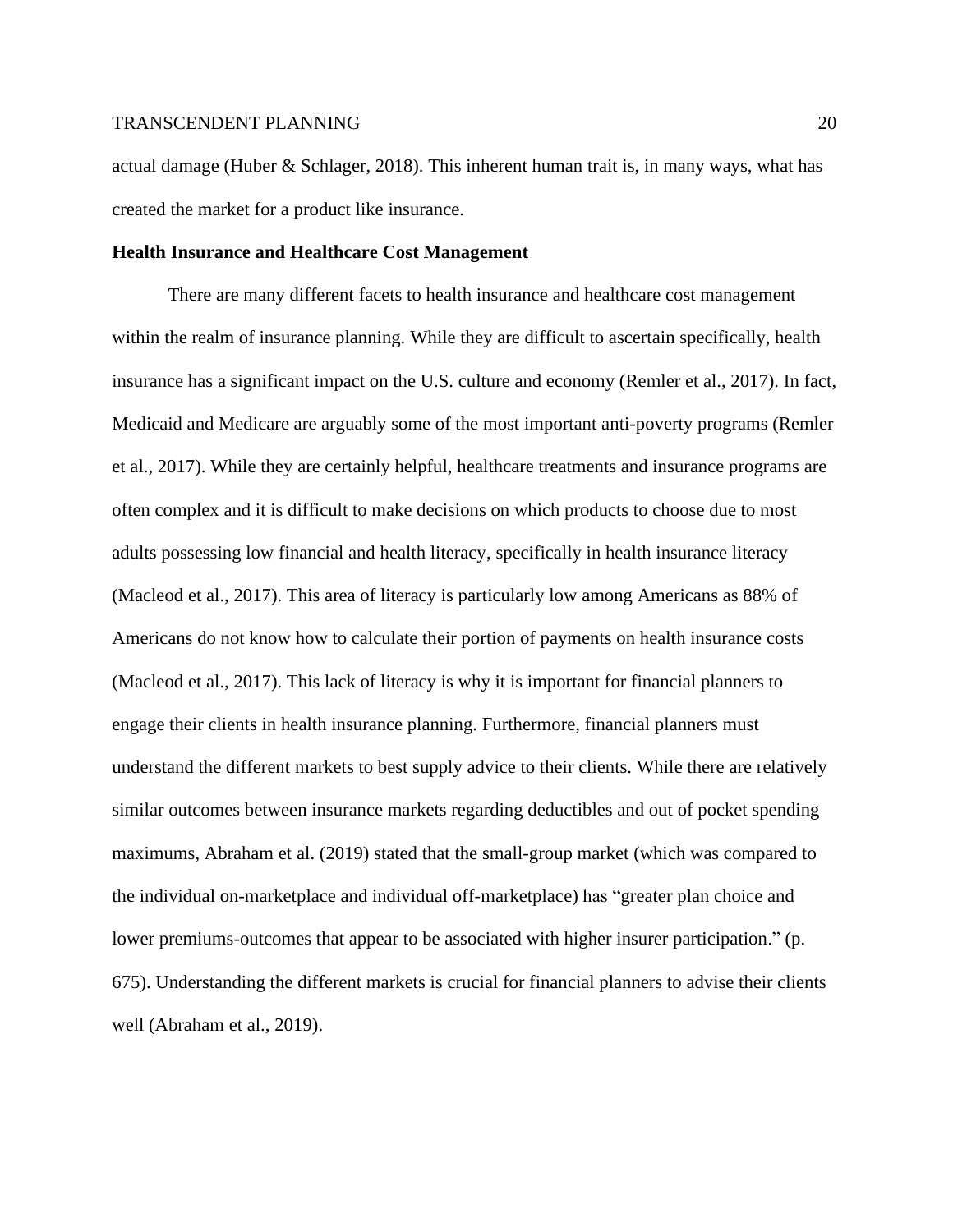## **Disability Insurance**

Disability insurance is insurance that pays a portion of a person's income in the event of disability. There are many different types of disability insurance, primarily self-pay, employee group plans, and social security (Kess et al., 2018; Heim et al., 2021). One of the most important factors in deciding on whether or not to buy disability insurance is whether or not the client is employed (Kess et al., 2018, Heim et al., 2021). Employers typically offer group disability insurance, but the other options are worker's compensation, social security disability payouts, and personally owned disability insurance. These other variants can be used as a replacement for additional group coverage. Disability income is tax free if it is paid for with the client's money, but it is taxed if it is paid for with money that was not theirs (Kess et al., 2018). An interesting effect of disability insurance is that those who have disability insurance are less likely to see a need for retirement income and as a result save 41% less for retirement (Martin et al., 2018). Not surprisingly, the disabled place a high value on disability insurance (Heim et al., 2021). Furthermore, the use of disability insurance is growing quickly, but policy makers are seeking ways to stem the growth (Pellegrini & Geisler, 2018; Heim et al., 2021). The many implications, perspectives, and changes within disability insurance necessitate planners be familiar with the topic to help their clients navigate this field.

#### **Long-Term Care Insurance**

Long-term care insurance can be very complicated and expensive, requiring the financial planners to understand the topic and to be ready to help their clients in this area (Kess, 2017). It is especially necessary to engage in planning for long-term care (LTC) insurance because lack of preparation could lead to a situation that would require court intervention, a situation that can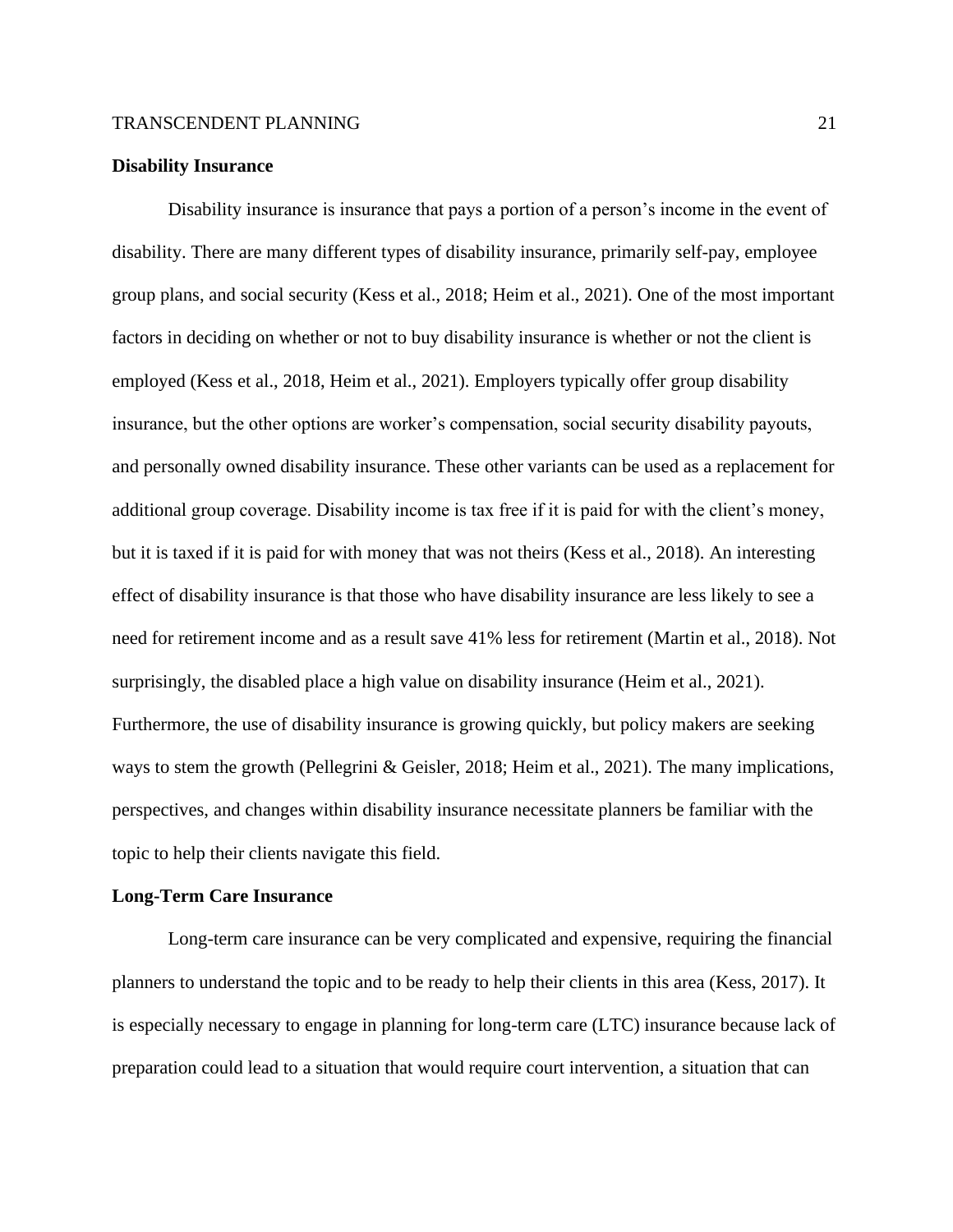have negative ramifications for the client (Kess, 2017). LTC insurance is especially important in a clients LTC plan (Tsu-Wei & Lu Ming, 2019). Planning beforehand protects a person from being placed in situations where they are faced with unpleasant surprises (Kess, 2017). Furthermore, planning for LTC insurance helps prepare the client for general LTC services and support (Tsu-Wei & Lu Ming, 2019).

LTC insurance, unlike typical health insurance, is designed to cover the expenses of care that arise from a condition that requires an individual to receive assistance with activities of daily living (ADL) or instrumental activities of daily living (IADLs) (Kess, 2017; Starnes & West, 2017). It is impossible to know for certain if a person will need LTC insurance, but the compounded difficulty of maintaining financial independence amidst deteriorating health necessitates every person to consider LTC insurance (Shao et al., 2019). There are various options to pay for the premiums of LTC insurance depending on how much wealth a person has. According to Kess (2017), "Those with little savings and income must rely on family, charitable organizations, and government assistance." (p. 64). On the other hand, those who are able to pay the high premiums of LTC insurance can buy it personally or look into state sponsored LTC partnership, which function similar to LTC insurance (Kess, 2017). LTC certainly is expensive, but LTC insurance helps decrease LTC costs and other medical costs (Choi et al., 2018). Most financial planners assist their clients in the LTC insurance conversation, but planners can do a better job in helping clients plan how to fund LTC services and support (Starnes and West, 2017).

Another facet to consider regarding insurance planning is who will take care of the client's important decisions if the client is in LTC and is unable to manage his/her own affairs.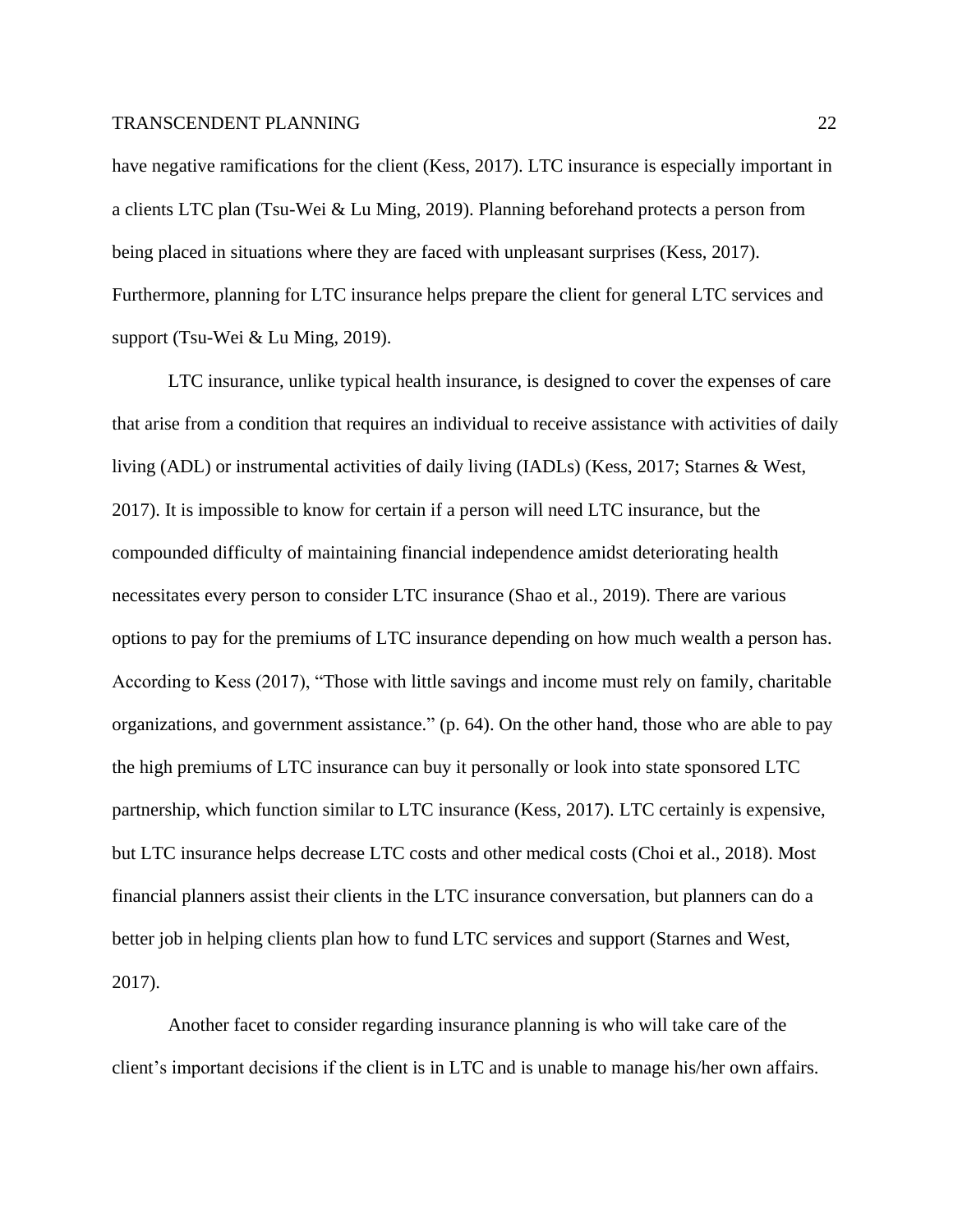Powers of attorney, living trusts, and living wills are the avenues that can be taken to ensure that there is a person who can make medical and financial decisions on behalf of the client, and that the client's desires are ensured to be met before they enter LTC (Kess, 2017; Pratt, 2018). The financial planner must understand the differences between these documents so as to prescribe that which is best for the client (Kess, 2017; Pratt, 2018).

LTC insurance has many specific and nuanced tax laws and policies that are difficult for clients to understand, which provides advisors an opportunity to add significant value to the insurance planning process (Kess, 2017). These laws will continue to change, as providing for LTC is becoming more of a concern for policy makers (Anderson, 2017; Klimaviciute & Pestieau, 2018). An example of the complexity of LTC insurance is that if someone pays for the LTC of a chronically ill individual who is not covered by insurance, those payments are allowed to be taken as a deductible medical expense (Kess, 2017). Regarding per diem amounts, the amount that is paid within the set dollar limit is not taxed. Taxes aside, there are numerous complexities surrounding LTC policies that change frequently as policy makers tackle the need for increased LTC (Anderson, 2017) For advisors to care for their clients well, they must understand these developing aspects of LTC (Kess, 2017).

## **Annuities**

Annuities are a financial instrument that can be essential to financial planning (Milevsky, 2018). It should be noted that the word annuity fails to describe the many types of annuities that can be bought. There are many categories, and financial planners should familiarize themselves with the different types (Milevsky, 2018; Tergesen, 2018). In its most basic form, an annuity holds the assets of a person and then distributes income to them at a fixed rate until that person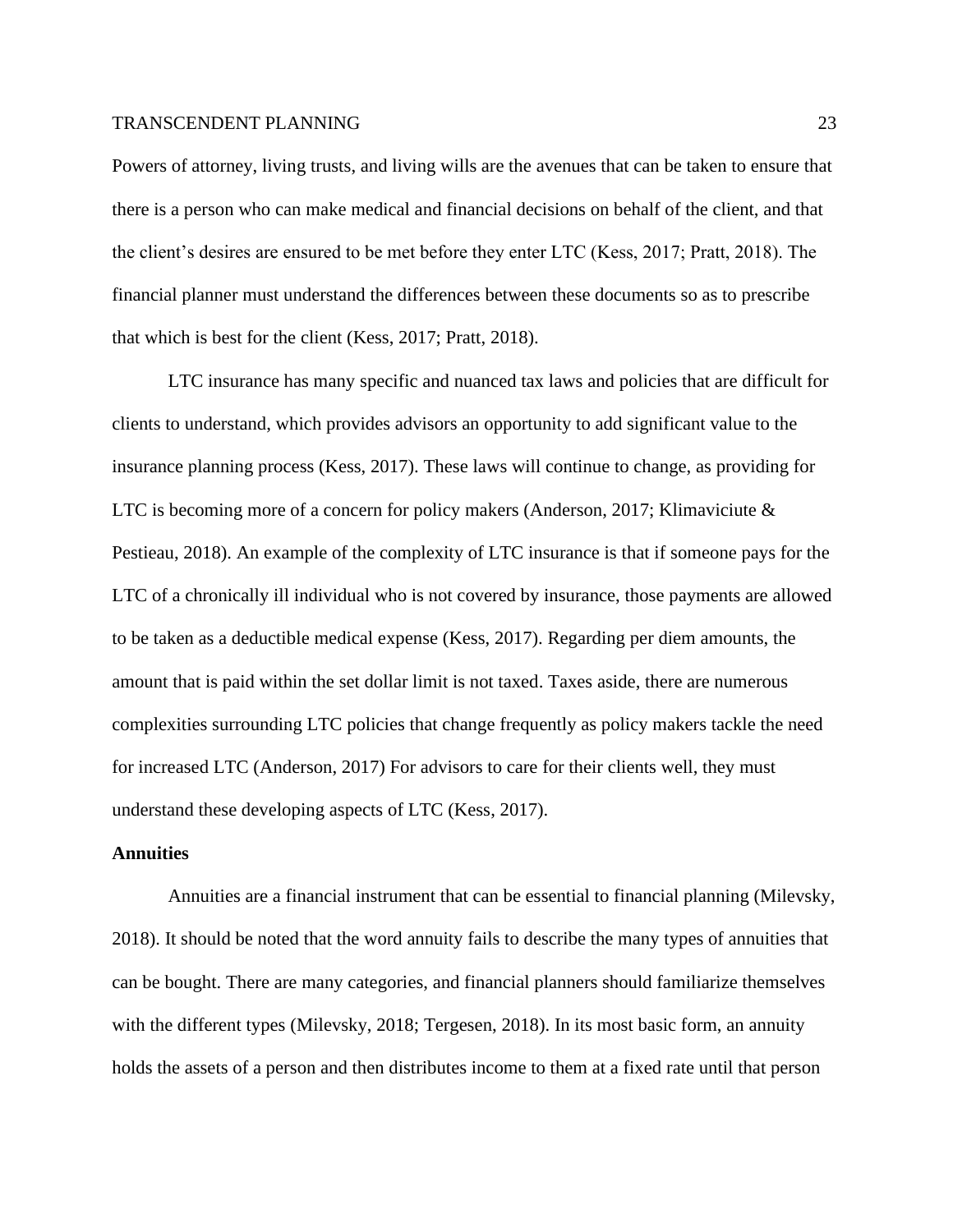dies (Milevsky 2018; Tergesen, 2018). This is a benefit, because it provides the client a secure source of income for the rest of their lives. However, it also comes with several negative effects, the first of which is interest rate risk. Since the rate of the payment is set, if interest rates go up, then the client who has an annuity is unable to use their assets to capitalize on the current rate (Banjeree, 2020). There is also the risk that if the client dies early, assets that could have been passed to desired beneficiaries will no longer be available to pass on. This can be solved with a Grantor Retained Annuity Trust, which allows the grantor to receive the annuity payment, but once the annuity time frame ends, the underlying assets are distributed to the beneficiaries (Slavutin, 2021). Another negative with annuities is their complexity, high fees, and inability to reverse once enacted (Milevsky, 2018).

Even with all these negatives, annuities are not bad, they merely have complex implications that must be understood (Milevsky, 2018; Tergesen, 2018). Before digging into the specifics of annuities, advisors should ask whether or not a client needs to annuitize their assets (Milevsky, 2018; Slatuvin, 2021) Both Milevsky (2018), and Slatuvin (2021) argued against annuitization. Since social security represents so much of a person's total retirement net worth, it often is not necessary to annuitize what other savings a client has to increase retirement income. (Milevsky, 2018; Slatuvin, 2021). However, delaying social security income by using an annuity initially was found to increase total retirement value, and there are many other advocates for annuities for various reasons (Slavutin, 2021; Tergesen, 2018). All these different variables must be understood by the financial planner so that they can best assist their client, who often will not understand the various options and the respective implications (Milevsky, 2018).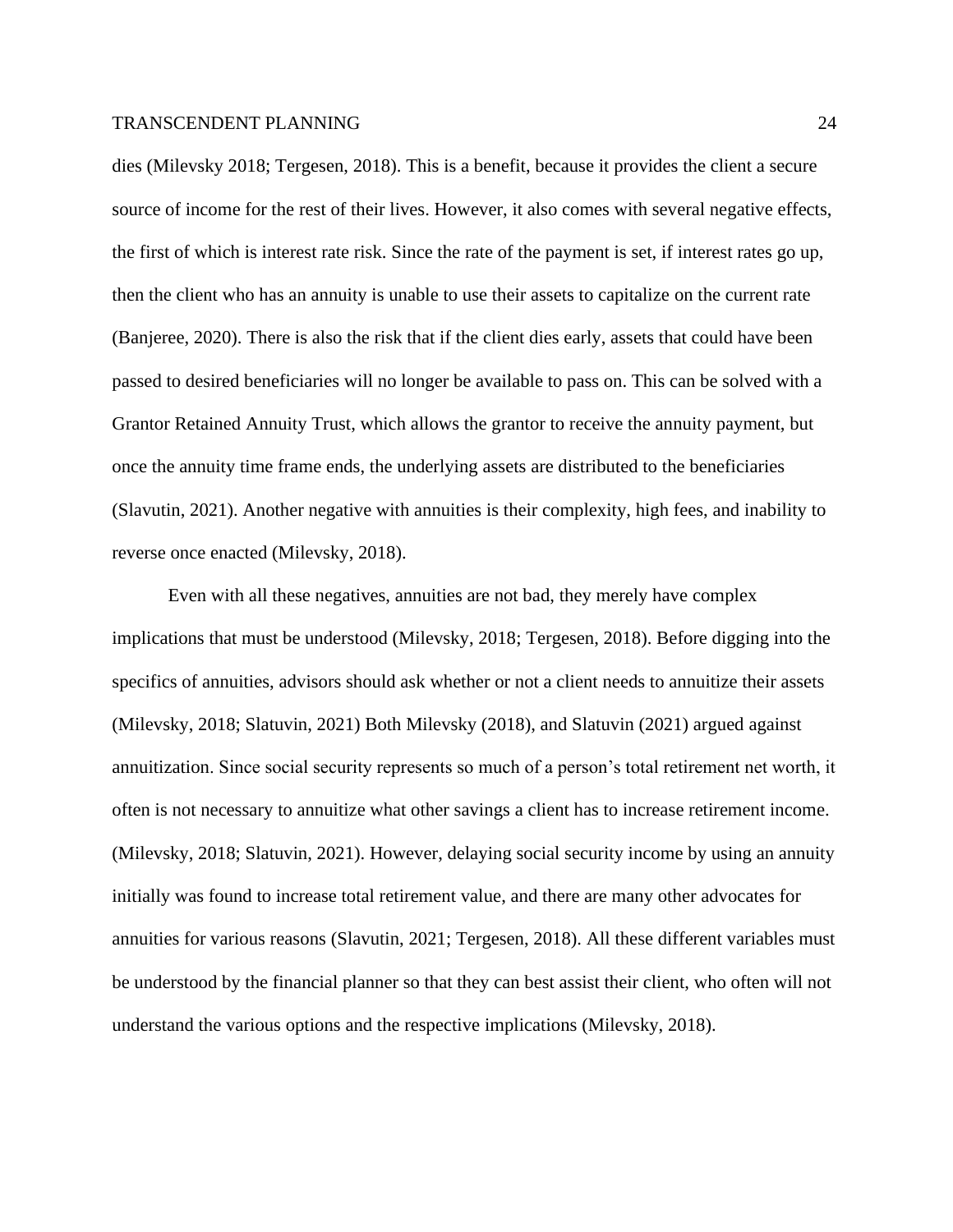## **Life Insurance**

Life insurance policies are long-term contracts for which policy holders pay an annual premium in return for the service of his/her beneficiaries receiving the death benefit of the policy if the policy holder dies before the end of the coverage period (Fang  $\&$  Kung, 2020). It is important to emphasize that if the person dies outside of the coverage period, then the death benefit will not be paid. (Fang & Kung, 2020). These policies are most helpful for people who will have dependents for a long time period, such as a parent with young children or a spouse who is the primary breadwinner. However, there are many other uses of life insurance. For instance, it can be used to promote liquidity in an illiquid estate (Parrish, 2017). It even addresses other risks outside of mortality risk, such as chronic illness, critical illness, long-term care, retirement income, and others. It provides significant tax advantages as well (Parrish, 2017). Regarding retirement, it can be used as a retirement vehicle, but it comes with the disadvantage of needing continual monitoring and is not encouraged for clients who are not in the high-wealth category (Delibro, 2017). Something to note is the potential for a life insurance policy to become a Modified Endowment Contract (MEC). Slavutin (2021) explained, "If a life insurance policy is funded with a large single premium, it will become a MEC. Lifetime distributions from the policy will be taxable if the policy has any built-in gain, which is a significant disadvantage…" (p.15). To avoid this disadvantage, a trust can be made to take large gifts, and then the premiums of the life insurance can be paid by the interest of the trust assets (Slavutin, 2021). This trust strategy will shield the large gifts from taxes. Understanding the different forms a life insurance policy can be used, both for good or for bad, is essential for financial planners to counsel their clients well regarding life insurance.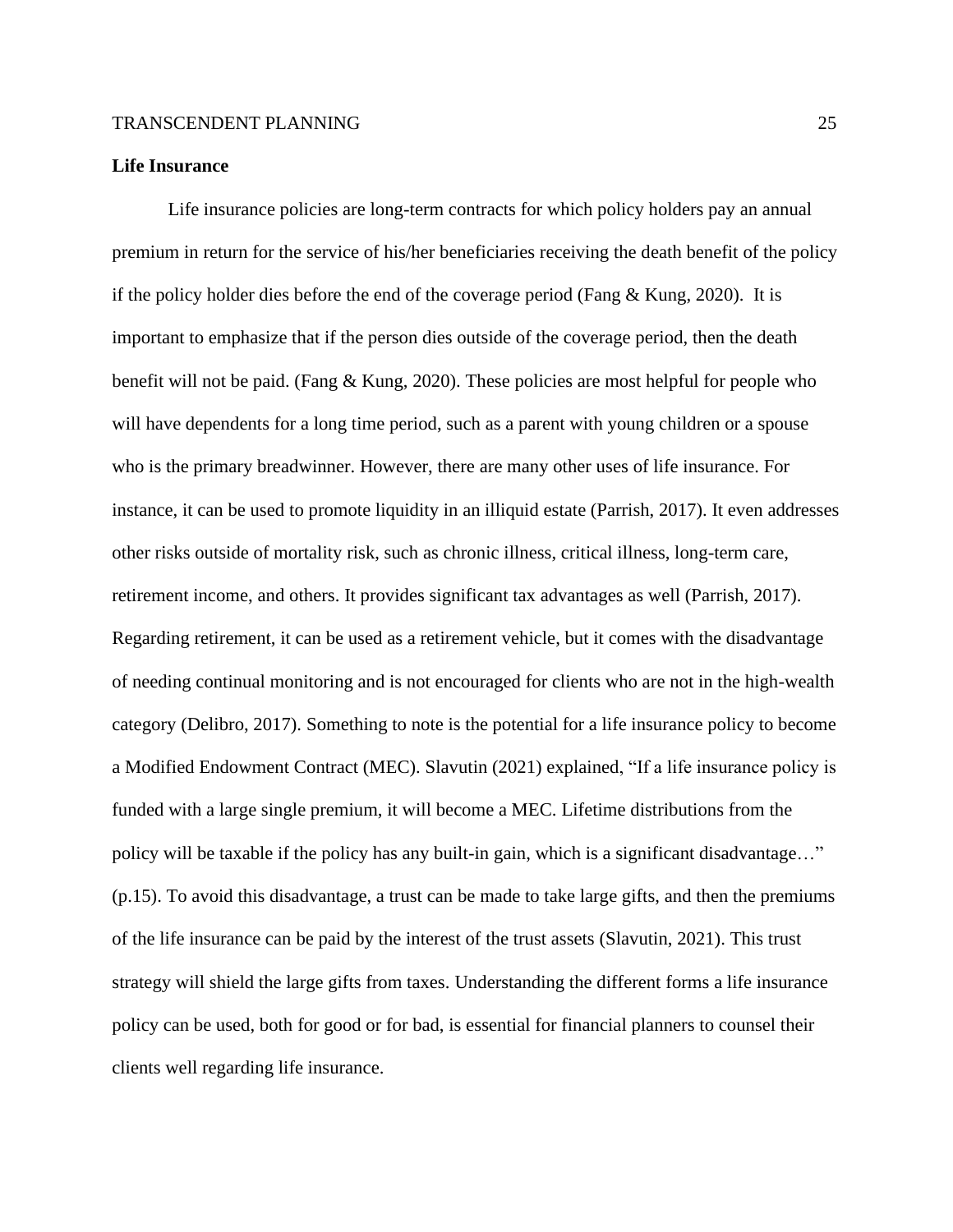#### **Other Types of Insurance**

There are other types of insurance that provide coverage for various assets. Some examples are home-owners insurance, auto-insurance, and other types of asset insurance (Ma et al., 2021; Terry et al., 2020). There are also specific natural disasters that property can be insured against, such as flood insurance (Robinson & Botzen, 2019). What is insurable is ultimately determined by the policies the companies offer. Financial planners should help clients understand what risks they have or are concerned about and then direct them to an insurancecompanies that will protect them from the risks they face (Klein & Weston, 2019).

## **Biblical Perspective on Insurance**

While the Bible is mostly silent on insurance there are principles that apply to insurance decisions. For instance, it is considered unrighteous to not care for one's own family (Barclay, 2020; ESV, 1 Tim. 5:8). Therefore, a Christian can see purchasing life insurance as a way of caring for his family if something were to happen to him/her. Interestingly, however, the Bible provided means of support by allowing widows who showed good character, were married to only one man, and were above the age of 60 to be supported by the church (Barclay, 2020). The church was also assumed to insure itself, in a way. According to Plummer (2018), "…it's true that the biblical authors expect God's people to give generously to others in need…" (p. 9). As church-members faced needs that they could not reasonably meet themselves, it was expected of the church to meet those needs as a family (Barclay, 2020; McMahone, 2020). This churchinsurance was in a time when the insurance products were unavailable, so it may be a stretch to argue that Christians now should continue to rely only on the church to meet unexpected needs.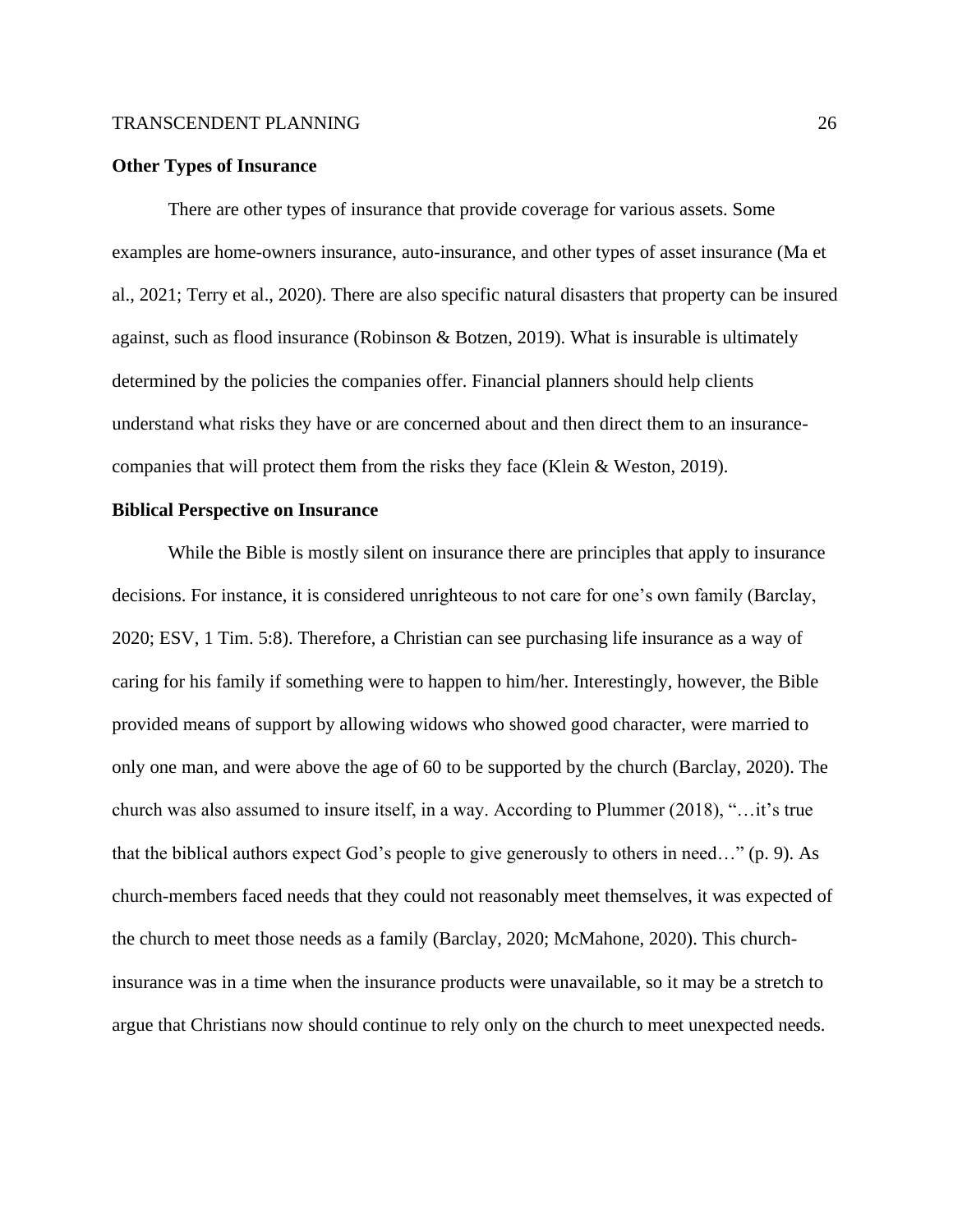However, it is worth considering whether or not Christians should rely on the church, an insurance company, or both to meet unexpected financial needs.

## **Estate Planning**

Estate planning, at its core, is simply ensuring that assets and monetary possessions are transferred according to the client's desires (Timmerman, 2015). This involves planning ahead about how to steward land (Markowski-Lindsay, 2017), about how to provide for children who cannot provide for themselves (Ehrenberg, 2019), and meeting other need/desires the client may have. Estate planning is particularly helpful for clients when tax laws regarding wealth transfer change. Most people will not understand all the implications of the changes and will look to their financial advisor for advice (Klein & Parthemer, 2021). This is especially true when clients must transfer ownership of their businesses; this process is often complicated, and the implications of the clients' decisions are significant (Klein & Parthemer, 2021). Despite the importance of estate planning, 63% of adults do not have a will (Kim & Stebbins, 2021). This is concerning as clients face many estate planning challenges for which they must prepare (Dancy & Loe, 2021). Planning this process with a trained professional is essential to ensure a plan is made to maximize the transfer.

Estate planning is not only limited to assets and possessions. Estate planning also includes things such as ethical wills – letters that express the most important values the client has (Timmerman, 2015; Tugend, 2020). Making sure these desires are articulated clearly and with the appropriate legal form is the goal of estate planning (Tugend, 2020). This involves not only financial disposition, but using assets toward goals such as desired funerals, donations to charity, and more (Timmerman, 2015; Tugend, 2020).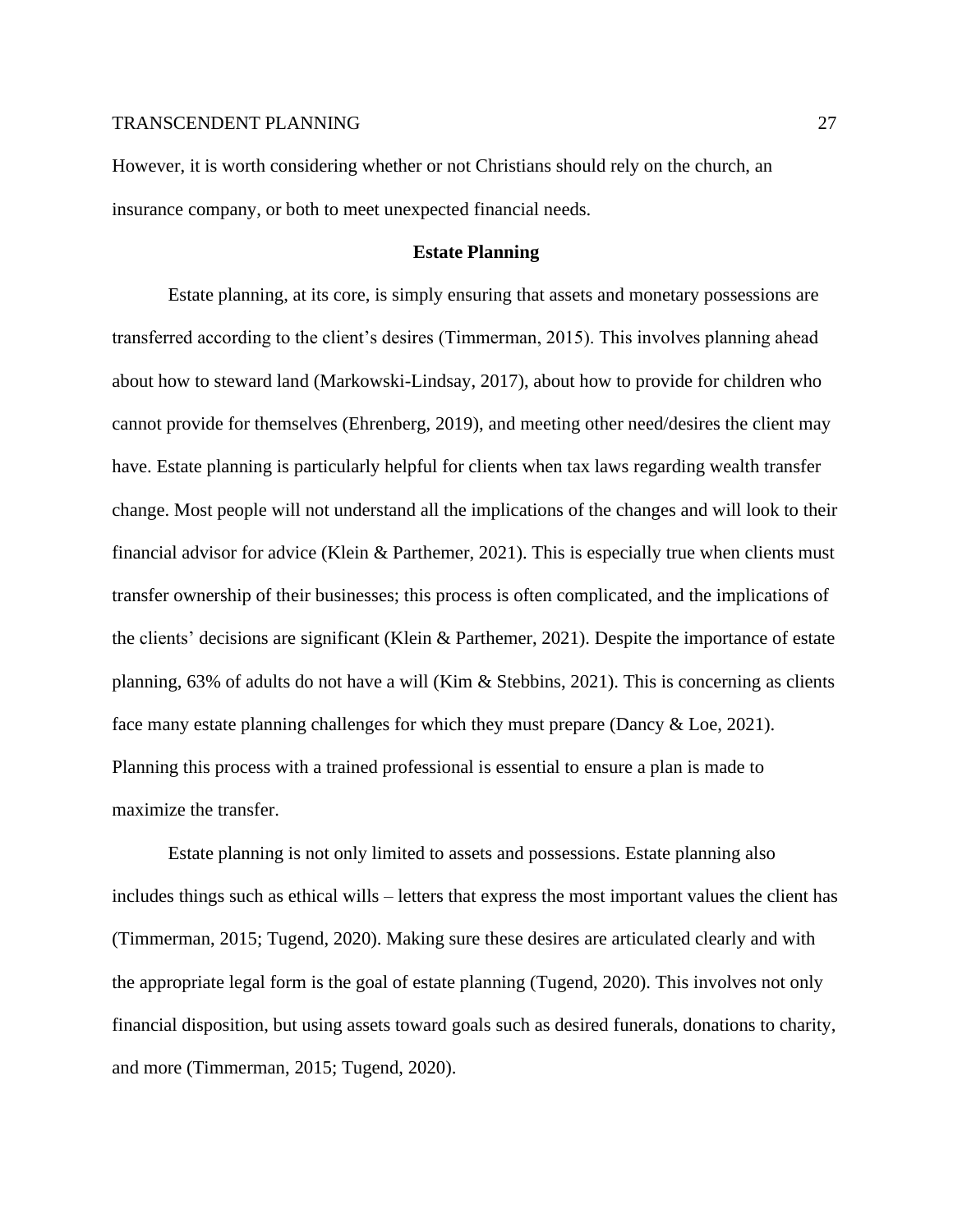Estate planning is also designed to lessen the burden on the surviving family of the deceased (Ciupa & Raddon, 2011; Rogerson, 2021). Easing the burden for the survivors has been enabled due to the institutionalization of the estate planning industry (Ciupa & Raddon, 2011). With this shift toward institutionalization, the focus has also shifted from focus on the family to focus on the individual (Ciupa & Raddon, 2011; Rogerson, 2021). The simplification has created a tension, as this area of financial planning is viewed by some as an individual's scientific and professional process, while others understand it as historically focused on transferring familial values and possessions (Ciupa & Raddon, 2011; Rogerson, 2021). Kingdom Advisors, a faithbased financial organization, and Rogerson pushed back against the individual mindset by trying to involve the family into the estate planning conversation (Conway, 2021; Rogerson, 2021). While this can prolong the process and at times make things more complicated, Conway (2021) argued that prioritizing the family adds more value and is a scriptural principle that should not be ignored. Furthermore, it was found that once a client does begin to engage in thinking through how to intentionally leave a legacy, the client invests a lot into the process, even if it took him/her much time to get started due to the moral/emotional weight of the activity (James & O'Boyle, 2014). While the weight of estate planning can weigh heavy on the client, under the expertise and support of the financial planner the benefits of estate planning can be reaped in the most effective manner possible.

## **How to Engage Clients in Estate Planning**

Estate planning also has many different perspectives according to client circumstances. For example, Muslims have a specific outlook on estate planning that is unique to their religion and culture (Habib & Salleh, 2016; Wahab et al., 2021). In Malaysia, there are different ways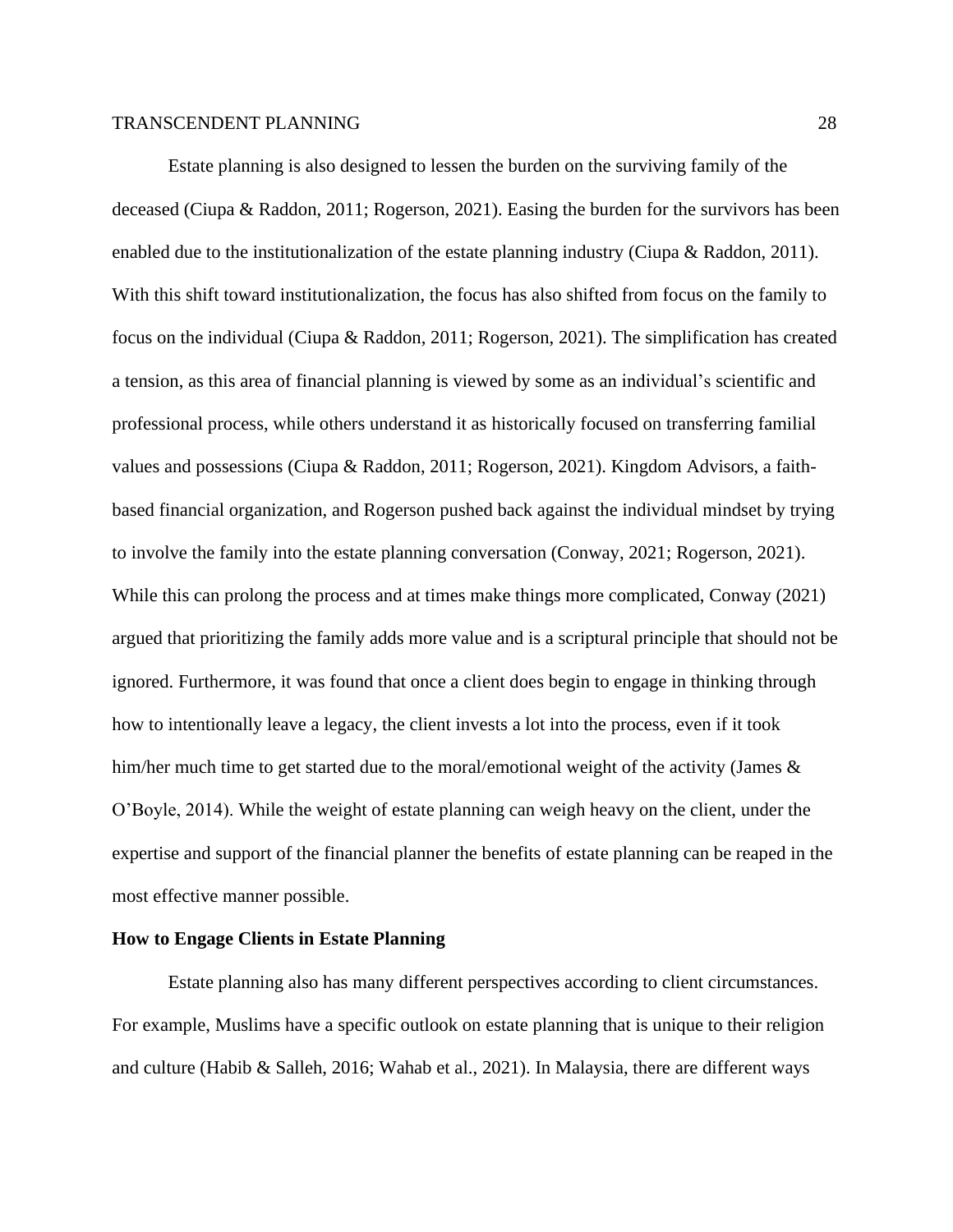that a person can pursue estate planning, some of which are unique to that culture and others that overlap with other cultures (Wahab et al., 2021). Advisors need to know the cultures of their clients to serve them well, especially in economies that are not as financially inclusive (Bihari, 2011). Another variable between clients that must be taken into account is their family situation. Grandparents will need different help in estate planning than a young adult with a spouse (Reardon, 2021). Older people, regardless of their family situation, will have specific estate planning needs as well (Dancy & Loe, 2021). Each attribute of the client impacts how he/she views his/her estate. Thus, advisors must seek to understand the unique attributes of their clients in order to counsel them well.

It should be noted that an advisor will likely have difficulty in leading their client to make a decision in one meeting (Reardon, 2020). This obstacle is not impossible to overcome, as providing the client with greater financial education can be beneficial in engaging the client and helping them take ownership of their estate and the decision-making process (Kim and Stebbins, 2021). But every now and then a simple conversation is all that is needed to engage a client in estate planning (Kim & Stebbins, 2021). Advisors who used imagery and created a "visual autobiography" were also found to help clients make decisions and invest in charitable giving in the estate planning process. The imagery helped clients take a third person view of what their lives look like after they are gone; this enabled them to make decisions with a more wholistic perspective (James & O'Boyle, 2014). Practically, revocable trusts, powers of attorney, and wills are some of the most important documents to draft with a client in the estate planning process (Dancy & Loe, 2021). Planners who help clients understand the laws and procedures regarding gifting and bequests will add significant value to the client in the estate planning process (Dancy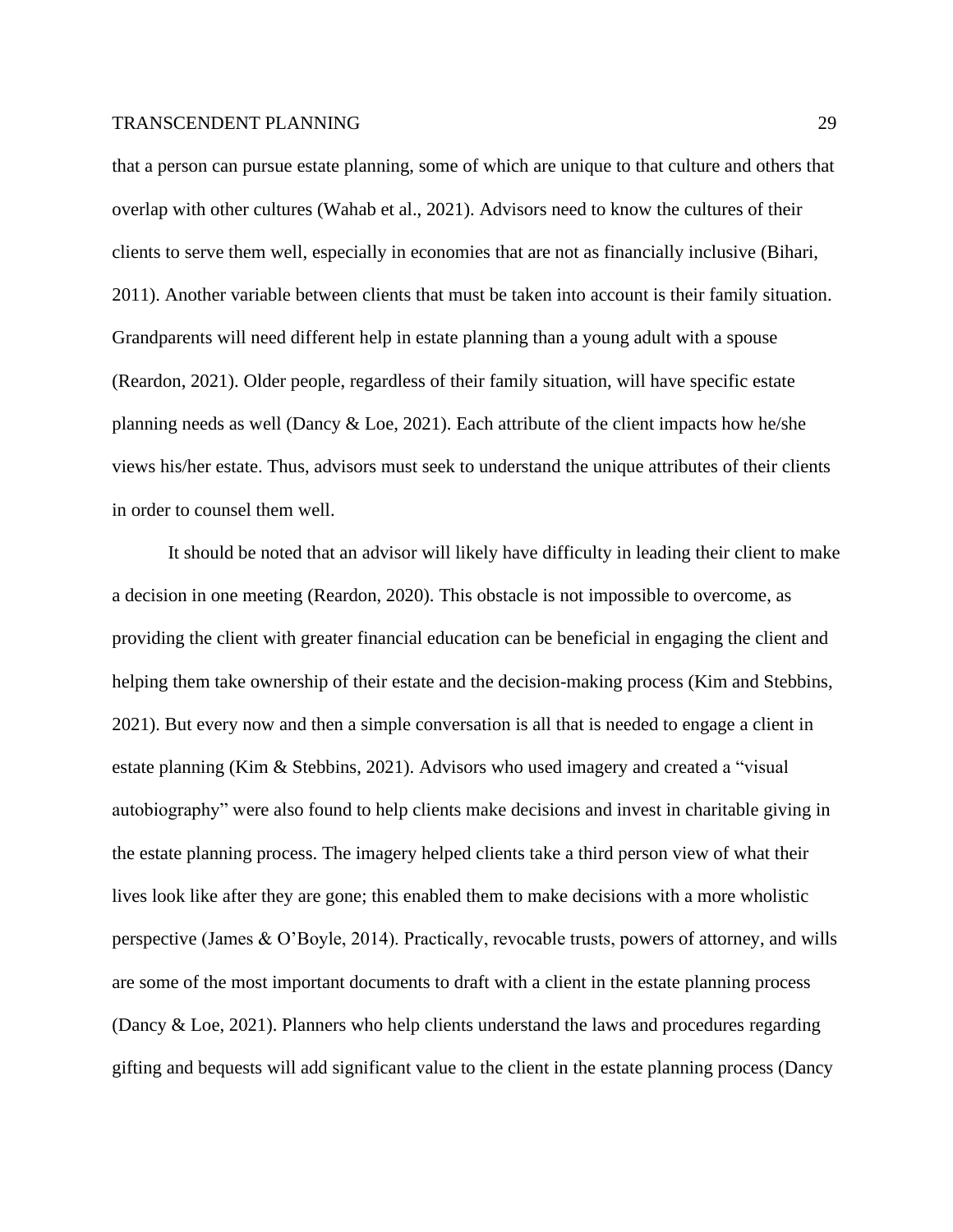& Loe, 2021). Estate planning hinges largely on the decisions of the client. These methods help advisors enable their clients to make decisions that best meet the client-goals.

#### **Estate Planning for Older Clients**

While estate planning can be done for any demographic, currently the most popular demographic for which to form estate plans is older clients (Dancy & Loe, 2021; Shao et al., 2019). Thus, it is especially important to consider how to best serve clients in this demographic as the "gray tsunami" approaches (Dancy  $\&$  Loe, 2021, p.1). One of the elderlies' greatest needs is to make a plan for potential expenses before their death, like long-term care (Chambers et al., 2019). Sometimes, when a LTC plan is not made, a client's estate is eaten away by their care expenses and little is left to pass on in their estate (Chambers et al., 2019; Dancy & Loe, 2021).

Using Medicaid to pay for LTC has significant estate implications, as users of Medicaid may be subject to estate recovery laws, by which the government attempts to recoup what the government paid for their LTC (Dancy & Loe, 2021). Death is another significant estate factor for which planning must occur, as a lack of a plan could result in the client's estate passing through probate, especially since only 42% of Americans had a will in 2017 (Caring, 2017; Dancy & Loe, 2021). While probate is not necessarily bad, it does not guarantee that the assets will pass to beneficiaries as the client had desired. Without proper estate planning and will documentation, there is little that can be done to accomplish the client's desires as the wills and advanced directives are what give family members and friends the ability to distribute the client's assets (Koss & Baker, 2018). The form that the assets are distributed can also pose another problem, as some forms of assets (ex. cash vs. land) are taxed more than others (Dancy & Loe, 2021). Furthering the potential issues is the family discord that may arise due to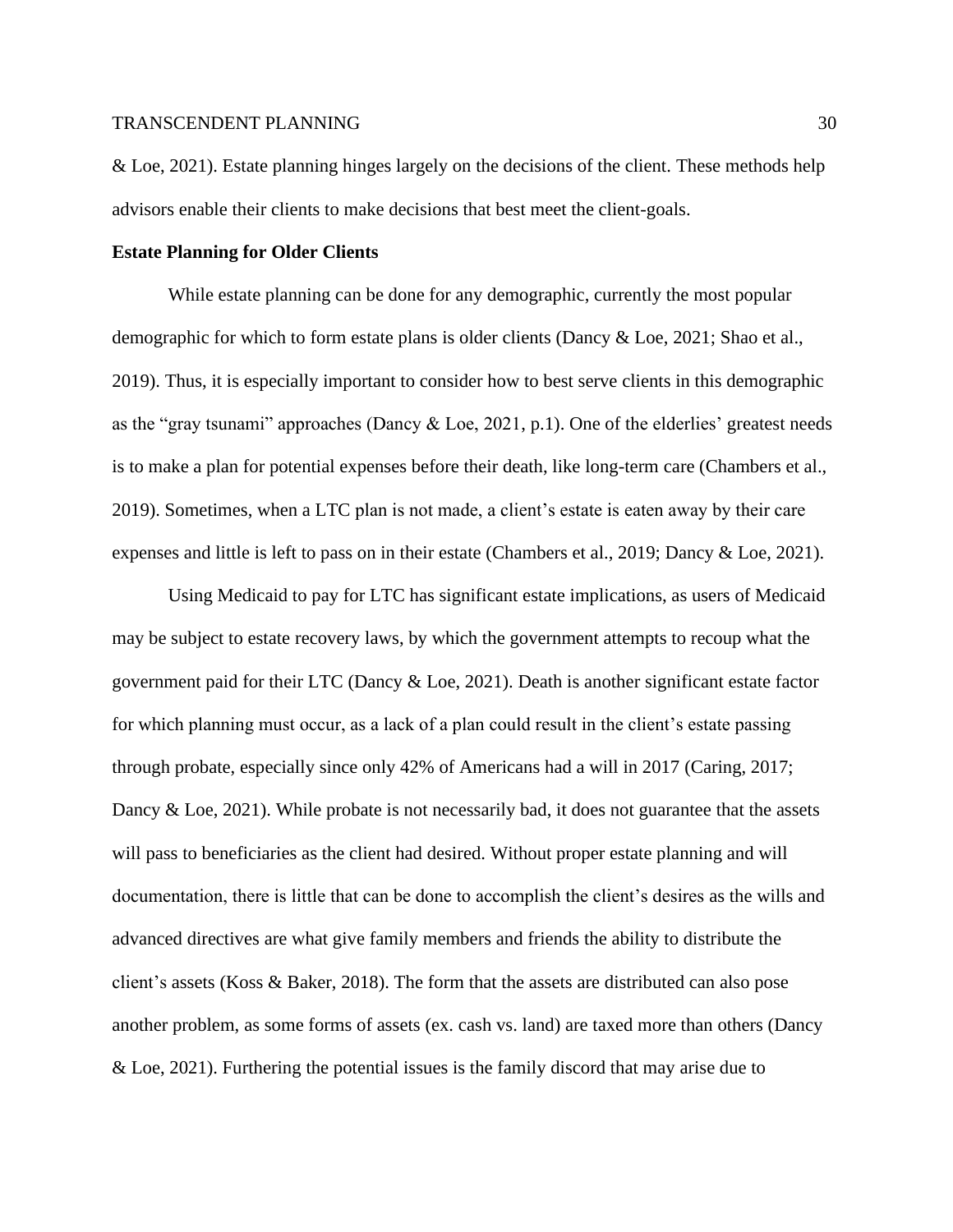disagreement in how the assets are distributed (Rogerson, 2018). In fact, family discord is often the reason wealth fails to be passed down from generation to generation. On the other hand, family unity in decision-making is often the key to success in estate-transfer (Rogerson, 2018). Financial planners should be ready to assist their clients with all relevant estate difficulties as they craft the financial plan (Parthemer, 2021).

#### **Other Impacts of Estate Planning**

Estate planning is growing in use, and its impacts are further reaching than finding tax advantages through transfer of assets. Estate planning makes it more likely for a person to file an advanced directive, which results in greater quality of life at the end of their lives. Estate planning therefore has significance not only for the deceased person's beneficiaries, but also for the person for whom the plan is made *before* he/her passes away (Koss & Baker, 2018). Another benefit is that estate planning can be emotionally satisfying for both the grantor and the beneficiary involved (Reardon, 2021). Among these aspects of estate planning, estate planning is expected to increase in demand as the number of senior citizens in the United States increases (Kim & Stebbins, 2021). In all these ways estate planning is becoming a significant portion of financial planning.

#### **Estate Planning in the Future**

A recent development in estate planning is the emerging need for digital estate planning (Kneese, 2019; Pasztor, 2020). When a person becomes incapacitated, those who will be acting on their behalf will need access to their bank accounts, emails, social media, etc., so that they can carry out their necessary fiduciary duties. Digital estate planning helps clients compile a secure list of these things to prepare for specific scenarios (Browne & Darcy, 2020; Kneese, 2019;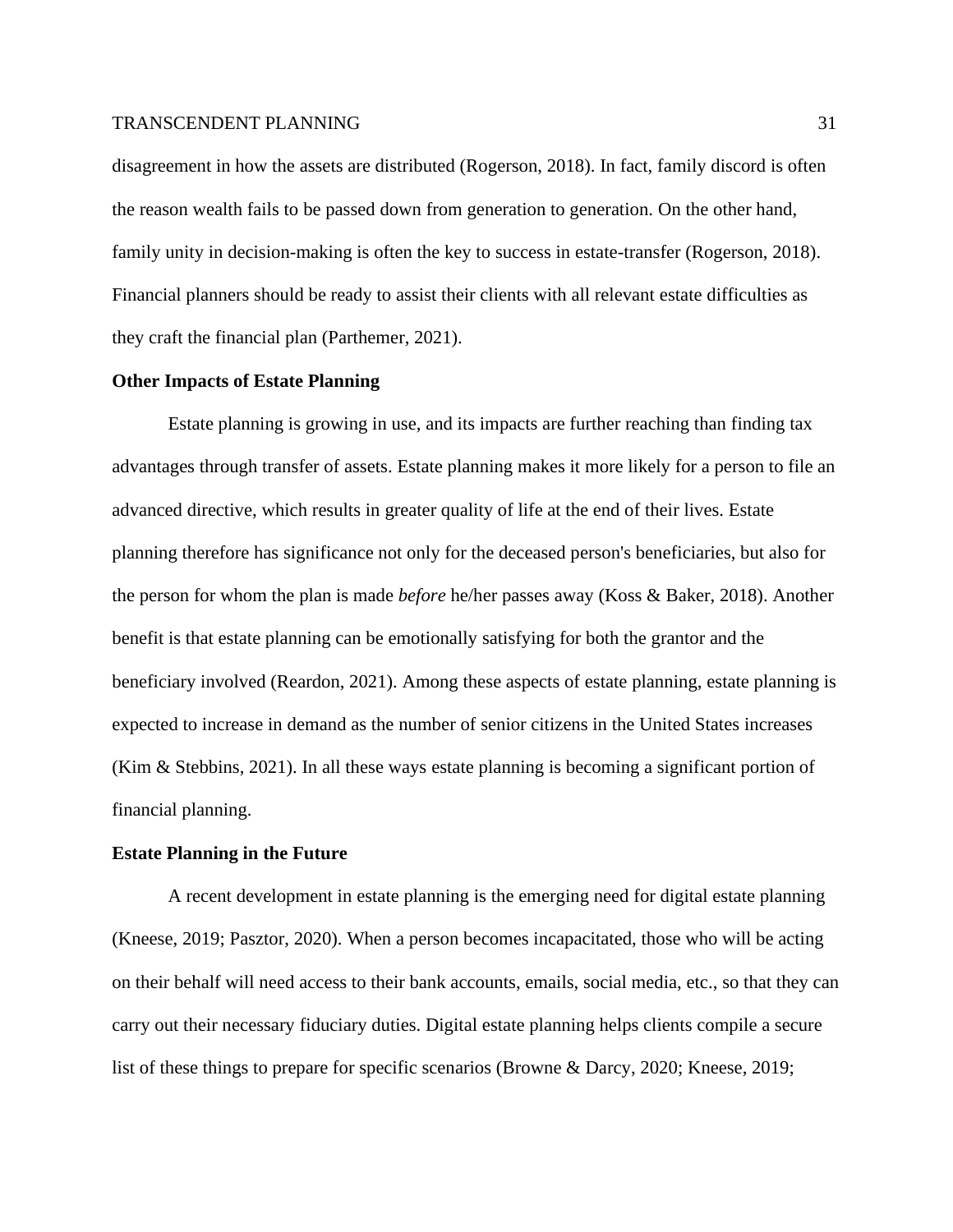Pasztor, 2020). While these are services that are growing in necessity, many digital estate planning companies close shortly after opening due to the lack of value in digital assets (Kneese, 2019). Furthermore, digital asset planning is still developing as just a few laws are in place to guide the process (Pasztor, 2020). These laws are growing, however, and policy-makers are seeking to make digital estate planning as easy and effective as possible (Browne & Darcy, 2020).

#### **Biblical Perspective**

Where the secular financial perspective falls short in estate planning, is in leaving only a monetary legacy. Timmerman (2015) touches on this in presenting the opportunity to encourage clients to write ethical wills, in which clients leave their most important life lessons and memories to their beneficiaries. This is helpful, but falls short of the Biblical standard of passing on our beliefs and values not only in a letter, but in our very lives. Rather than only encouraging them to write a letter to prepare for their death, estate planners should encourage their clients to envision and pursue using the rest of their lives and resources for things of eternal value. The secular perspective also falls short in that they emphasize the value of transferring wealth at death, whereas the Bible warns against this, saying, "Surely a man goes about as a shadow! Surely for nothing they are in turmoil; man heaps up wealth and does not know who will gather (ESV, Ps. 39:6)." The world assures that people have control over who will inherit their wealth, but the truth is that once a person is dead, he/she loses all control over anything once owned (ESV, Ps. 49:10). Because of this lack of certainty, Christians who understand this concept should do their giving while they are alive so they know where it is going (Makuakane Law, 2012).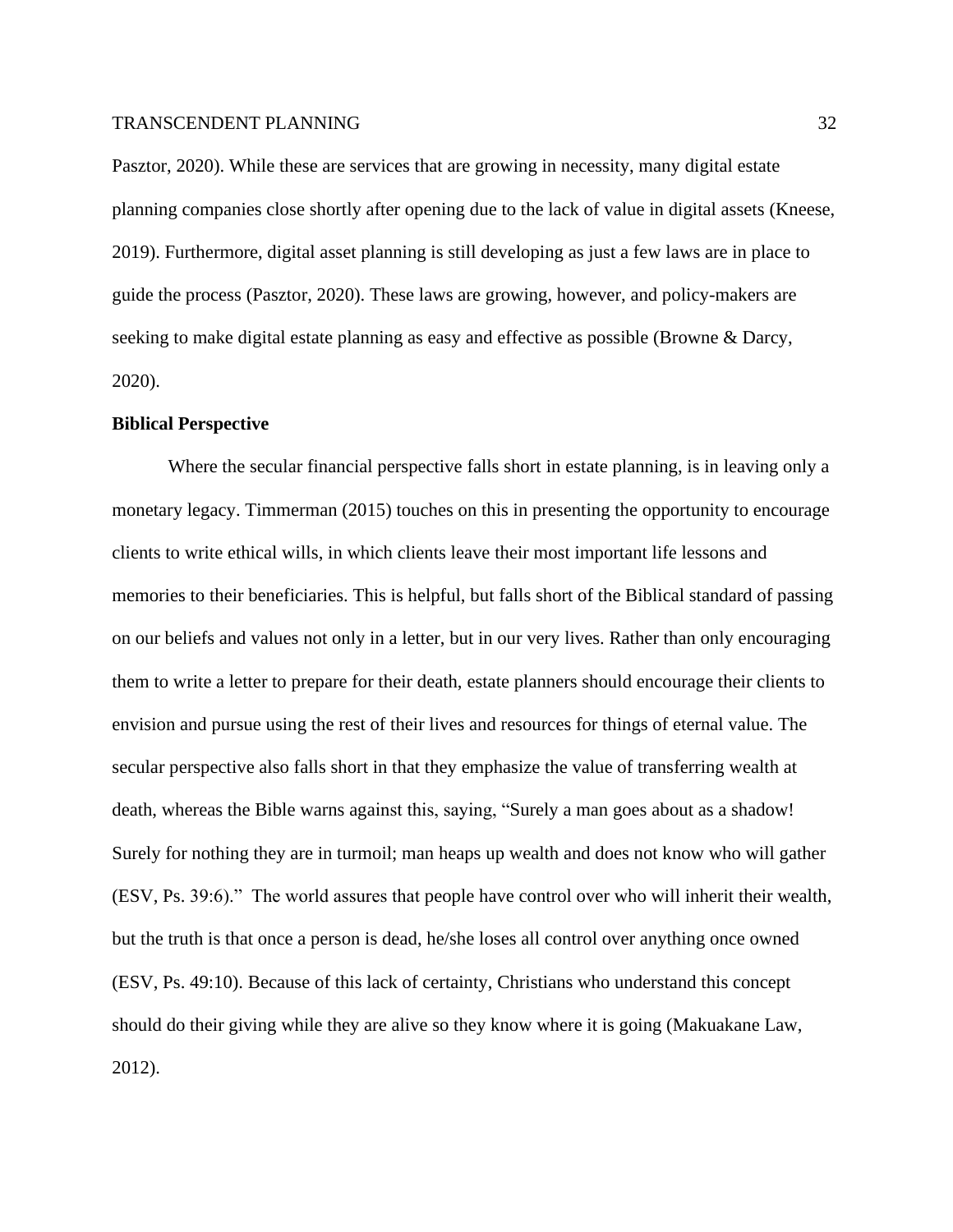Christians have opportunity to receive blessings from God that last for eternity and impart blessings that last far beyond their deaths. Psalm 17:13-15 (ESV) juxtaposes the purpose of those who live for the world and those who are content in God. Those who live for the world are only able to leave wealth to their descendants. Those who live for God, however, will dwell with God for eternity after death (ESV, Ps. 17:15). Furthermore, those who lead others to Christ lead them to salvation, allowing them to enjoy eternal life with God as well, an "inheritance" that is far more valuable than any asset (ESV, Jas. 5:20). Rather than relying on worldly means to impact generations, planners should encourage their clients to rely on God, the only being who can impart blessings from generation to generation, and they should seek to impart things of eternal significance, not only tangible items (ESV, Ps. 103:17-18).

Integrity is a basic, but essential aspect of Biblical estate planning. Unfortunately, there are reports of older individuals who were taken advantage of in the estate planning process (Schmidt et al., 2021). Dealing with clients according to the fiduciary responsibility is an ethical necessity. Especially as a worker before the Lord (ESV, Col. 3:23-24), doing unto the client as the planner would like to be treated is expected (ESV, Matt. 7:12). Due to it the difficulty to detect fraud in wills (Schmidt et al., 2021), financial planners need to be on the lookout to ensure that all their dealings with their clients are honest. Otherwise, the planner may unintentionally help a fraudulent plan succeed.

#### **Conclusion**

There are many different fields of financial planning, all of which overlap in some areas, yet are distinct in their own ways. Retirement planning involves ensuring a client has enough funds stored up to be able to maintain their desired lifestyle independent of outside income. As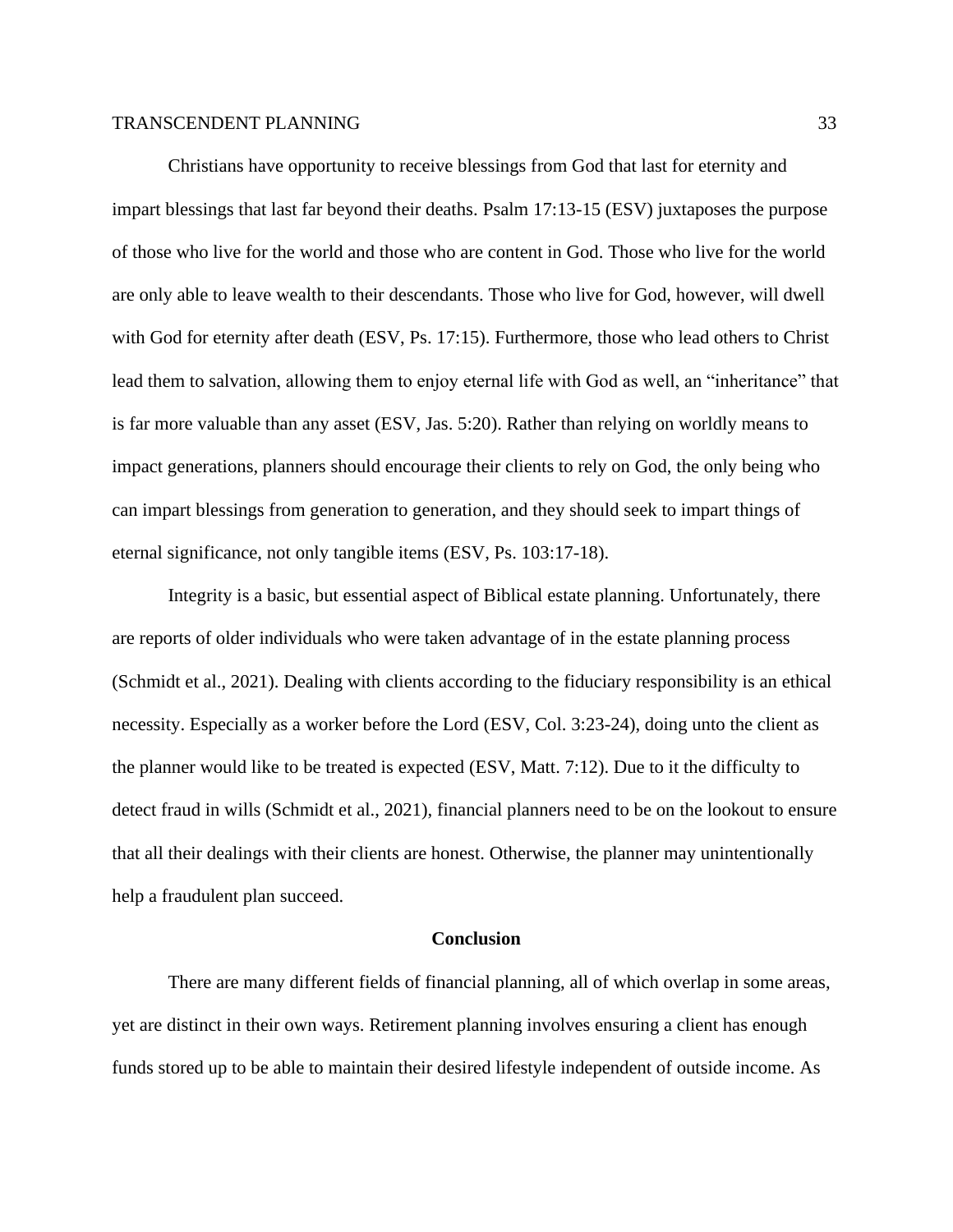Christians, retirement planning is seeking to provide for ourselves and our families with prudence yet trusting God to provide for each of our needs. Out of this trust comes a surrender of all assets to be used according to God's will and direction. Impact investing is when an investor gives another party capital in return of a portion of the company. The company uses the funds to advance a specific purpose in hopes that the purpose will succeed and provide a return, both financial and socio-economical, for all stakeholders. Christians are able to invest their funds with discretion by avoiding impacts that are against their worldview and seeking out impact that furthers the kingdom of God and create a positive yield at the same time. Insurance Planning, the process of mitigating risk, is a vital part of financial planning. For Christians, insurance can be used as a way to provide for a person's family alongside with the support and help of the church if a dire need arises. Estate planning is complicated and is a task that few people desire to engage. Yet, the value of passing assets as intended, as well as passing on religion, testimonies, values, and history, are worth the effort required. Each of these aspects of financial planning provides practical help for a client in ordering their finances. Furthermore, each category is a lens that can bring deeper understanding of what it means for a Christian to use their money biblically. Financial advisors have the unique opportunity of becoming experts in all of these areas for the sake of adding value to their clients, especially to those of the Christian faith.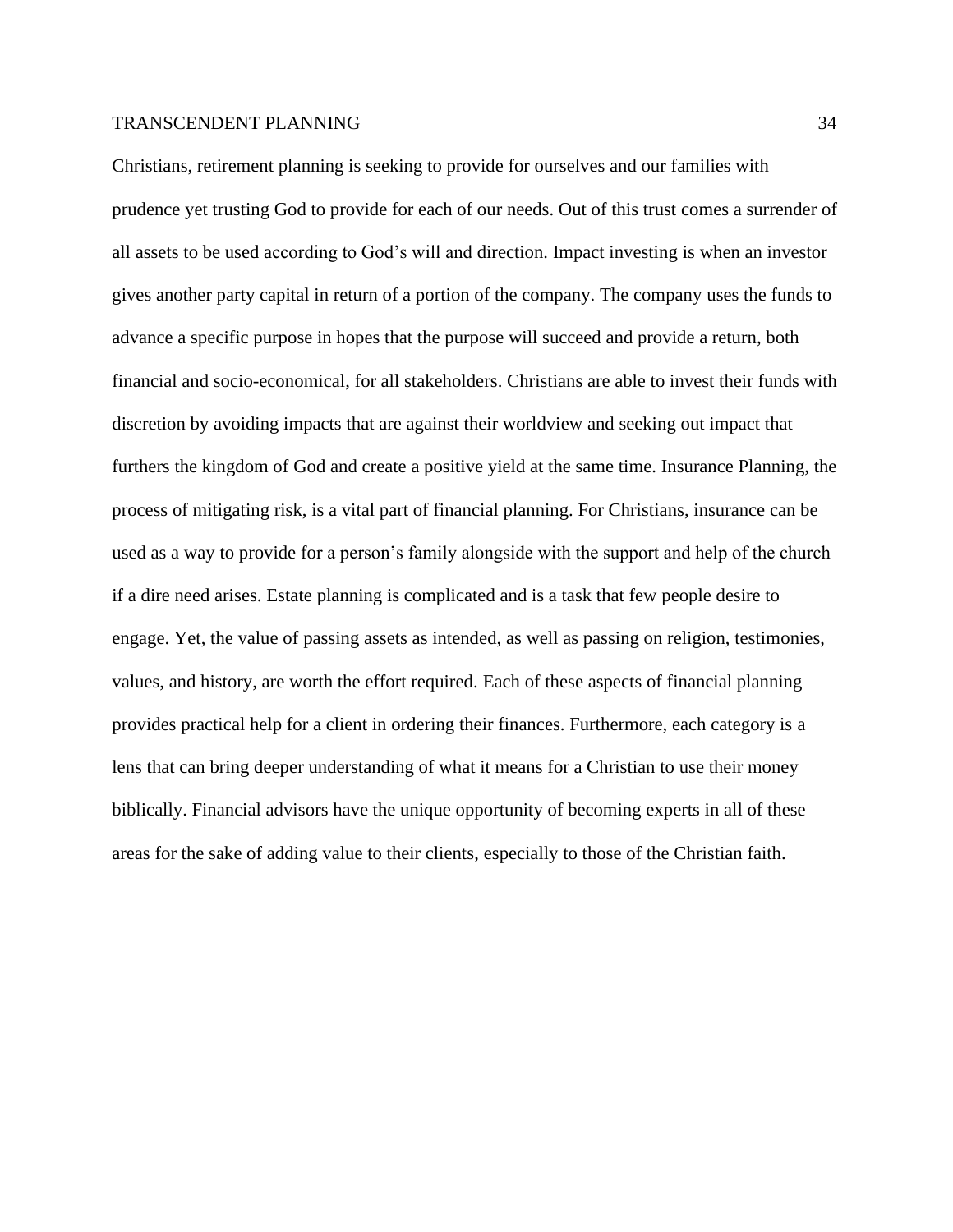#### References

- A brief history of estate planning in America. (n.d.). *Trust & Will.* Retrieved January 21, 2022, from <https://trustandwill.com/learn/history-of-estate-planning>
- Abraham, J. M., Royalty, A. B., & Drake, C. (2019). Plan choice and affordability in the individual and small-group markets: Policy and performance-past and present. *Health Affairs*, *38*(4), 675- 683,A1-A6.<http://dx.doi.org/10.1377/hlthaff.2018.05401>
- Addy, C., Chorengel, M., Collins, M., & Etzel, M. (2019). Calculating the value of impact investing. *Harvard Business Review*, *97*(1), 102–109.
	- [https://ezproxy.liberty.edu/login?url=https://search.ebscohost.com/login.aspx?direct=true&db=h](https://ezproxy.liberty.edu/login?url=https://search.ebscohost.com/login.aspx?direct=true&db=heh&AN=133608390&site=ehost-live&scope=site) [eh&AN=133608390&site=ehost-live&scope=site](https://ezproxy.liberty.edu/login?url=https://search.ebscohost.com/login.aspx?direct=true&db=heh&AN=133608390&site=ehost-live&scope=site)
- Anderson, Z. (2017). Solving America's long-term care financing crisis: Financing universal longterm care insurance with a mandatory federal income tax surcharge that increases with age Notes. *Elder Law Journal*, *25*(2), 473–514.

<https://heinonline.org/HOL/P?h=hein.journals/elder25&i=489>

- Banerjee, S. & Pfau, W., (2020). Safety-first retirement planning: An integrated approach for a worryfree retirement. *Journal of Pension Economics & Finance*, *19*(4), 574–575. <http://dx.doi.org/10.1017/S1474747220000207>
- Barclay, J. M. G. (2020). Household networks and early Christian economics: A fresh study of 1 Timothy 5.3–16. *New Testament Studies*, *66*(2), 268–287.

<http://dx.doi.org/10.1017/S0028688519000456>

Be giving while you're living so you're knowing where it's going. (2012, April 24). *Makuakane Law*. <https://est8planning.com/be-giving-while-youre-living-so-youre-knowing-where-its-going/>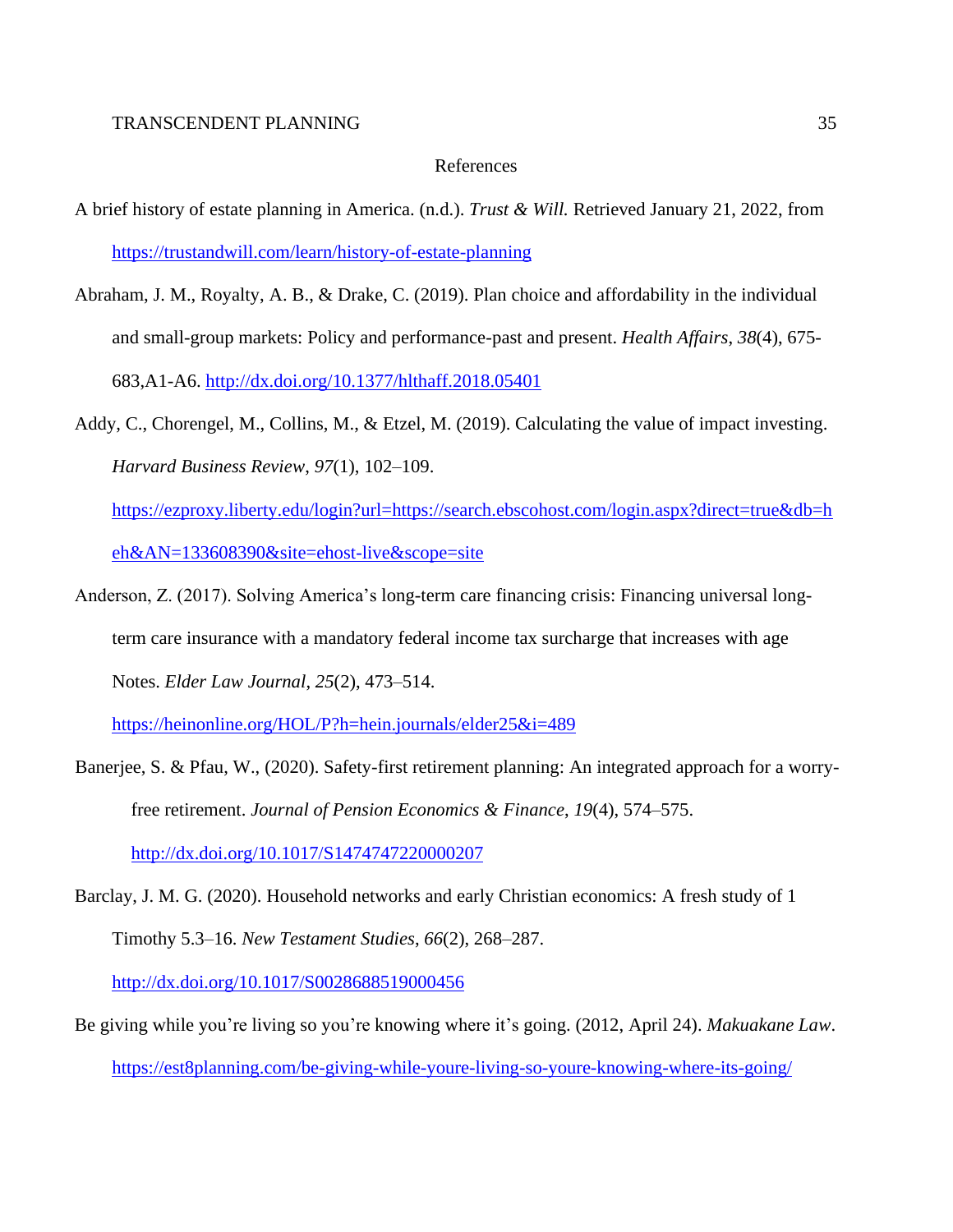Bihari, S. C. (2011). Growth through financial inclusion in India. *Journal of International Business Ethics*, *4*(1), 28–41.

<https://www.proquest.com/docview/875883608/abstract/218EA164AA144102PQ/1>

- Blanco, L. R., Aguila, E., Gongora, A., & Duru, O. K. (2017). Retirement planning among Hispanics: In God's hands? *Journal of Aging & Social Policy*, *29*(4), 311–331. <https://doi.org/10.1080/08959420.2016.1272161>
- Bøsterud, M., & Vorster, J. M. (2017). Reoriented investment protocol a Christian-ethical perspective on investments. *In Die Skriflig*, *51*(1).<http://dx.doi.org/10.4102/ids.v51i1.2202>
- Bold, G. (2020). Communication key to boosting engagement. *Professional Pensions*, 48. <https://www.proquest.com/docview/2467353587/abstract/BBA4CE709F854A33PQ/1>
- Browne, D., & Darcy, N. (2020, May). Wills and estates: Digital records and estate planning. https://doi.org/10.3316/informit.113586611416439 <https://search.informit.org/doi/epdf/10.3316/informit.113586611416439>
- Brüggen, E. C., Post, T., & Schmitz, K. (2019). Interactivity in online pension planners enhances engagement with retirement planning – but not for everyone. *The Journal of Services Marketing*, *33*(4), 488–501.<http://dx.doi.org/10.1108/JSM-02-2018-0082>
- Chambers, B., Walker, R., Feng, J., & Gu, Y. (2021). The silver tsunami: An enquiry into the financial needs, preferences and behaviors of retirees. *Accounting & Finance*, 645–687. <https://doi.org/10.1111/acfi.12589>
- Choi, J. W., Park, E.-C., Lee, S. G., Park, S., Ryu, H.-G., & Kim, T. H. (2018). Does long-term care insurance reduce the burden of medical costs? A retrospective elderly cohort study. *Geriatrics & Gerontology International*, *18*(12), 1641–1646.<https://doi.org/10.1111/ggi.13536>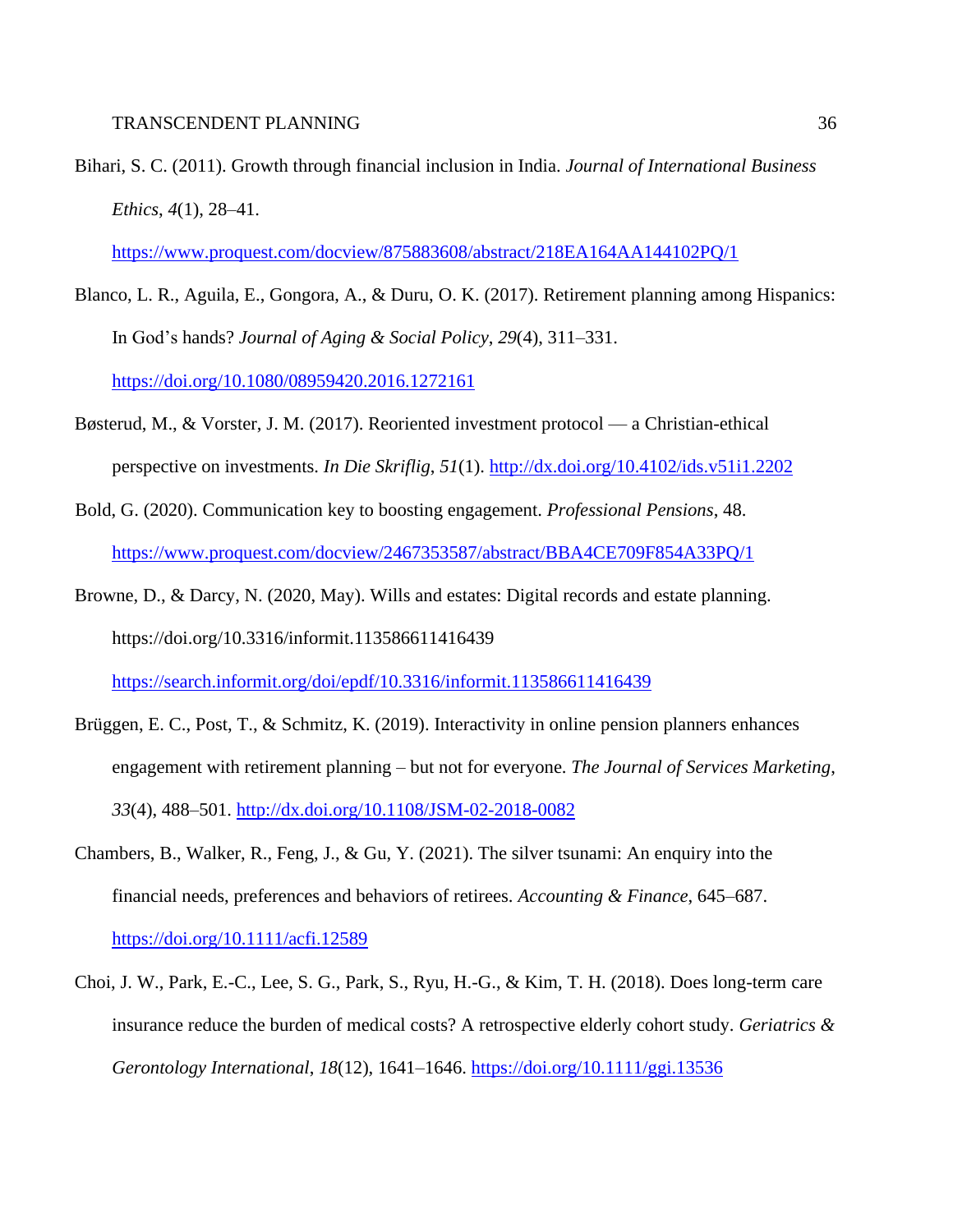Cohen, D., & Rosenman, E. (2020). From the school yard to the conservation area: Impact investment across the nature/social divide. *Antipode*, *52*(5), 1259–1285.<https://doi.org/10.1111/anti.12628>

Conway, T. (2021). *Kingdom Advisors*. Kingdom Advisors.<https://kingdomadvisors.com/>

Dancy, K. O., & Loe, E. G. (2021). Gray tsunami: Advice for planning with elderly clients. *Journal of Financial Service Professionals*, *75*(2), 49–57.

[https://ezproxy.liberty.edu/login?url=https://search.ebscohost.com/login.aspx?direct=true&db=bt](https://ezproxy.liberty.edu/login?url=https://search.ebscohost.com/login.aspx?direct=true&db=bth&AN=149037792&site=ehost-live&scope=site) [h&AN=149037792&site=ehost-live&scope=site](https://ezproxy.liberty.edu/login?url=https://search.ebscohost.com/login.aspx?direct=true&db=bth&AN=149037792&site=ehost-live&scope=site)

- de Sousa Gabriel, V. M., & Rodeiro-Pazos, D. (2020). Environmental investment versus traditional investment: Alternative or redundant pathways? *Organization & Environment*, *33*(2), 245–261. <https://doi.org/10.1177/1086026618783749>
- DeLibero, R., & Pfau, W. D. (2017). Life insurance as a retirement income tool. *Financial Services Review*, *26*(3), 221–240.

<https://www.proquest.com/abicomplete/docview/2129858748/abstract/1EE8E55B4274700PQ/11>

Dudley, D., O'Loughlin, K., Lewis, S., & Loh, V. (2020). Retirees' perceptions of goal setting: A qualitative study. *Australasian Journal on Ageing*, *39*(3), e360–e367. <https://doi.org/10.1111/ajag.12798>

Ehrenberg, H. L. (2019). Special needs estate planning-seven overlooked challenges. *Journal of Financial Service Professionals*, *73*(5), 56–63.

[https://ezproxy.liberty.edu/login?url=https://search.ebscohost.com/login.aspx?direct=true&db=bt](https://ezproxy.liberty.edu/login?url=https://search.ebscohost.com/login.aspx?direct=true&db=bth&AN=138217427&site=ehost-live&scope=site) [h&AN=138217427&site=ehost-live&scope=site](https://ezproxy.liberty.edu/login?url=https://search.ebscohost.com/login.aspx?direct=true&db=bth&AN=138217427&site=ehost-live&scope=site)

*ESV.org*. (n.d.). ESV Bible. Retrieved December 6, 2021, from<https://www.esv.org/>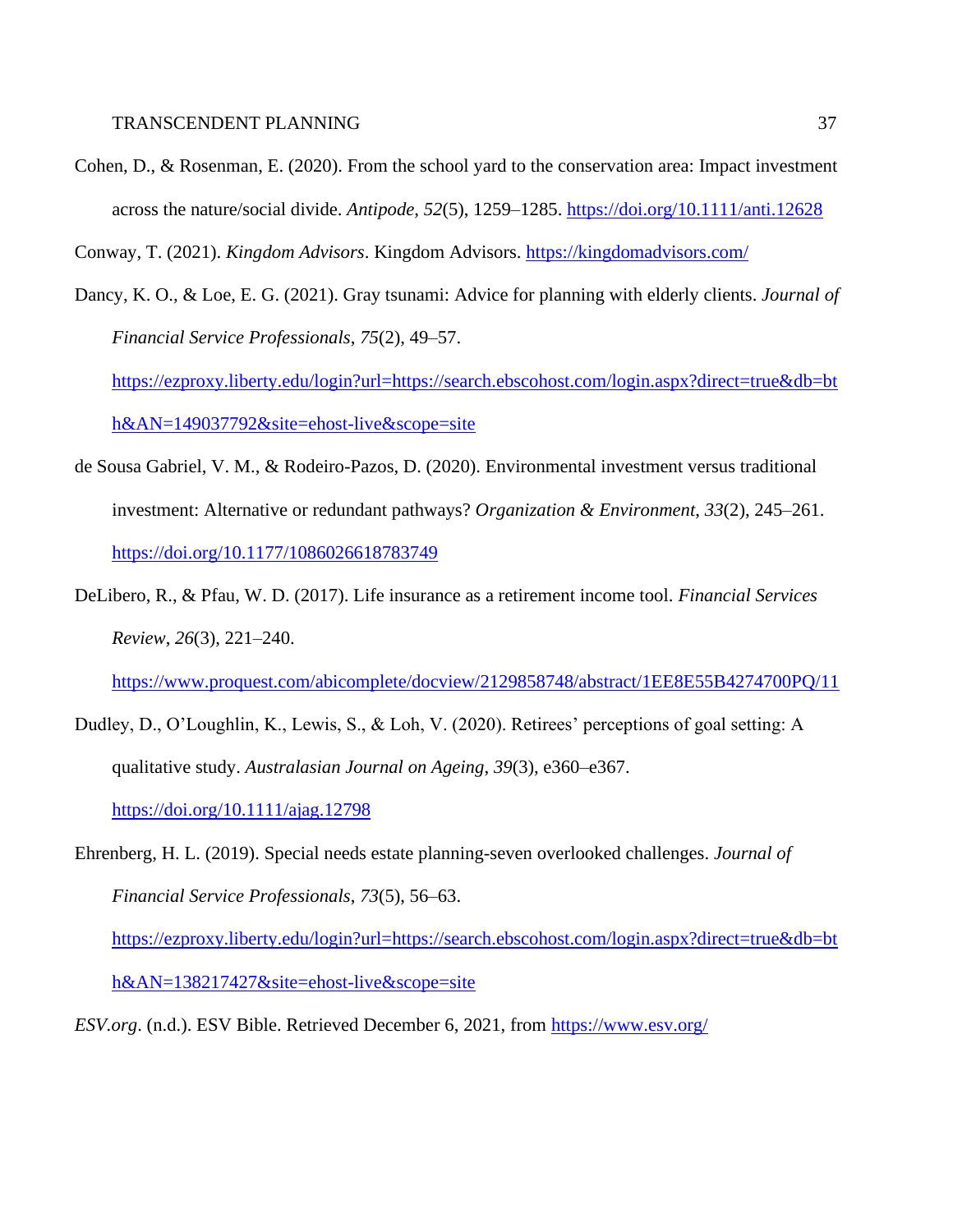- Fang, H., & Kung, E. (2020). Life insurance and life settlements: The case for health-contingent cash surrender values. *Journal of Risk and Insurance*, *87*(1), 7–39.<https://doi.org/10.1111/jori.12265>
- Fischer, G. (2020). Monetizing Impact *| Y Analytics*. [https://yanalytics.org/research](https://yanalytics.org/research-insights/monetizing-impact)[insights/monetizing-impact](https://yanalytics.org/research-insights/monetizing-impact)
- Habib, A., & Salleh, A. M. H. A. P. M. (2016). Inclusive Islamic financial planning: A conceptual framework. *International Journal of Islamic and Middle Eastern Finance and Management*, *9*(2), 170–189.<http://dx.doi.org/10.1108/IMEFM-01-2015-0006>
- Hashemi, S. J., Khan, F., & Ahmed, S. (2019). An insurance model for risk management of process facilities. *Risk Analysis: An International Journal*, *39*(3), 713–728. <https://doi.org/10.1111/risa.13179>
- Heim, B., Lurie, I., Mullen, K. J., & Simon, K. (2021). How much do outside options matter? The effect of subsidized health insurance on social security disability insurance benefit receipt. *Journal of Health Economics*, *76*, 102437.<https://doi.org/10.1016/j.jhealeco.2021.102437>
- Hill, P. L., & Pfund, G. N. (2021). Purposeful retirement expectations and their associations with retirement planning. *Aging & Mental Health*, *0*(0), 1–7.

<https://doi.org/10.1080/13607863.2021.1963948>

- Höchstädter, A. K., & Scheck, B. (2015). What's in a name: An analysis of impact investing understandings by academics and practitioners. *Journal of Business Ethics*, *132*(2), 449–475. <https://www.jstor.org/stable/24703550>
- Huber, C., & Schlager, T. (2018). Testing the risk as feeling and risk as analysis perspective for insurance: The antecedents of purchasing unit-linked life insurance products. *Journal of Financial Services Marketing*, *23*(1), 25–37.<http://dx.doi.org/10.1057/s41264-018-0040-2>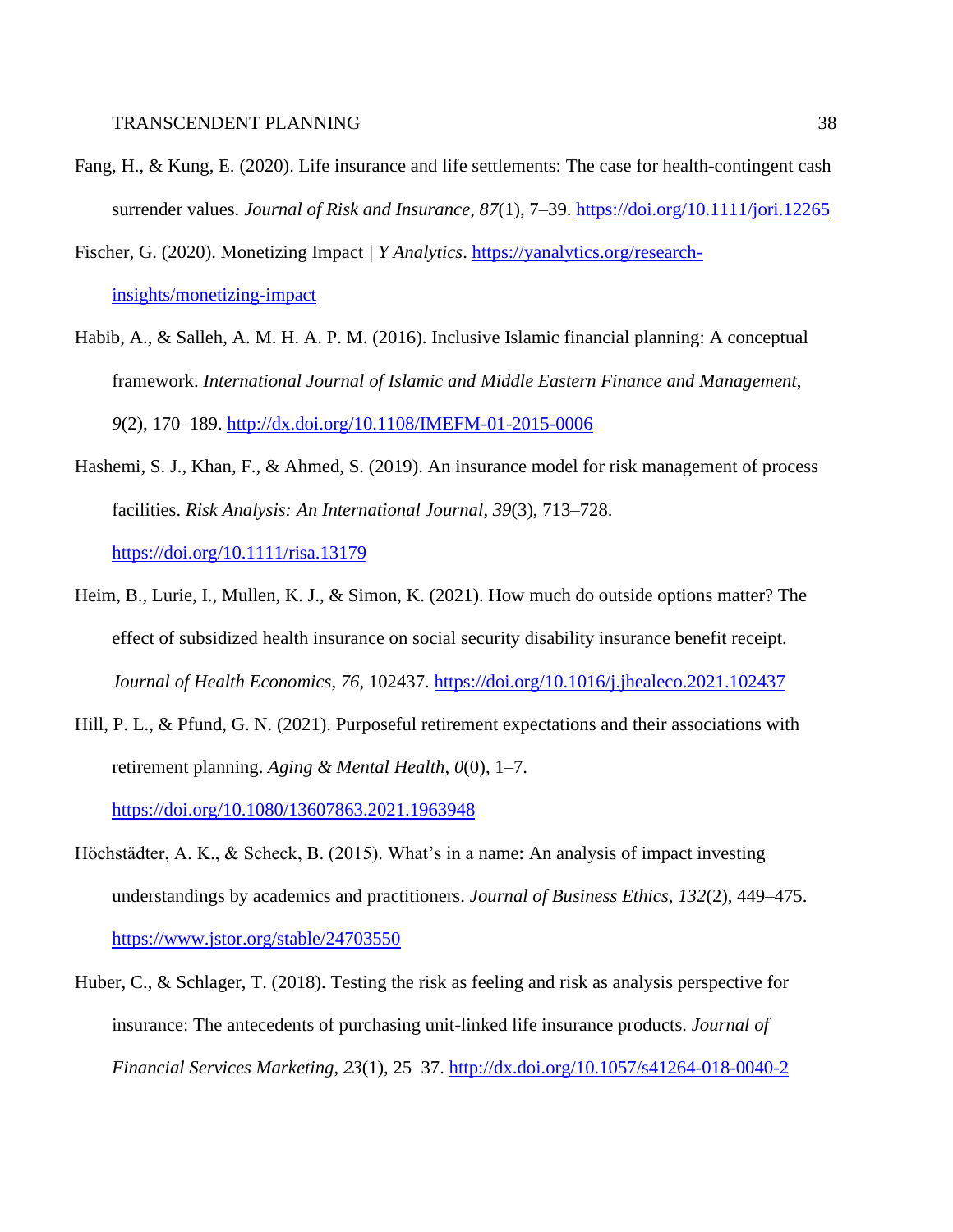- James, R. N., & O'Boyle, M. W. (2014). Charitable estate planning as visualized autobiography: An FMRI study of its neural correlates. *Nonprofit and Voluntary Sector Quarterly*, *43*(2), 355–373. <https://doi.org/10.1177/0899764012463121>
- Kang, S. K., Liang, P., & Golub, A. (n.d.). Two-step risk analysis in insurance ratemaking— *ABI/INFORM Collection—ProQuest*. Retrieved January 25, 2022, from [https://www.proquest.com/abicomplete/docview/2549845080/4B61168BDD0745B0PQ/3?accou](https://www.proquest.com/abicomplete/docview/2549845080/4B61168BDD0745B0PQ/3?accountid=12085) [ntid=12085](https://www.proquest.com/abicomplete/docview/2549845080/4B61168BDD0745B0PQ/3?accountid=12085)
- Kess, S., Grimaldi, J. R., & Revels, J. A. J. (2017). Financial, legal, and tax concerns about long-term care. *The CPA Journal*, *87*(5), 64–66.
	- [https://www.proquest.com/abicomplete/docview/1899009056/abstract/CC46A59817A442F1PQ/](https://www.proquest.com/abicomplete/docview/1899009056/abstract/CC46A59817A442F1PQ/2) [2](https://www.proquest.com/abicomplete/docview/1899009056/abstract/CC46A59817A442F1PQ/2)
- Kess, S., Grimaldi, J. R., & Revels, J. A. J. (2018). Planning during terminal illness. *The CPA Journal*, *88*(5), 32–37.

[https://www.proquest.com/abicomplete/docview/2185468355/abstract/ECFA2C3255C94EB7PQ](https://www.proquest.com/abicomplete/docview/2185468355/abstract/ECFA2C3255C94EB7PQ/4) [/4](https://www.proquest.com/abicomplete/docview/2185468355/abstract/ECFA2C3255C94EB7PQ/4)

- Kim, K. T., & Stebbins, R. (2021). Everybody dies: Financial education and basic estate planning. *Journal of Financial Counseling and Planning*, *32*(3), 402–416. [http://dx.doi.org/10.1891/JFCP-](http://dx.doi.org/10.1891/JFCP-19-00076)[19-00076](http://dx.doi.org/10.1891/JFCP-19-00076)
- Kish, Z., & Fairbairn, M. (2018). Investing for profit, investing for impact: Moral performances in agricultural investment projects. *Environment and Planning A: Economy and Space*, *50*(3), 569– 588.<https://doi.org/10.1177/0308518X17738253>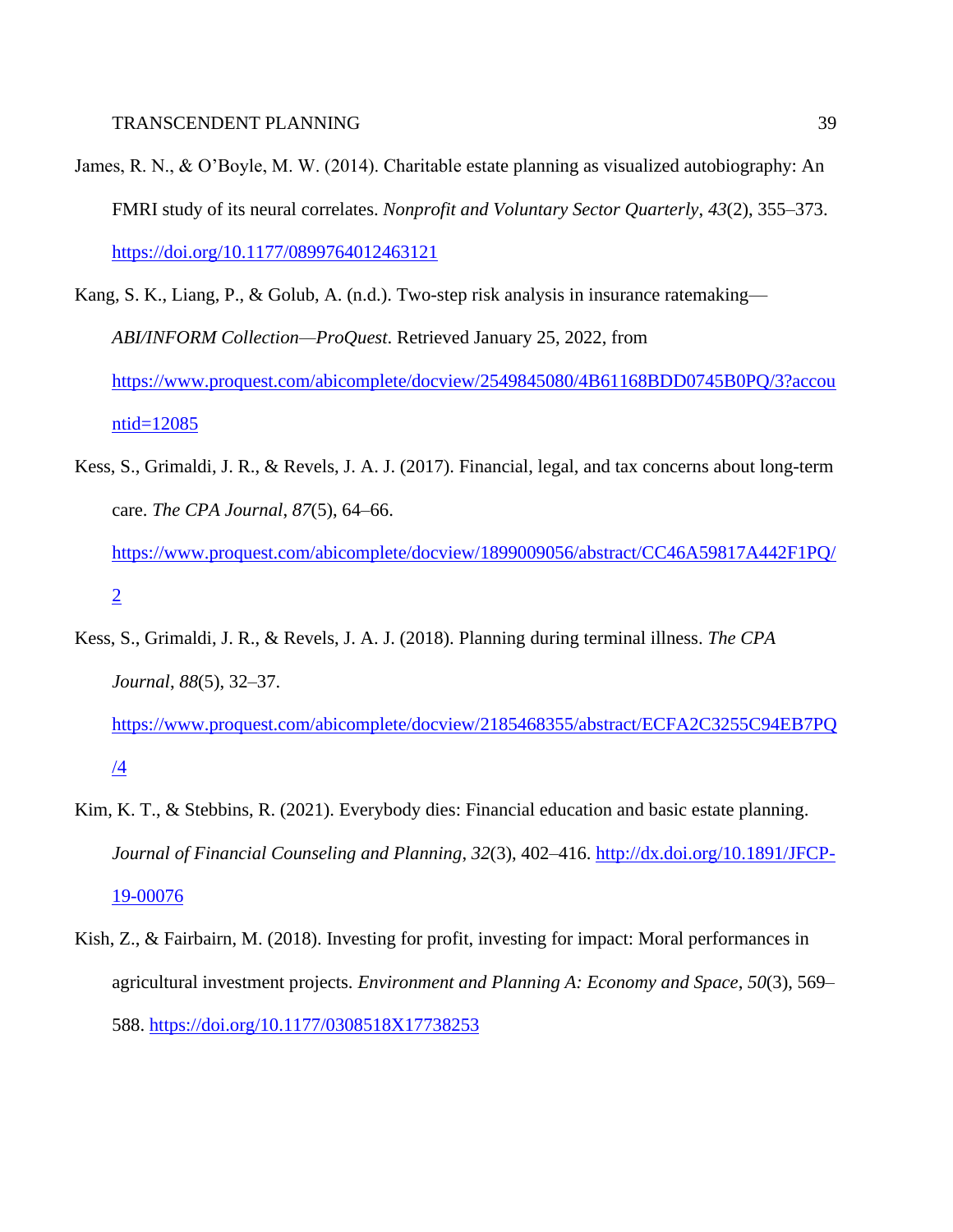- Klein, R., & Weston, H. (2019). No debt and underwater: The need for flood insurance especially as home equity rises. *Journal of Financial Service Professionals*, *73*(4), 83–96. [https://ezproxy.liberty.edu/login?url=https://search.ebscohost.com/login.aspx?direct=true&db=bt](https://ezproxy.liberty.edu/login?url=https://search.ebscohost.com/login.aspx?direct=true&db=bth&AN=137194611&site=ehost-live&scope=site) [h&AN=137194611&site=ehost-live&scope=site](https://ezproxy.liberty.edu/login?url=https://search.ebscohost.com/login.aspx?direct=true&db=bth&AN=137194611&site=ehost-live&scope=site)
- Klimaviciute, J., & Pestieau, P. (2018). Long-term care social insurance: How to avoid big losses? International Tax and Public Finance, 25(1), 99–139. http://dx.doi.org/10.1007/s10797-017- 9445-4Kneese, T. (2019). Networked heirlooms: The affective and financial logics of digital estate planning. *Cultural Studies*, *33*(2), 297–324.

<https://doi.org/10.1080/09502386.2018.1466904>

- Koss, C. S., & Baker, T. A. (2018). Where there's a will: The link between estate planning and disparities in advance care planning by white and black older adults. *Research on Aging*, *40*(3), 281–302.<https://doi.org/10.1177/0164027517697116>
- Kumar, S., Shukla, G. P., & Sharma, R. (2019). Analysis of key barriers in retirement planning: An approach based on interpretive structural modeling. *Journal of Modelling in Management*, *14*(4), 972–986.<http://dx.doi.org/10.1108/JM2-09-2018-0134>
- Kumar, S., Tomar, S., & Verma, D. (2018). Women's financial planning for retirement: Systematic literature review and future research agenda. *International Journal of Bank Marketing*, *37*(1), 120–141.<https://doi.org/10.1108/IJBM-08-2017-0165>
- Kurach, R., Kośny, M., Kuśmierczyk, P., & Merouani, W. (2020). What does 'Big Three' tell us about retirement planning skills? *Applied Economics Letters*, *0*(0), 1–4. <https://doi.org/10.1080/13504851.2020.1851646>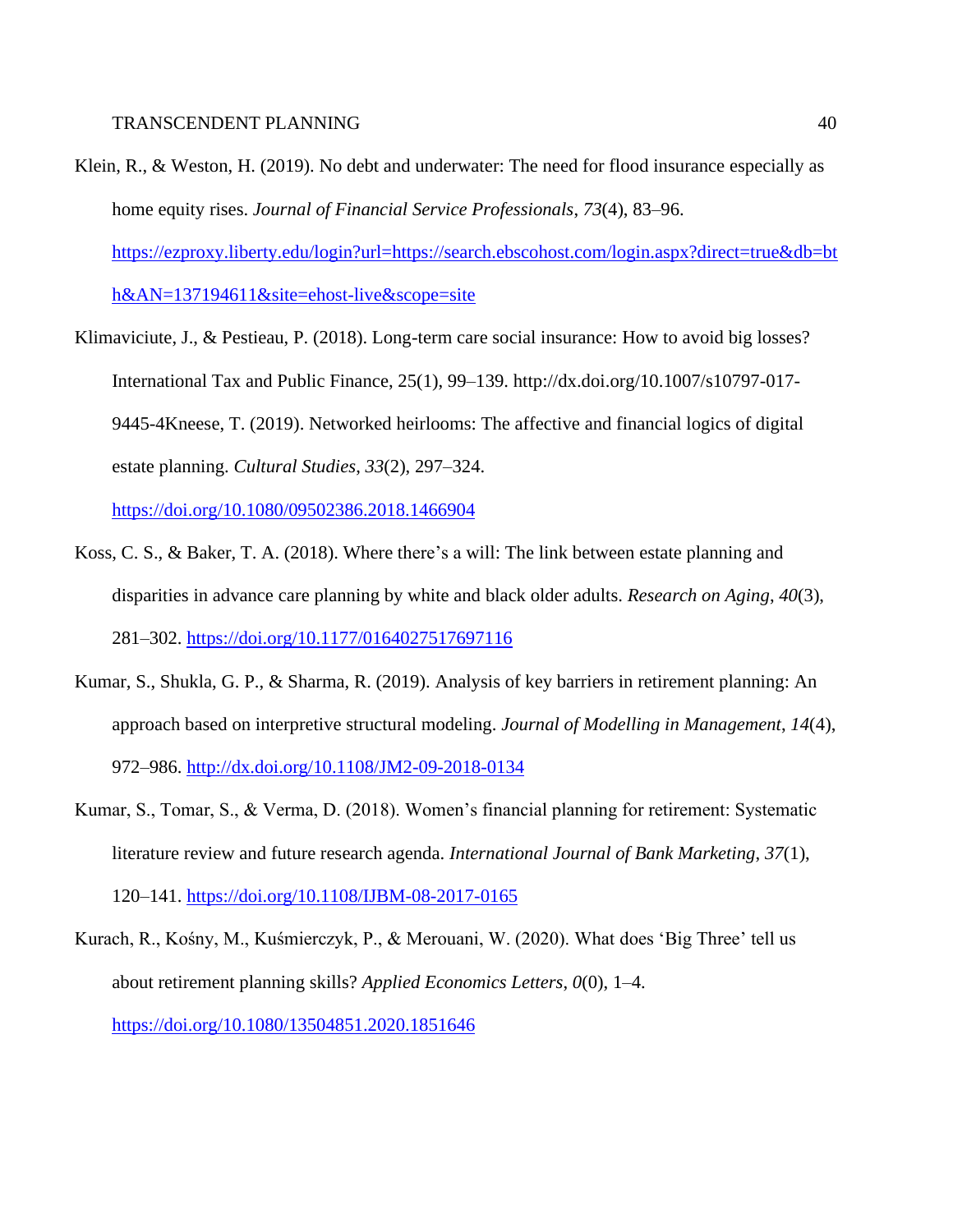Logan, T. M., Aven, T., Guikema, S., & Flage, Roger. (2021). The role of time in risk and risk analysis: Implications for resilience, sustainability, and management *- ABI/INFORM Collection - ProQuest*. Retrieved January 25, 2022, from

[https://www.proquest.com/abicomplete/docview/2608593019/6CD46762BAE04A94PQ/2?accou](https://www.proquest.com/abicomplete/docview/2608593019/6CD46762BAE04A94PQ/2?accountid=12085) [ntid=12085](https://www.proquest.com/abicomplete/docview/2608593019/6CD46762BAE04A94PQ/2?accountid=12085)

- MacLeod, S., Musich, S., Hawkins, K., & Armstrong, D. G. (2017). The growing need for resources to help older adults manage their financial and healthcare choices. *BMC Geriatrics*, *17*. <http://dx.doi.org/10.1186/s12877-017-0477-5>
- Markowski-Lindsay, M., Catanzaro, P., Bell, K., Kittredge, D., Leahy, J., Butler, B., Markowitz, E., Milman, A., Zimmerer, R., Allred, S., & Sisock, M. (2017). Estate planning as a forest stewardship tool: A study of family land ownerships in the northeastern U.S. *Forest Policy and Economics*, *83*, 36–44.<https://doi.org/10.1016/j.forpol.2017.06.004>
- McGowan, F. P., & Lunn, P. D. (2020). Supporting decision-making in retirement planning: Do diagrams on pension benefit statements help? *Journal of Pension Economics & Finance*, *19*(3), 323–343.<http://dx.doi.org/10.1017/S1474747219000015>
- McMahone, M. (2020). Practicing the king's economy by M. Rhodes and R. Holt. *Journal of Biblical Integration in Business*, *23*(1), Article 1.<https://cbfa-jbib.org/index.php/jbib/article/view/559>
- Milevsky, M. A. (2018). Annuity fables. *Journal of Financial Planning*, *31*(12), 46. <https://www.proquest.com/docview/2160705214/abstract/C3DFC21E8A4848FEPQ/1>
- More than half of American adults don't have a will, 2017 survey shows. (2017). *Caring.Com.* <https://www.caring.com/caregivers/estate-planning/wills-survey/2017-survey/>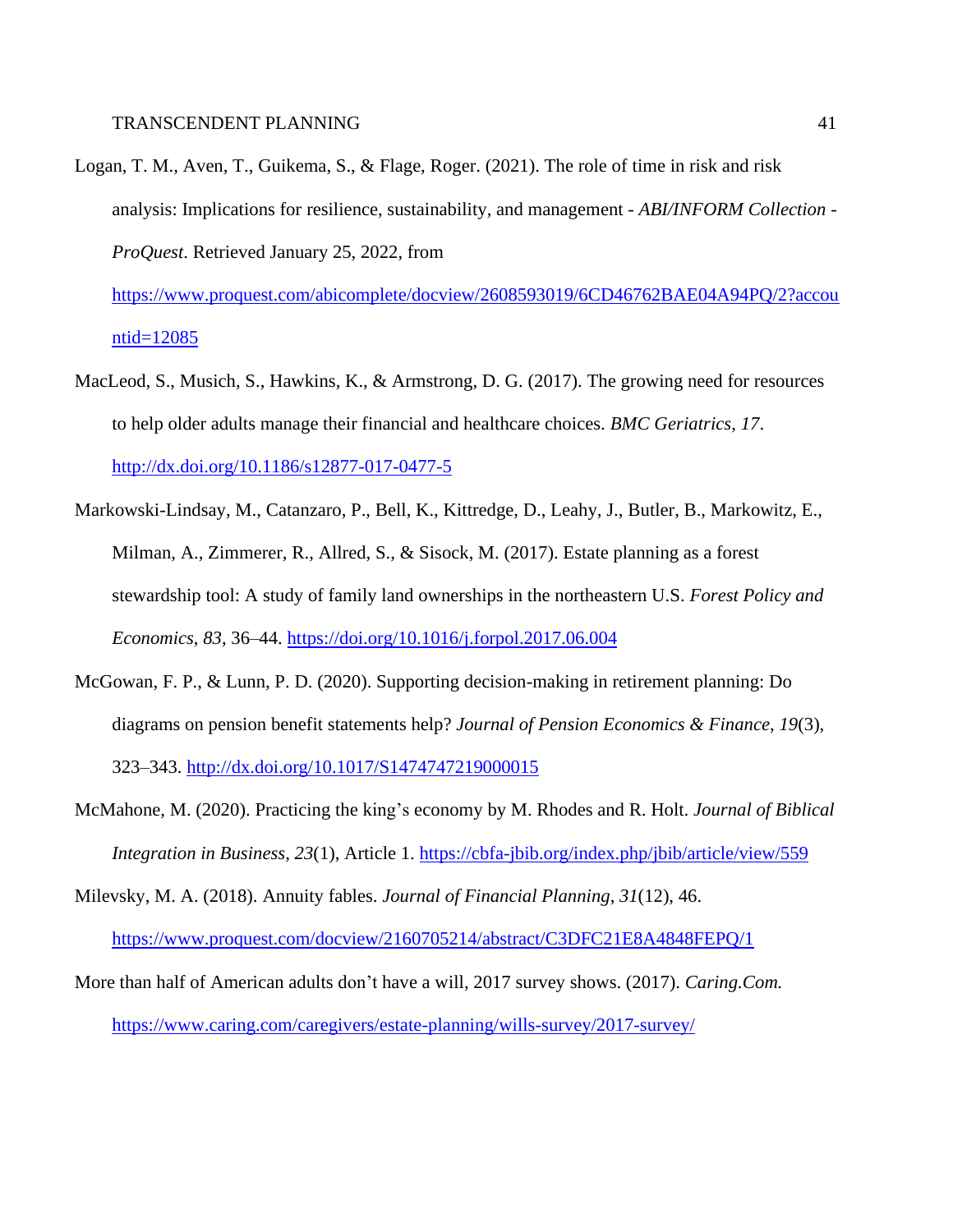- Parrish, S. (2017). What planners need to know about life insurance in an uncertain estate planning environment. *Journal of Financial Service Professionals*, *71*(2), 43–46. [https://ezproxy.liberty.edu/login?url=https://search.ebscohost.com/login.aspx?direct=true&db=bt](https://ezproxy.liberty.edu/login?url=https://search.ebscohost.com/login.aspx?direct=true&db=bth&AN=121364831&site=ehost-live&scope=site) [h&AN=121364831&site=ehost-live&scope=site](https://ezproxy.liberty.edu/login?url=https://search.ebscohost.com/login.aspx?direct=true&db=bth&AN=121364831&site=ehost-live&scope=site)
- Parthemer, M. R., & Klein, S. A. (2021). Entities with paycheck protection program loans—an estate planning trap for the unwary. *Journal of Financial Service Professionals*, *75*(4), 17–20. [https://ezproxy.liberty.edu/login?url=https://search.ebscohost.com/login.aspx?direct=true&db=bt](https://ezproxy.liberty.edu/login?url=https://search.ebscohost.com/login.aspx?direct=true&db=bth&AN=151147768&site=ehost-live&scope=site) [h&AN=151147768&site=ehost-live&scope=site](https://ezproxy.liberty.edu/login?url=https://search.ebscohost.com/login.aspx?direct=true&db=bth&AN=151147768&site=ehost-live&scope=site)
- Parthemer, M. R. (2021). Low rates, high hopes, and (maybe) higher taxes: Estate planning for 2021 and beyond. *Journal of Financial Service Professionals*, *75*(2), 10–14. [https://ezproxy.liberty.edu/login?url=https://search.ebscohost.com/login.aspx?direct=true&db=bt](https://ezproxy.liberty.edu/login?url=https://search.ebscohost.com/login.aspx?direct=true&db=bth&AN=149037785&site=ehost-live&scope=site) [h&AN=149037785&site=ehost-live&scope=site](https://ezproxy.liberty.edu/login?url=https://search.ebscohost.com/login.aspx?direct=true&db=bth&AN=149037785&site=ehost-live&scope=site)
- Pasztor, J. (2020). The increasing importance of digital assets in estate planning. *Journal of Financial Service Professionals*, *74*(5), 18–20.

[https://ezproxy.liberty.edu/login?url=https://search.ebscohost.com/login.aspx?direct=true&db=bt](https://ezproxy.liberty.edu/login?url=https://search.ebscohost.com/login.aspx?direct=true&db=bth&AN=145310259&site=ehost-live&scope=site) [h&AN=145310259&site=ehost-live&scope=site](https://ezproxy.liberty.edu/login?url=https://search.ebscohost.com/login.aspx?direct=true&db=bth&AN=145310259&site=ehost-live&scope=site)

- Pellegrini, L. C., & Geissler, K. H. (2018). Social security disability insurance enrollment and health care employment. *Health Services Research*, *53*(4), 2591–2614. [https://doi.org/10.1111/1475-](https://doi.org/10.1111/1475-6773.12764) [6773.12764](https://doi.org/10.1111/1475-6773.12764)
- Phillips, S. D., & Johnson, B. (2019). Inching to impact: The demand side of social impact investing. *Journal of Business Ethics: JBE*, 1–15.<http://dx.doi.org/10.1007/s10551-019-04241-5>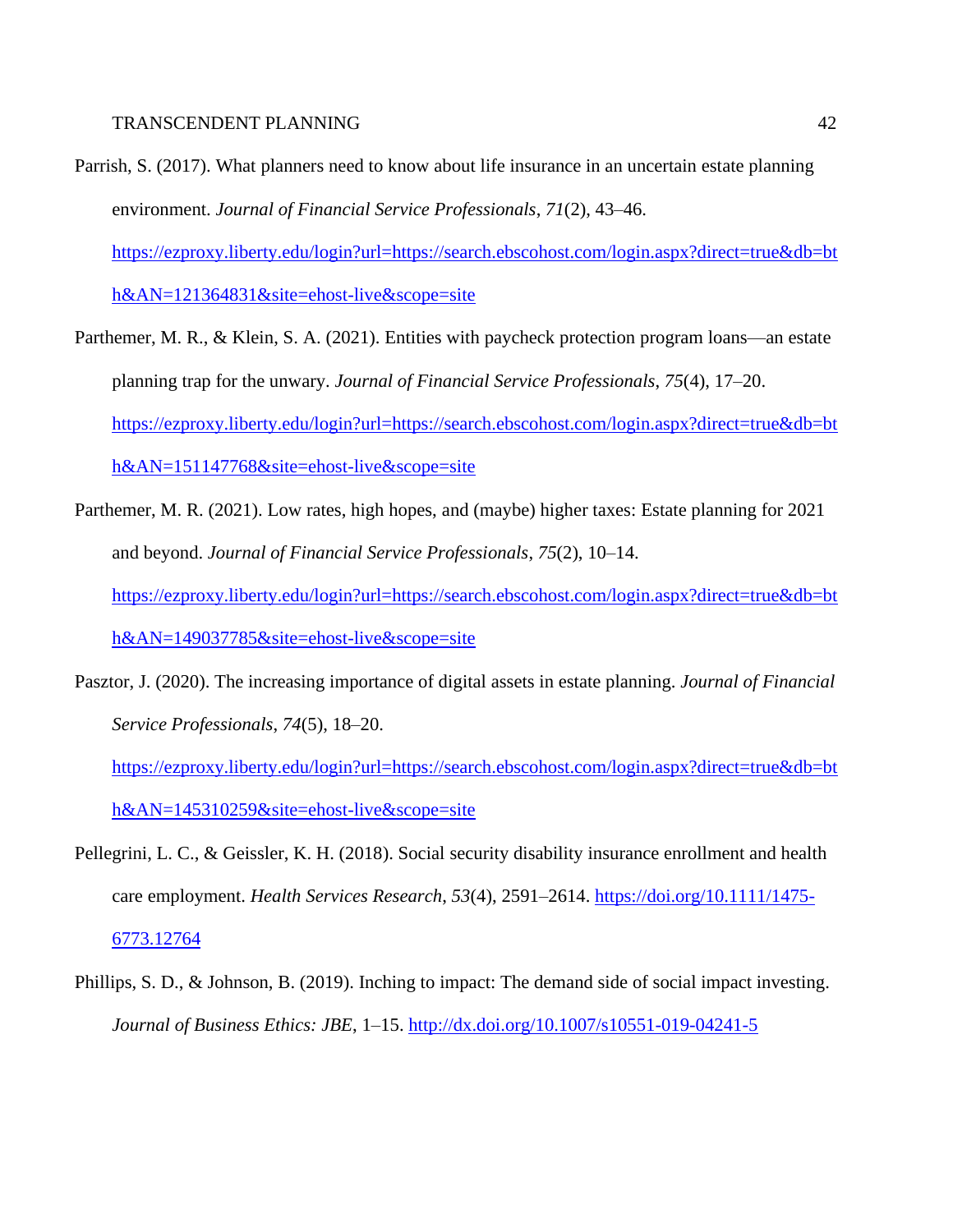- Plummer, R. L. (2018). A New Testament professor's rediscovery of the doctrine of vocation. *Southern Baptist Journal of Theology*, *22*(1). [https://www.galaxie.com/article/sbjt22-1-](https://www.galaxie.com/article/sbjt22-1-02?highlight=%221%20timothy%206:17%22) [02?highlight=%221%20timothy%206:17%22](https://www.galaxie.com/article/sbjt22-1-02?highlight=%221%20timothy%206:17%22)
- Porter, B. E., & Steen, T. P. (2012). Confronting the retirement funding calamity: A Christian perspective. *Journal of Biblical Integration in Business*, *15*(2), Article 2. [https://cbfa](https://cbfa-jbib.org/index.php/jbib/article/view/152)[jbib.org/index.php/jbib/article/view/152](https://cbfa-jbib.org/index.php/jbib/article/view/152)
- Porter, B. E. (2013). Stock simulation and mutual funds: A pedagogical tool for faith-based investing and interfaith understanding. *Christian Higher Education*, *12*(3), 146–158.

<https://doi.org/10.1080/15363759.2011.577723>

- Ciupa, K., & Raddon, M.-B. (2011). How to write your will in an age of risk: The institutionalization of individualism in estate planning in English Canada. *Current Sociology*, *59*(6), 771–786. <https://doi.org/10.1177/0011392111419759>
- Reardon, D. C. (2020). Estate planning during the pandemic. *Journal of Financial Service Professionals*, *74*(5), 15–17.

[https://ezproxy.liberty.edu/login?url=https://search.ebscohost.com/login.aspx?direct=true&db=bt](https://ezproxy.liberty.edu/login?url=https://search.ebscohost.com/login.aspx?direct=true&db=bth&AN=145310258&site=ehost-live&scope=site) [h&AN=145310258&site=ehost-live&scope=site](https://ezproxy.liberty.edu/login?url=https://search.ebscohost.com/login.aspx?direct=true&db=bth&AN=145310258&site=ehost-live&scope=site)

Reardon, D. C. (2021). Grandparents, gifts, and estate planning. *Journal of Financial Service Professionals*, *75*(5), 15–17.

[https://ezproxy.liberty.edu/login?url=https://search.ebscohost.com/login.aspx?direct=true&db=bt](https://ezproxy.liberty.edu/login?url=https://search.ebscohost.com/login.aspx?direct=true&db=bth&AN=152195184&site=ehost-live&scope=site) [h&AN=152195184&site=ehost-live&scope=site](https://ezproxy.liberty.edu/login?url=https://search.ebscohost.com/login.aspx?direct=true&db=bth&AN=152195184&site=ehost-live&scope=site)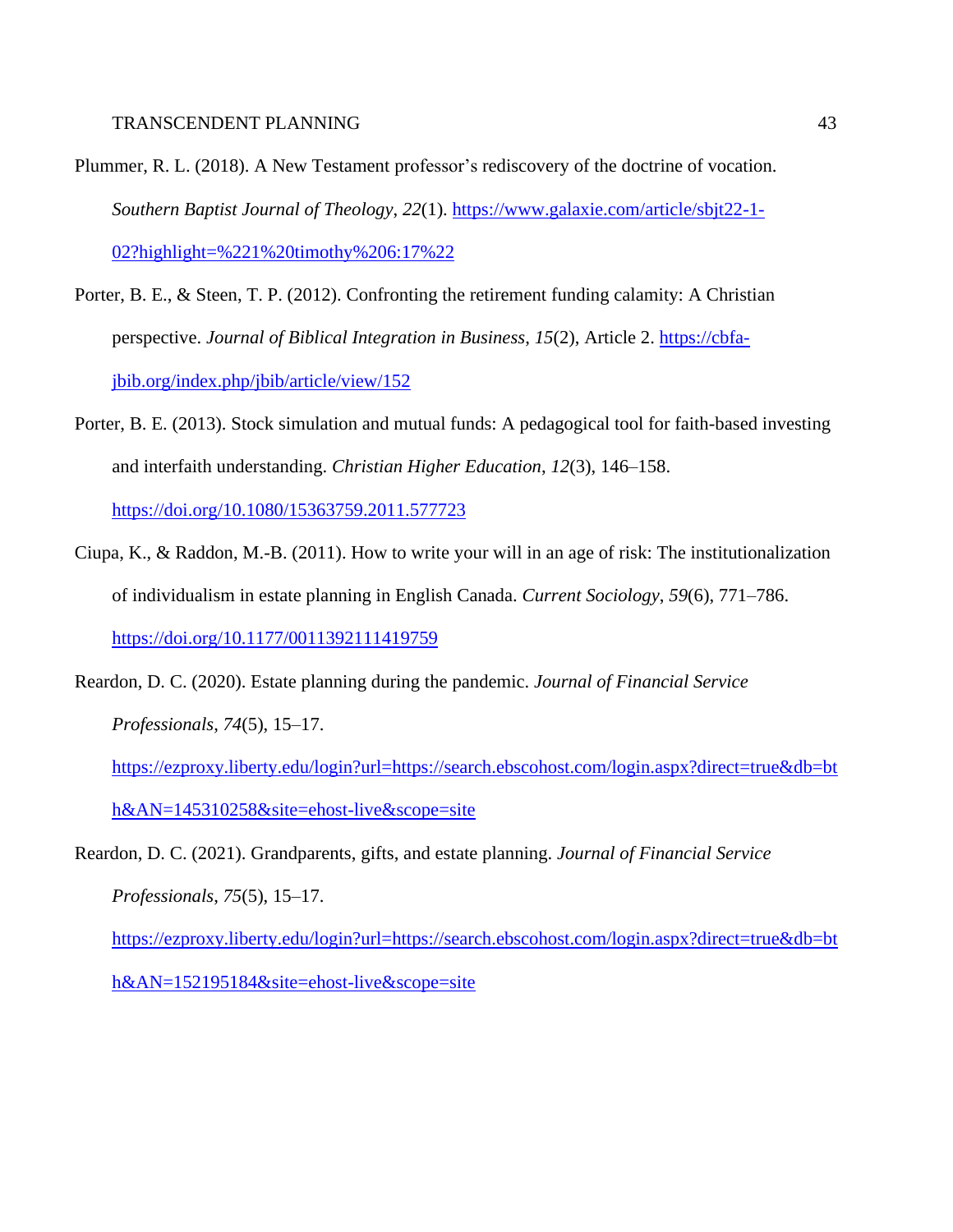- Remler, D. K., Korenman, S. D., & Hyson, R. T. (2017). Estimating the effects of health insurance and other social programs on poverty under the affordable care act. *Health Affairs*, *36*(10), 1828– 1837.<http://dx.doi.org/10.1377/hlthaff.2017.0331>
- Robinson, P. J., & Botzen, W. J. W. (2019). Determinants of probability neglect and risk attitudes for disaster risk: An online experimental study of flood insurance demand among homeowners. *Risk Analysis: An Official Publication of the Society for Risk Analysis*, *39*(11), 2514–2527.

<https://doi.org/10.1111/risa.13361>

- Rogerson, T. C. (2021). Back to the future: The central role of family governance in today's estate planning (Part 1 of a Two-Part Series). *Estate Planning*, *48*(4), 24–39. <https://www.proquest.com/docview/2522853538/abstract/652DF80FD2B44142PQ/1>
- Rogerson, T. C. (2021). Back to the future: The central role of family governance in today's estate planning (Part 2 of a Two-Part Series). *Estate Planning*, *48*(5), 18–27. <https://www.proquest.com/docview/2522853727/abstract/3A569AD3AA9C49F7PQ/1>
- Roller, B. (2021). The Treasure Principle reconsidered: Storing up true treasures in heaven. *Journal of Biblical Integration in Business*, *24*(1), Article 1. [https://cbfa](https://cbfa-jbib.org/index.php/jbib/article/view/598)[jbib.org/index.php/jbib/article/view/598](https://cbfa-jbib.org/index.php/jbib/article/view/598)
- Ryan, M. P., & Cude, B. J. (2021). Financial advice, plan choice, and retirement plan satisfaction. *Journal of Financial Counseling and Planning*, *32*(1), 35–51. [https://doi.org/10.1891/JFCP-18-](https://doi.org/10.1891/JFCP-18-00050) [00050](https://doi.org/10.1891/JFCP-18-00050)
- Schmidt, M. K., Stowell, N. F., Pacini, C., & Patterson, G. (2021). Senior financial exploitation through wills, trusts, and guardianship: Basics, red flags and prevention measures. *Journal of Financial Crime*, *ahead-of-print*(ahead-of-print).<https://doi.org/10.1108/JFC-10-2021-0225>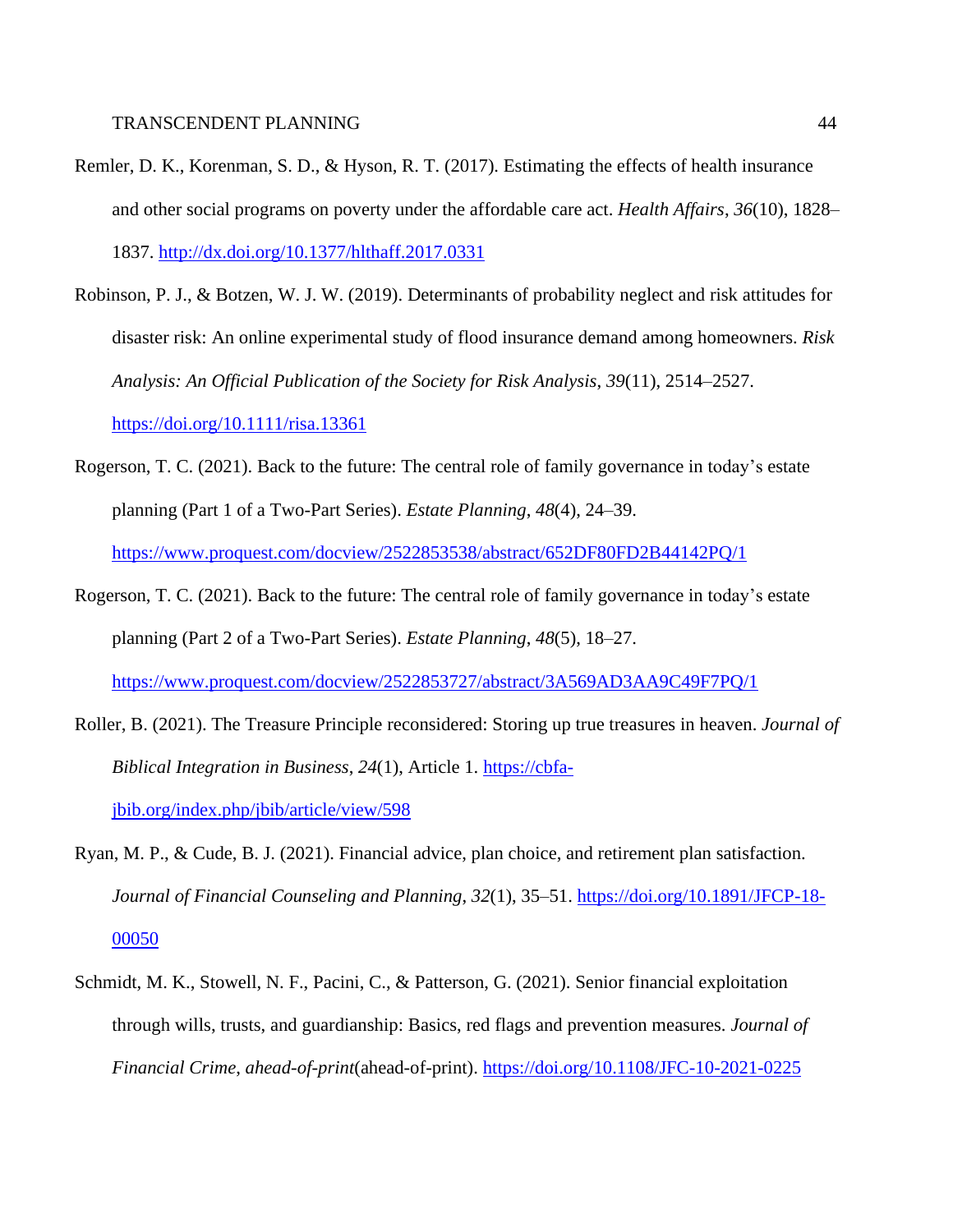- Shao, A. W., Chen, H., & Sherris, M. (2019). To borrow or insure? Long term care costs and the impact of housing. *Insurance: Mathematics and Economics*, *85*, 15–34. <https://doi.org/10.1016/j.insmatheco.2018.11.006>
- Slavutin, L. J. (2021). Life insurance planning in 2021. *The CPA Journal*, *91*(2/3), 15–16. <https://www.proquest.com/abicomplete/docview/2500011717/abstract/1EE8E55B4274700PQ/1>
- Tergesen, A. (2018, July 18). Proposed 401(k) Laws: What you need to know; Chief among the proposed changes is a greater role for annuities. *Wall Street Journal (Online)*, n/a. <https://www.proquest.com/docview/2071313703/citation/37DEBFCE6D894180PQ/1>
- Timmermann, S. (2015). What (besides money) is on our minds when we do estate planning? A gerontological perspective. *Journal of Financial Service Professionals*, *69*(1), 33–36. [https://ezproxy.liberty.edu/login?url=https://search.ebscohost.com/login.aspx?direct=true&db=bt](https://ezproxy.liberty.edu/login?url=https://search.ebscohost.com/login.aspx?direct=true&db=bth&AN=100415052&site=ehost-live&scope=site) [h&AN=100415052&site=ehost-live&scope=site](https://ezproxy.liberty.edu/login?url=https://search.ebscohost.com/login.aspx?direct=true&db=bth&AN=100415052&site=ehost-live&scope=site)

Treasure Principle s

- ummary: How to invest in heavenly things. (2018, November 22). Lifewater International. <https://lifewater.org/blog/treasure-principle-summary-how-to-invest-in-heavenly-things/>
- Tsu-Wei, Y., & Lu-Ming, T. (2019). Examining the role of commercial long-term care insurance in long-term care services. *The International Journal of Bank Marketing*, *37*(2), 565–578. <http://dx.doi.org/10.1108/IJBM-01-2018-0007>
- Tugend, A. (2020). Pass along life lessons with an ethical will. *Kiplinger's Retirement Report*, *27*(6), 6–6.
	- [https://ezproxy.liberty.edu/login?url=https://search.ebscohost.com/login.aspx?direct=true&db=bt](https://ezproxy.liberty.edu/login?url=https://search.ebscohost.com/login.aspx?direct=true&db=bth&AN=143212811&site=ehost-live&scope=site) [h&AN=143212811&site=ehost-live&scope=site](https://ezproxy.liberty.edu/login?url=https://search.ebscohost.com/login.aspx?direct=true&db=bth&AN=143212811&site=ehost-live&scope=site)